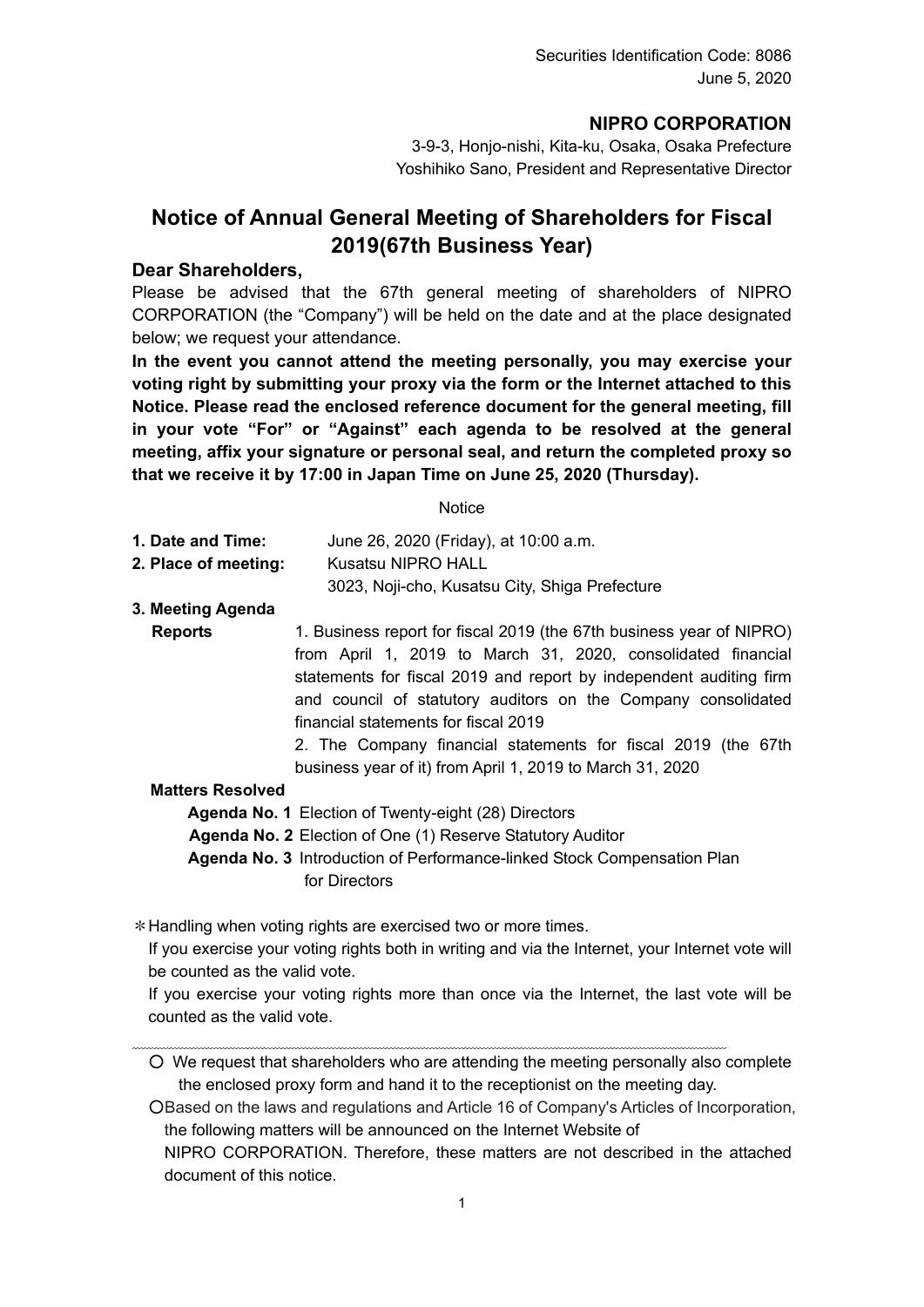consolidated statement of changes in net assets notes to consolidated financial statements statement of changes in net assets notes to non-consolidated financial statements

And, we audited the above matters( $(1,2,3)$ and $(4)$ ) as part of non-consolidated and consolidated financial statements when our auditor and accounting auditor made the audit report.

 $\circ$  If, after this Notice, any modification or change is made to the enclosed reference document for the general meeting of shareholders, business report, non-consolidated and consolidated financial statements, it will be announced on the Internet Website of NIPRO CORPORATION .

Website of NIPRO CORPORATION https://www.nipro.co.jp/ir/stock/meeting.html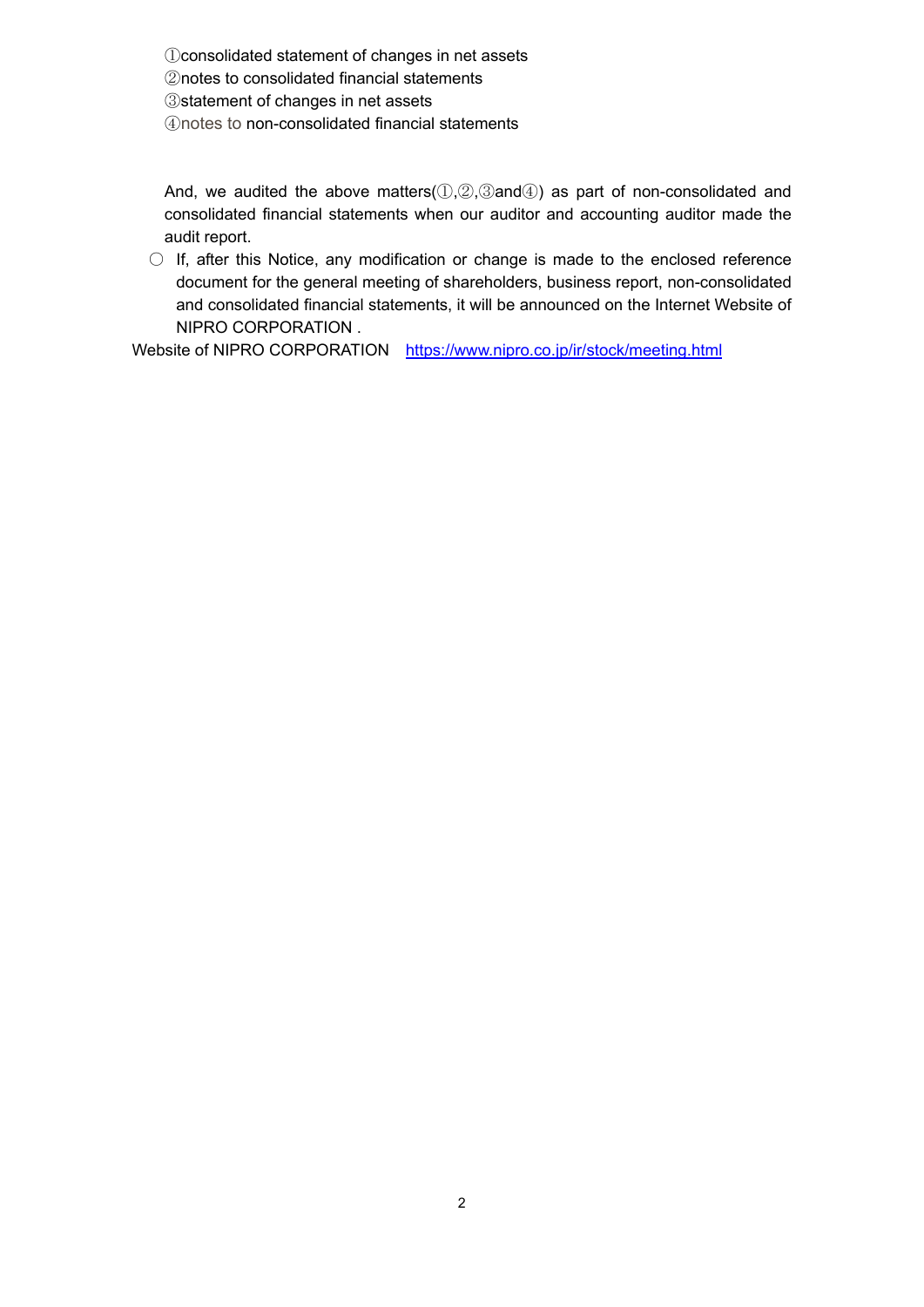# **Guidance on the Exercise of Voting Rights via the Internet**

### **Procedures to vote by entering your Voting rights code and password**

# **https://soukai.mizuho-tb.co.jp/**

- ① Please visit the website https://soukai.mizuho-tb.co.jp/
- ② Please enter the Voting Right Exercise Code provided on the Voting Right Exercise Form
- ③ Please enter the "password"shown on the voting card

④ Upon taking the above steps, please exercise your voting rights by following the instructions on the screen.

### **Procedure to vote by scanning the QR code**

You will access to website for the exercise of voting rights without entering the voting right code and the password.

① Scan the QR code shown on the voting form .

(\*The QR code is the registered trademarl of Denso Wave Incorporated)

② Please cast your vote by following the directions on the screen.

You may exercise your voting right via QR code only once.If you wish to change your vote, please access to the website for PC and enter the "voting rights code" and the "password".

Then, please re-exercise your voting rights.

\*If you re-scan the QR code, you will move to the website for PC.

If you are unclear as to the operation of your PC and other devices regarding the exercise of voting rights, please contact the following via a permanent representative.

#### **Electronic Voting Platform for Institutional Investors**

Institutional investors may exercises their voting rights via "Voting Rights Electronic Voting Platform" operated by ICJ Co., Ltd.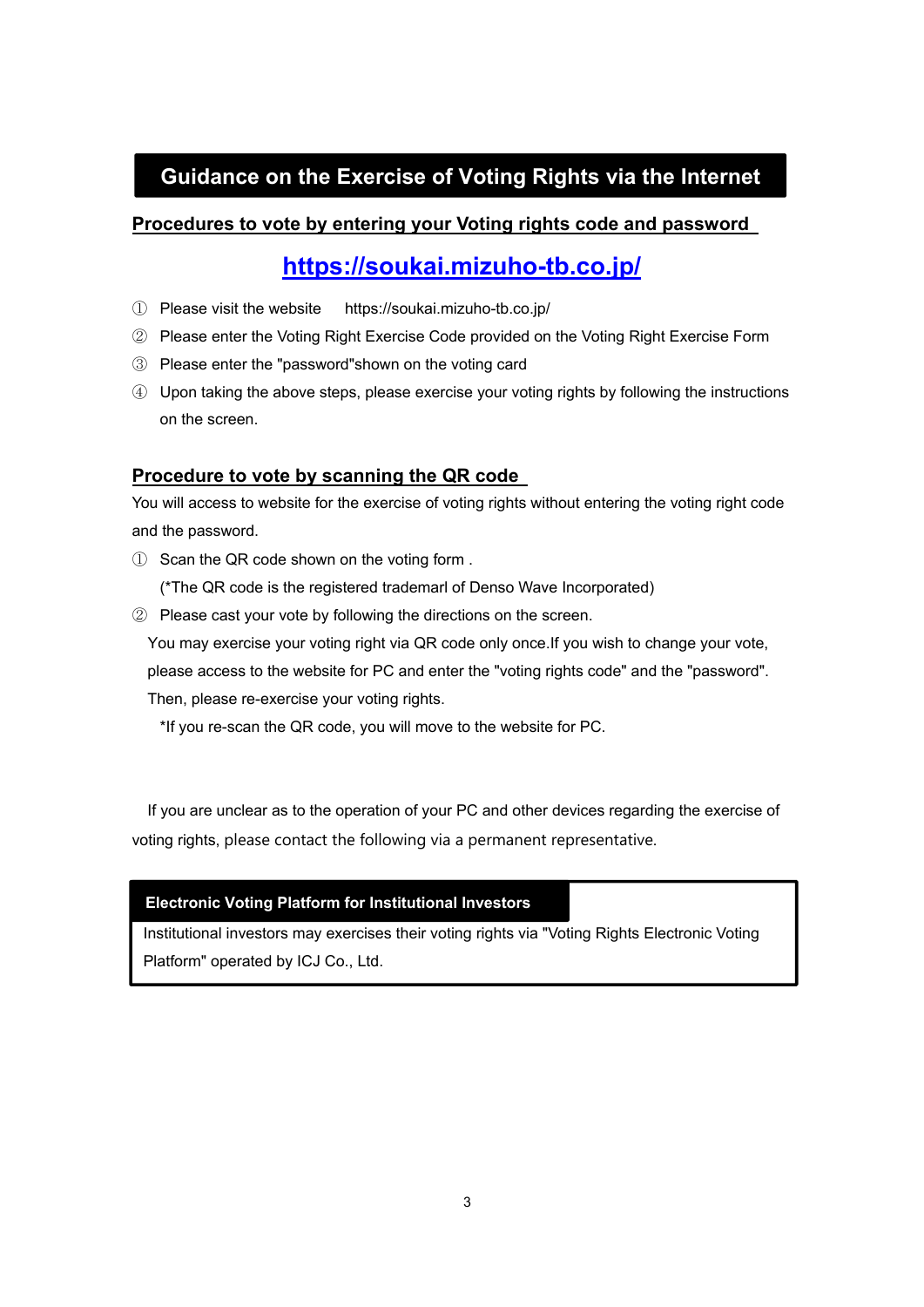## **Reference to a General Meeting of Shareholders**

### **Matters to be resolved and relevant information**

#### **Proposal No. 1 Election of Twenty-eight (28) Directors**

The office term of the all (30) directors will expire at the close of the general meeting of shareholders for the year. Mr. Kazuo Wakatsuki and Hideo Okamoto will resign as director on that occasion. We propose as a result Twenty-eight(28) directors will be elected. The candidates for the director's positions are as follows.

|   | Yoshihiko Sano     | Nov. 1975 | Joined Kabushiki Kaisha NIPRO            |              |
|---|--------------------|-----------|------------------------------------------|--------------|
|   | (January 16, 1945) | Feb. 1993 | Director and Deputy General Manager of   |              |
|   | Reappointment      |           | Marketing Division of the same company   |              |
|   |                    | Jun. 2000 | Director and General<br>Manager of       |              |
|   |                    |           | Marketing Division of the same company   |              |
|   |                    | Jun. 2000 | Director of the Company                  |              |
|   |                    | Apr. 2001 | Director and Deputy General Manager      |              |
|   |                    |           | of Domestic Division of the Company      |              |
|   |                    | Jun. 2006 | Managing<br>Director<br>General<br>and   |              |
|   |                    |           | Manager of Domestic Division of the      |              |
| 1 |                    |           | Company                                  | 86,094Shares |
|   |                    | May. 2012 | President and Representative Director    |              |
|   |                    |           | and General Manager of Domestic          |              |
|   |                    |           | Division of the Company                  |              |
|   |                    | Jun.2012  | President and Representative Director    |              |
|   |                    |           | and General<br>Manager of<br>Material    |              |
|   |                    |           | Division of the Company                  |              |
|   |                    | Oct.2012  | President and Representative Director of |              |
|   |                    |           | the Company                              |              |
|   |                    |           | (to present)                             |              |
|   |                    |           |                                          |              |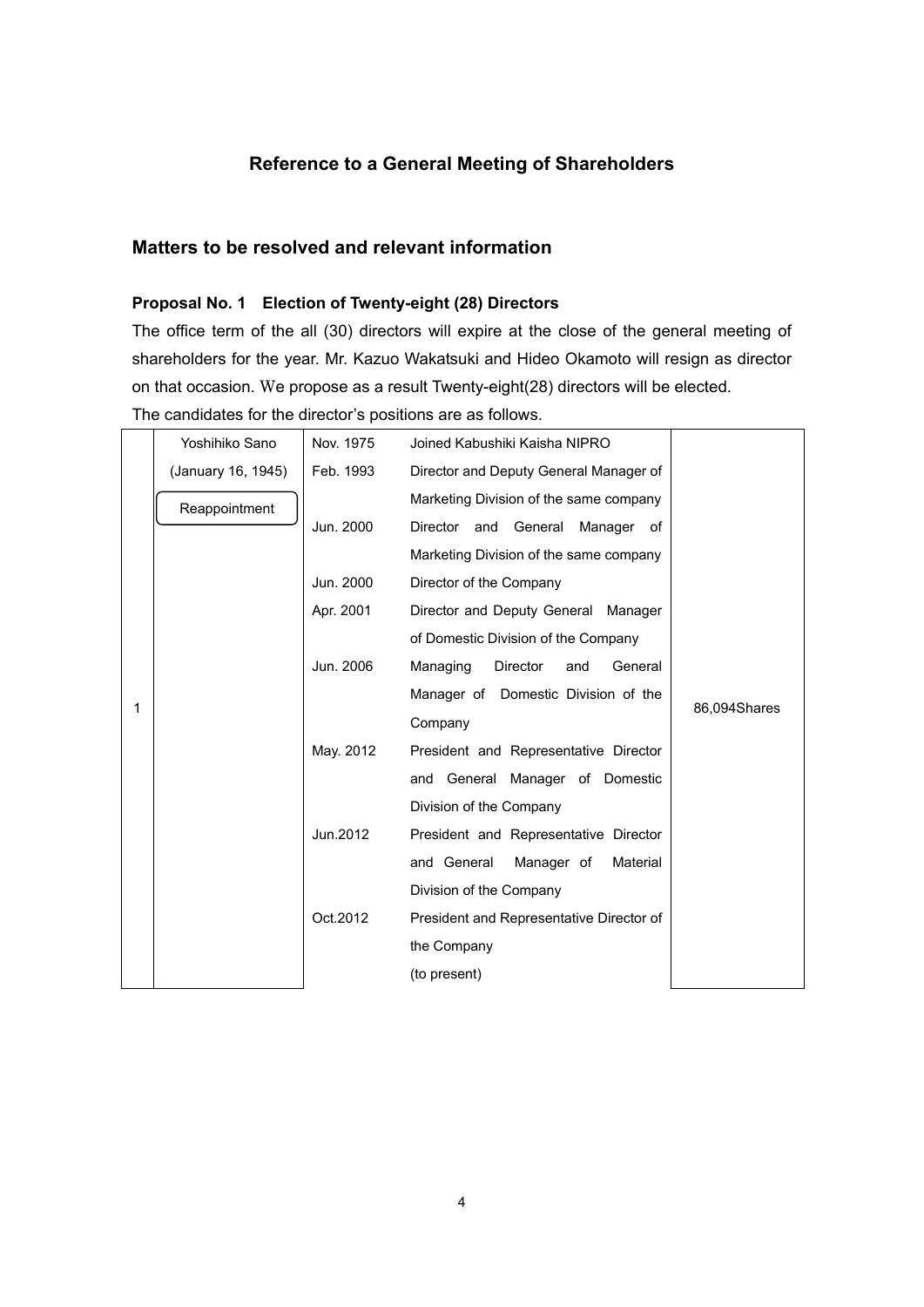|   |                   |                      | . The reason for the Director candidates                  |              |
|---|-------------------|----------------------|-----------------------------------------------------------|--------------|
|   |                   |                      | He was appointed to President and Representative          |              |
|   |                   |                      | Director of our company in May 2012 through the           |              |
|   |                   |                      | wealthy experience in the fields of medical equipment's   |              |
|   |                   |                      | technical sales and marketing.                            |              |
|   |                   |                      | And, since then, He consistently makes progress in the    |              |
|   |                   |                      | expansion of our performance with promoting our           |              |
|   |                   |                      | global deployment and enhancing our brand image by        |              |
|   |                   |                      | initiating improvement of product's quality.              |              |
|   |                   |                      | His experience and contribution to our performance will   |              |
|   |                   |                      | contribute to make decision in the Board of Directors and |              |
|   |                   |                      | develop our global business and improve our corporate     |              |
|   |                   | value in the future. |                                                           |              |
|   |                   |                      | That's why he is continued to be the Director candidates. |              |
|   | Kiyotaka Yoshioka | Apr. 1976            | Joined Kabushiki Kaisha NIPRO                             |              |
|   | (April 29, 1953)  | Feb. 1993            | Manager of Nagoya Branch Office of the                    |              |
|   |                   |                      | same company                                              |              |
|   | Reappointment     | Jun. 1997            | Manager of 2nd Tokyo Branch Office of                     |              |
|   |                   |                      | the same company                                          |              |
|   |                   | Apr. 2003            | General Manager of Kanto Marketing                        |              |
|   |                   |                      | Department of Domestic Division of the                    |              |
|   |                   |                      | Company                                                   |              |
|   |                   | Oct. 2003            | General Manager of Tokyo Metropolitan                     |              |
|   |                   |                      | Area Marketing Department of Domestic                     |              |
|   |                   |                      | Division of the Company                                   |              |
| 2 |                   | Jun. 2006            | Director and General Manager of                           | 10,000Shares |
|   |                   |                      | Marketing Department of Domestic                          |              |
|   |                   |                      | Division of the Company                                   |              |
|   |                   | Jun.2012             | Managing<br>Director<br>and<br>General                    |              |
|   |                   |                      | Manager of Domestic Division of the                       |              |
|   |                   |                      | Company                                                   |              |
|   |                   | Feb.2013             | Managing<br>Director<br>General<br>and                    |              |
|   |                   |                      | Manager of Domestic Division and Chief                    |              |
|   |                   |                      | of Business Strategy Office of the                        |              |
|   |                   |                      | Company                                                   |              |
|   |                   |                      | (to present)                                              |              |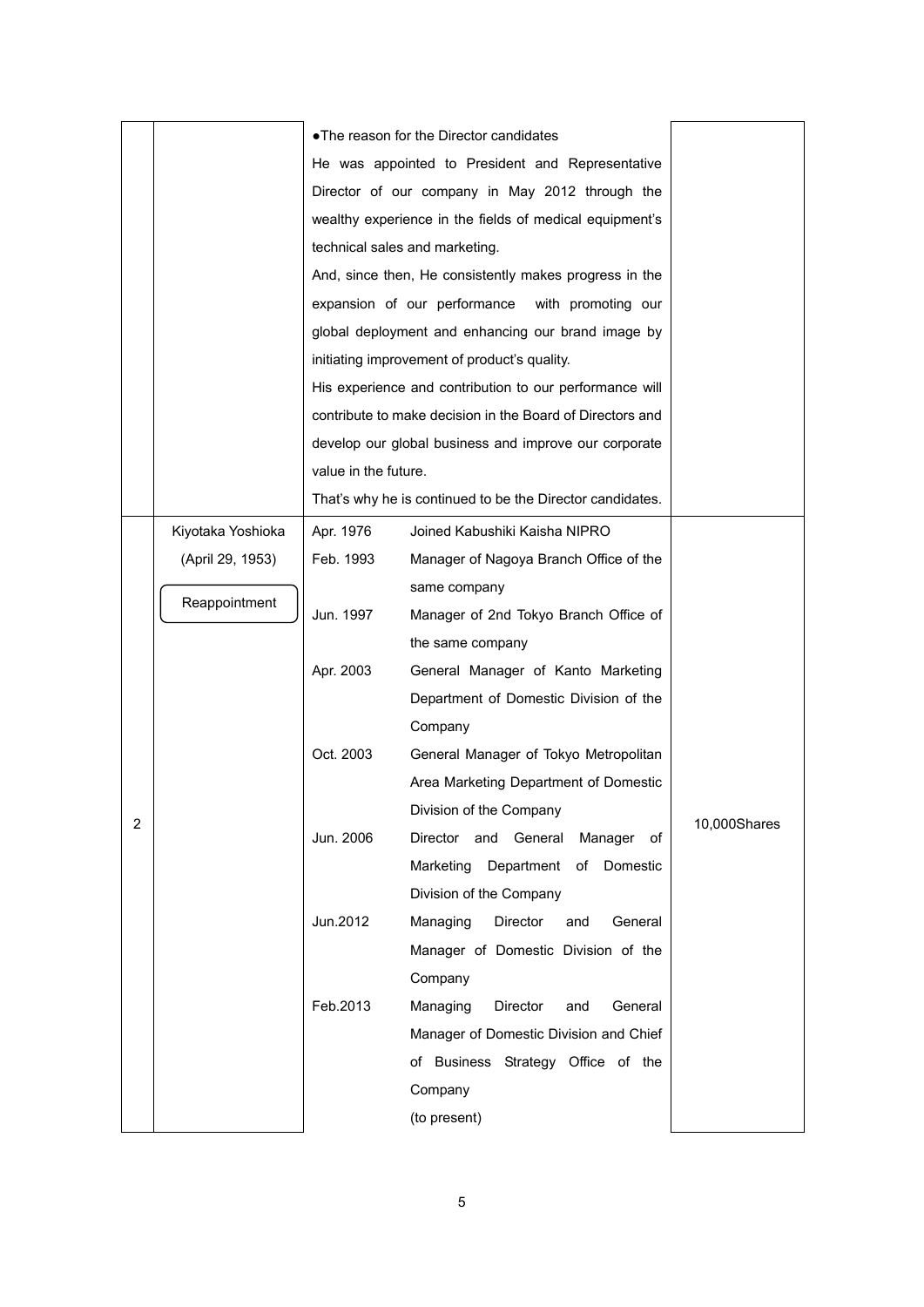|   |                     |           | . The reason for the Director candidates                  |              |
|---|---------------------|-----------|-----------------------------------------------------------|--------------|
|   |                     |           | He has been involved in our management in light of the    |              |
|   |                     |           | wealth of business experience, etc. in the marketing and  |              |
|   |                     |           | sales areas of our medical equipment.                     |              |
|   |                     |           | Also, He makes progress in the performance of the         |              |
|   |                     |           | domestic sales of medical equipment, and plays an         |              |
|   |                     |           | important role in our management.                         |              |
|   |                     |           | In this way, His experience and contribution to our       |              |
|   |                     |           | performance will contribute to make decision in the       |              |
|   |                     |           | Board of Directors and develop our global business and    |              |
|   |                     |           | improve our corporate value in the future.                |              |
|   |                     |           | That's why he is continued to be the Director candidates. |              |
|   | Toshiaki Masuda     | Apr. 1975 | Joined the Company                                        |              |
|   | (September 2, 1952) | Apr. 2003 | General Manager of Dialysis Product                       |              |
|   |                     |           | Marketing<br>Department,<br>Domestic                      |              |
|   | Reappointment       |           | Division of the Company                                   |              |
|   |                     | Jul. 2006 | General Manager of Dialysis Product                       |              |
|   |                     |           | Development and Sales Department and                      |              |
|   |                     |           | General Manager of High-Performance                       |              |
|   |                     |           | Product<br>Development<br>Sales<br>and                    |              |
|   |                     |           | Department of Domestic Division of the                    |              |
|   |                     |           | Company                                                   |              |
|   |                     | Apr. 2008 | General<br>Manager<br>of<br>Product                       |              |
|   |                     |           | Development and Sales Headquarters                        |              |
| 3 |                     |           | and General Manager of Cardiovascular                     | 12,735Shares |
|   |                     |           | Surgical Product Development and                          |              |
|   |                     |           | Sales Department of Domestic Division                     |              |
|   |                     |           | of the Company                                            |              |
|   |                     | Jun. 2008 | Director<br>and General<br>Manager of                     |              |
|   |                     |           | Product<br>Development<br>and<br>Sales                    |              |
|   |                     |           | Headquarters of Domestic Division of the                  |              |
|   |                     |           | Company                                                   |              |
|   |                     | Nov. 2008 | Director<br>and General<br>Manager of                     |              |
|   |                     |           | Product<br>Development<br>Sales<br>and                    |              |
|   |                     |           | Headquarters of Domestic Division and                     |              |
|   |                     |           | Chief of Research & Development                           |              |
|   |                     |           | Institute<br>of<br>Manufacturing                          |              |
|   |                     |           | Technology/R&D<br><b>Division</b><br>of<br>the            |              |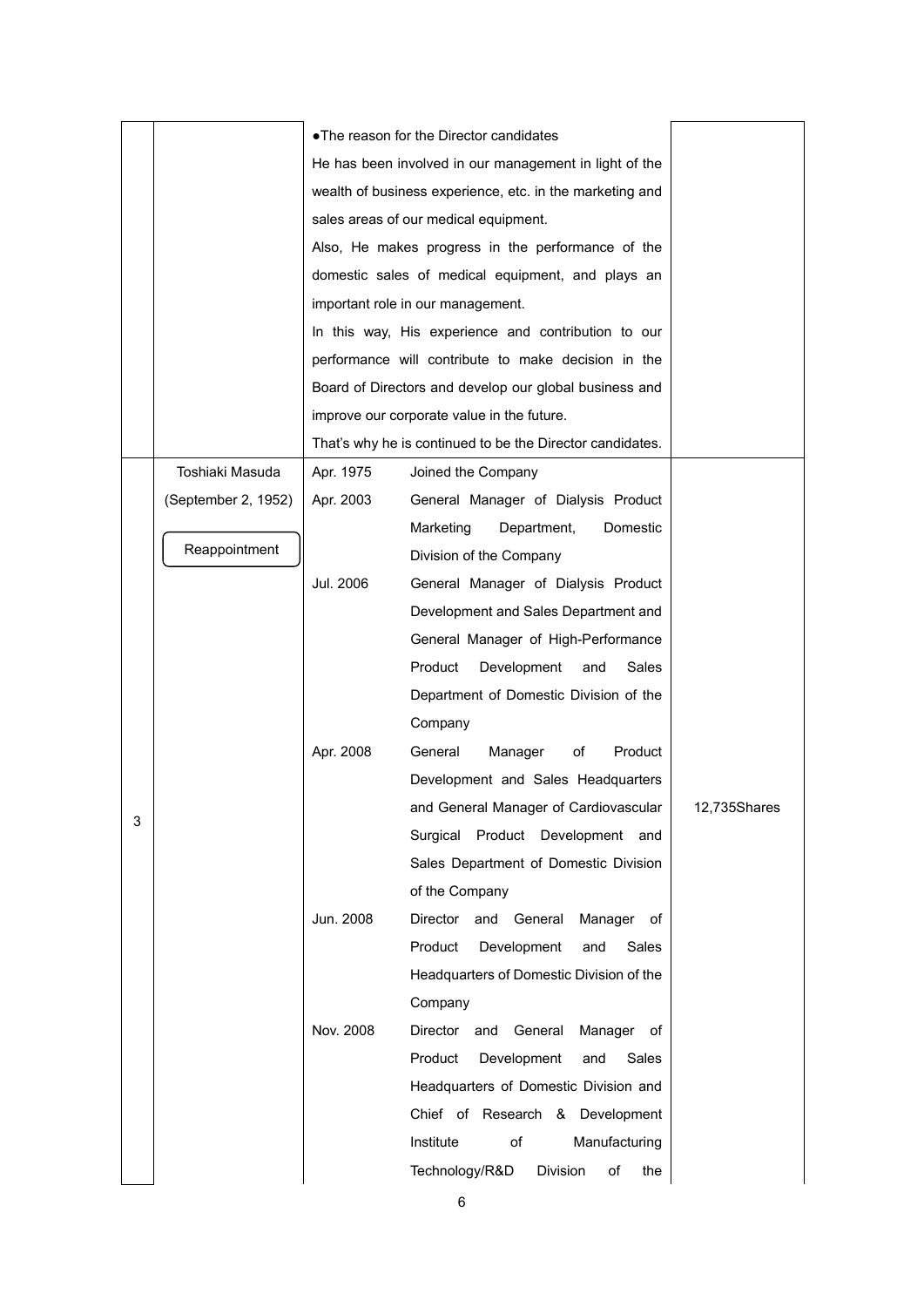|           | Company                                    |  |
|-----------|--------------------------------------------|--|
| Nov. 2010 | Director<br>General<br>Manager of<br>and   |  |
|           | Product<br>Development<br>and<br>Sales     |  |
|           | Headquarters of Domestic Division and      |  |
|           | Chief of Research & Development            |  |
|           | Institute of the Company                   |  |
| Jun.2012  | Chief<br>Managing<br>Director<br>and<br>of |  |
|           | Research & Development Institute of the    |  |
|           | Company                                    |  |
| Jul.2014  | General<br>Managing<br>Director<br>and     |  |
|           | Product<br>Manager<br>of<br>Planning       |  |
|           | Headquarters and Chief of Research &       |  |
|           | Development Institute of the Company       |  |
| Oct.2014  | Managing<br>Director<br>General<br>and     |  |
|           | Manager of Medical Technology Division     |  |
|           | for Planning, Development & Marketing,     |  |
|           | General Manager of Product Planning        |  |
|           | Headquarters and Chief of Research &       |  |
|           | Development Institute of the Company       |  |
| Apr.2015  | Managing<br>Director<br>and<br>General     |  |
|           | Manager of Medical Technology Division     |  |
|           | for Planning, Development & Marketing,     |  |
|           | Manager<br>of<br>Product<br>Planning       |  |
|           | Headquarters, Chief of Research &          |  |
|           | Development Institute and General of       |  |
|           | Surgical Devices Division(SD Division)     |  |
|           | of the Company                             |  |
| Jun.2015  | Managing<br>Director<br>and<br>General     |  |
|           | Manager of Medical Technology Division     |  |
|           | for Planning, Development & Marketing,     |  |
|           | Chief of Research & Development            |  |
|           | Institute and General<br>Manager of        |  |
|           | Surgical Devices Division(SD Division)     |  |
|           | of the Company                             |  |
|           | (to present)                               |  |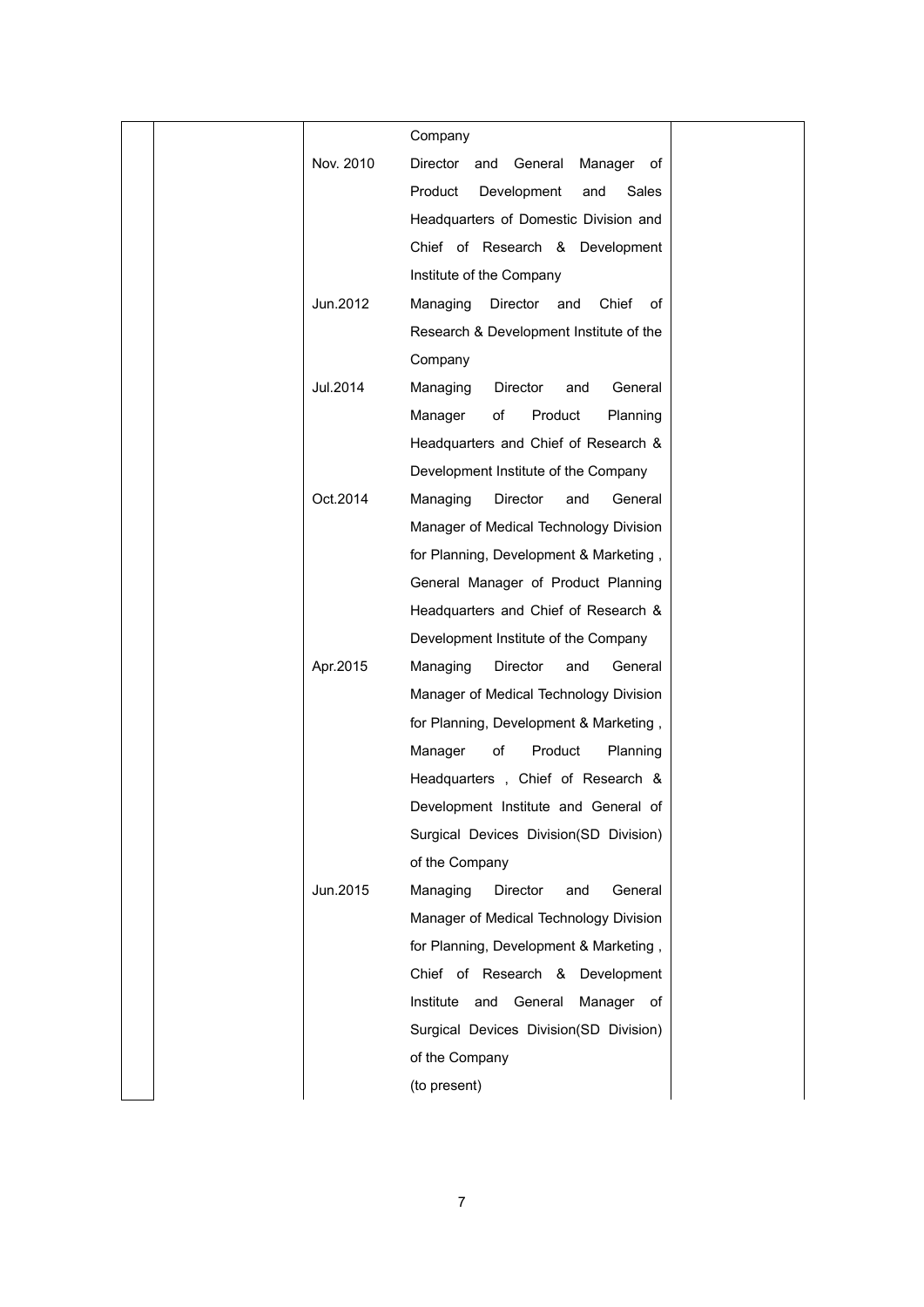|   |                   |             | . The reason for the Director candidates                  |              |
|---|-------------------|-------------|-----------------------------------------------------------|--------------|
|   |                   |             | He has been involved in our management in light of the    |              |
|   |                   |             | wealth of business experience, etc. in the medical        |              |
|   |                   |             | equipment's product and development areas.                |              |
|   |                   |             | Also, He makes progress in the performance of the         |              |
|   |                   |             | medical equipment, and plays an important role in our     |              |
|   |                   | management. |                                                           |              |
|   |                   |             | In this way, His experience and contribution to our       |              |
|   |                   |             | performance will contribute to make decision in the       |              |
|   |                   |             | Board of Directors and develop our global business and    |              |
|   |                   |             | improve our corporate value in the future.                |              |
|   |                   |             | That's why he is continued to be the Director candidates. |              |
|   | Kyoetsu Kobayashi | Jan. 1981   | Joined Nihon Medical Industries Ltd.                      |              |
|   | (May 19, 1955)    | Apr. 1998   | General Manager of Manufacturing                          |              |
|   |                   |             | Department II of Ohdate Factory of the                    |              |
|   | Reappointment     |             | Company                                                   |              |
|   |                   | Jul. 1999   | General Manager of Manufacturing                          |              |
|   |                   |             | Department V of Ohdate Factory of the                     |              |
|   |                   |             | Company                                                   |              |
|   |                   | Aug. 2001   | General Manager of Manufacturing                          |              |
|   |                   |             | Department III of Ohdate Factory of                       |              |
|   |                   |             | Manufacturing Technology/ R&D Division                    |              |
|   |                   |             | of the Company                                            |              |
|   |                   | Sep. 2003   | General Manager of Manufacturing                          |              |
| 4 |                   |             | Department I of Ohdate Factory of                         | 17,460Shares |
|   |                   |             | Manufacturing Technology/ R&D Division                    |              |
|   |                   |             | of the Company                                            |              |
|   |                   | Apr. 2004   | Chief<br>of<br>Ohdate<br>Factory<br>of                    |              |
|   |                   |             | Manufacturing Technology/ R&D Division                    |              |
|   |                   |             | of the Company                                            |              |
|   |                   | Jun. 2009   | Director and Chief of Ohdate Factory of                   |              |
|   |                   |             | Manufacturing Technology/ R&D Division                    |              |
|   |                   |             | of the Company                                            |              |
|   |                   | Nov. 2010   | Director and Chief Ohdate Factory of the                  |              |
|   |                   |             | Company                                                   |              |
|   |                   | Apr.2014    | Managing<br>Director<br>and<br>General                    |              |
|   |                   |             | Manager of Global Production Division                     |              |
|   |                   |             | and Chief of Ohdate Factory of the                        |              |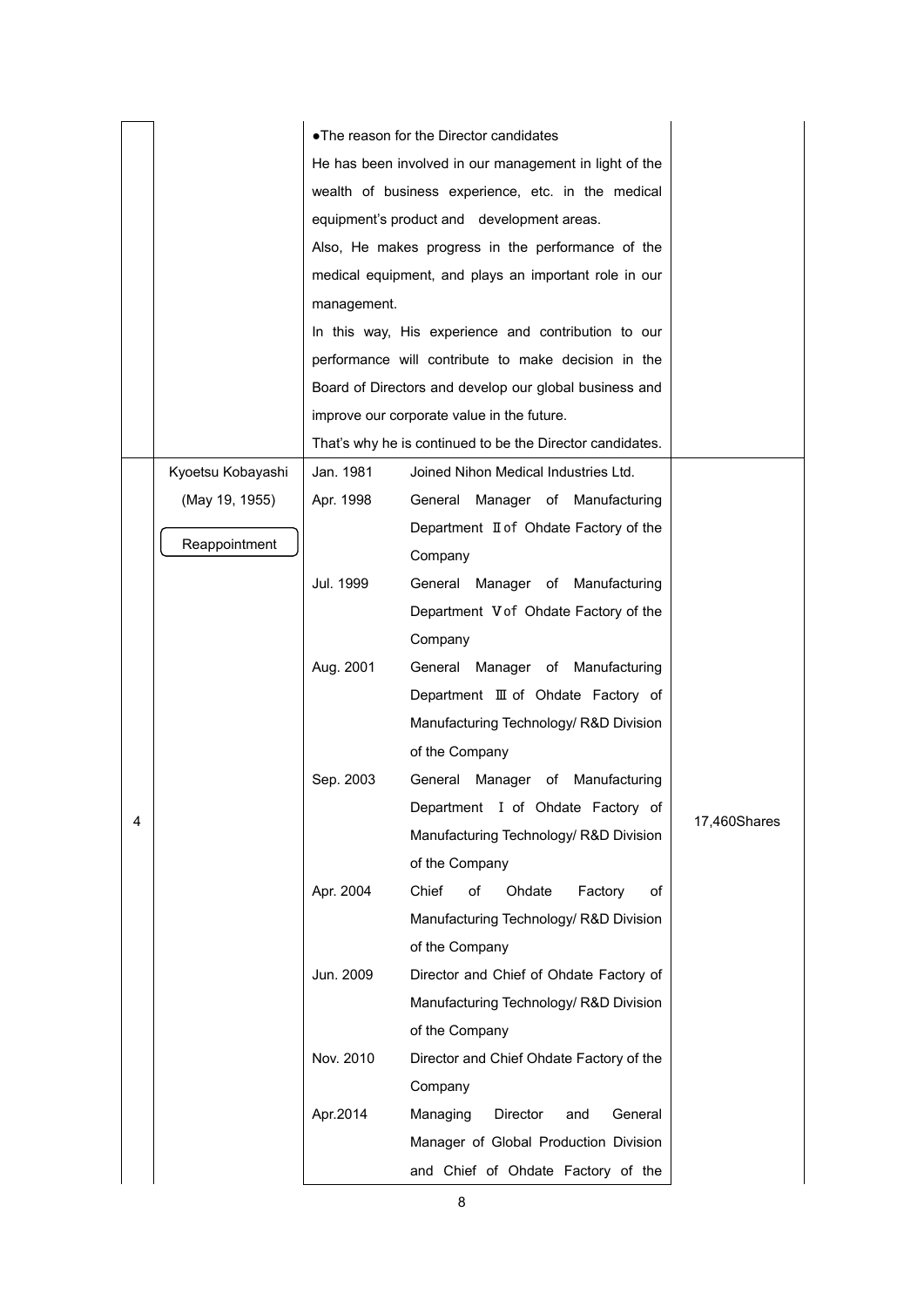|   |                    | Company     |                                                           |               |
|---|--------------------|-------------|-----------------------------------------------------------|---------------|
|   |                    |             | (to present)                                              |               |
|   |                    |             |                                                           |               |
|   |                    |             |                                                           |               |
|   |                    |             | • The reason for the Director candidates                  |               |
|   |                    |             | He has been involved in our management in light of the    |               |
|   |                    |             | wealth of business experience, etc. in the medical        |               |
|   |                    |             | equipment manufacturing areas.                            |               |
|   |                    |             | Also, He makes progress in the performance of the         |               |
|   |                    |             | medical equipment, and plays an important role in our     |               |
|   |                    | management. |                                                           |               |
|   |                    |             | In this way, His experience and contribution to our       |               |
|   |                    |             | performance will contribute to make decision in the       |               |
|   |                    |             | Board of Directors and develop our global business and    |               |
|   |                    |             | improve our corporate value in the future.                |               |
|   |                    |             | That's why he is continued to be the Director candidates. |               |
|   | Kimihito Minoura   | Apr. 1995   | Joined the Company                                        |               |
|   | (October 12, 1972) | Apr. 2005   | Section Chief of Corporate Planning &                     |               |
|   |                    |             | Coordination Department, Accounting &                     |               |
|   | Reappointment      |             | Corporate Planning Division of the                        |               |
|   |                    |             | Company                                                   |               |
|   |                    | Jun. 2009   | Director and General<br>Manager of                        |               |
|   |                    |             | Corporate Planning & Coordination                         |               |
|   |                    |             | Department of the Company                                 |               |
|   |                    | Jul.2014    | Director<br>General<br>Manager<br>and<br>оf               |               |
|   |                    |             | Corporate Planning Headquarters and                       |               |
|   |                    |             | Manager<br>οf<br>Corporate<br>Planning                    |               |
| 5 |                    |             | Department                                                | 23,167 Shares |
|   |                    | Jun.2015    | Director and<br>General<br>Manager<br>of                  |               |
|   |                    |             | Corporate Planning Headquarters and                       |               |
|   |                    |             | General Manager of Product Planning                       |               |
|   |                    |             | Headquarters of Medical Technology                        |               |
|   |                    |             | Division for Planning, Development &                      |               |
|   |                    |             | Marketing of the Company                                  |               |
|   |                    | Feb, 2016   | Director and General Manager<br>оf                        |               |
|   |                    |             | Product<br>Planning<br>Headquarters<br>of                 |               |
|   |                    |             | Medical<br>Technology<br>Division<br>for                  |               |
|   |                    |             | Planning, Development & Marketing of                      |               |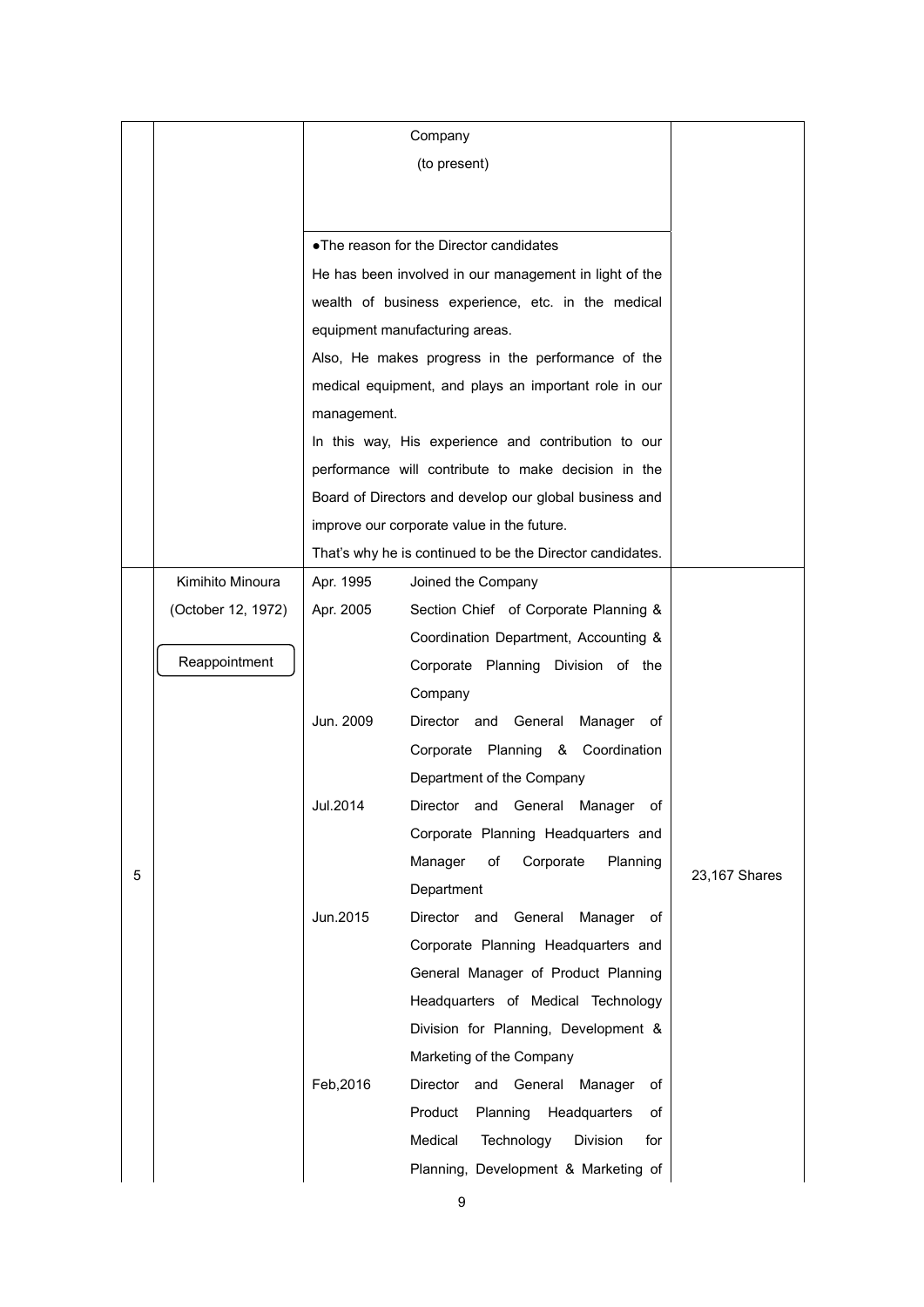|   |                   |                                                      | the Company                                               |               |
|---|-------------------|------------------------------------------------------|-----------------------------------------------------------|---------------|
|   |                   | Apr.2017                                             | Director and General Manager of New                       |               |
|   |                   |                                                      | Business Development Headquarters of                      |               |
|   |                   |                                                      | the Company                                               |               |
|   |                   | Apr.2018                                             | Director and General Manager of Cell                      |               |
|   |                   |                                                      | products Division and General Manager                     |               |
|   |                   |                                                      | of<br>New<br><b>Business</b><br>Development               |               |
|   |                   |                                                      | Headquarters of the Company                               |               |
|   |                   | Jun.2018                                             | Managing<br>Director<br>and<br>General                    |               |
|   |                   |                                                      | Manager of Cell products Division and                     |               |
|   |                   |                                                      | General Manager of New Business                           |               |
|   |                   |                                                      | Development Headquarters<br>of<br>the                     |               |
|   |                   |                                                      | Company                                                   |               |
|   |                   | Aug.2018                                             | Managing<br>Director<br>General<br>and                    |               |
|   |                   |                                                      | Manager of Division of Regenerative and                   |               |
|   |                   |                                                      | Advanced Therapy, General Manager of                      |               |
|   |                   |                                                      | <b>Business</b><br>New<br>Development                     |               |
|   |                   |                                                      | Headquarters of the Company                               |               |
|   |                   |                                                      | (to present)                                              |               |
|   |                   | • The reason for the Director candidates             |                                                           |               |
|   |                   |                                                      | He has been involved in our management not only in        |               |
|   |                   |                                                      | light of the wealth of business experience, etc. in the   |               |
|   |                   | accounting and finance involved in the international |                                                           |               |
|   |                   | accounting areas but also in light of the wealth of  |                                                           |               |
|   |                   |                                                      | knowledge in product planning business based on his       |               |
|   |                   | international experience.                            |                                                           |               |
|   |                   |                                                      | Also, He contributes to promotion of business expansion   |               |
|   |                   |                                                      | and globalization of our company.                         |               |
|   |                   |                                                      | Such a wealth of experience and knowledge<br>will         |               |
|   |                   |                                                      | contribute enough to our management in the future.        |               |
|   |                   |                                                      | That's why he is continued to be the Director candidates. |               |
|   | Tsuyoshi Yamazaki | Apr. 1991                                            | Joined the Company                                        |               |
|   | (March 30, 1968)  | Feb. 2009                                            | Deputy Manager of NIPRO Brand Sales                       |               |
|   | Reappointment     |                                                      | Global<br>Department<br>of<br><b>Business</b>             |               |
| 6 |                   |                                                      | Division of the Company                                   | 17,282 Shares |
|   |                   | Jun. 2009                                            | Director and General Manager of NIPRO                     |               |
|   |                   |                                                      | Brand Sales Department of Global                          |               |
|   |                   |                                                      | Business Division of the Company                          |               |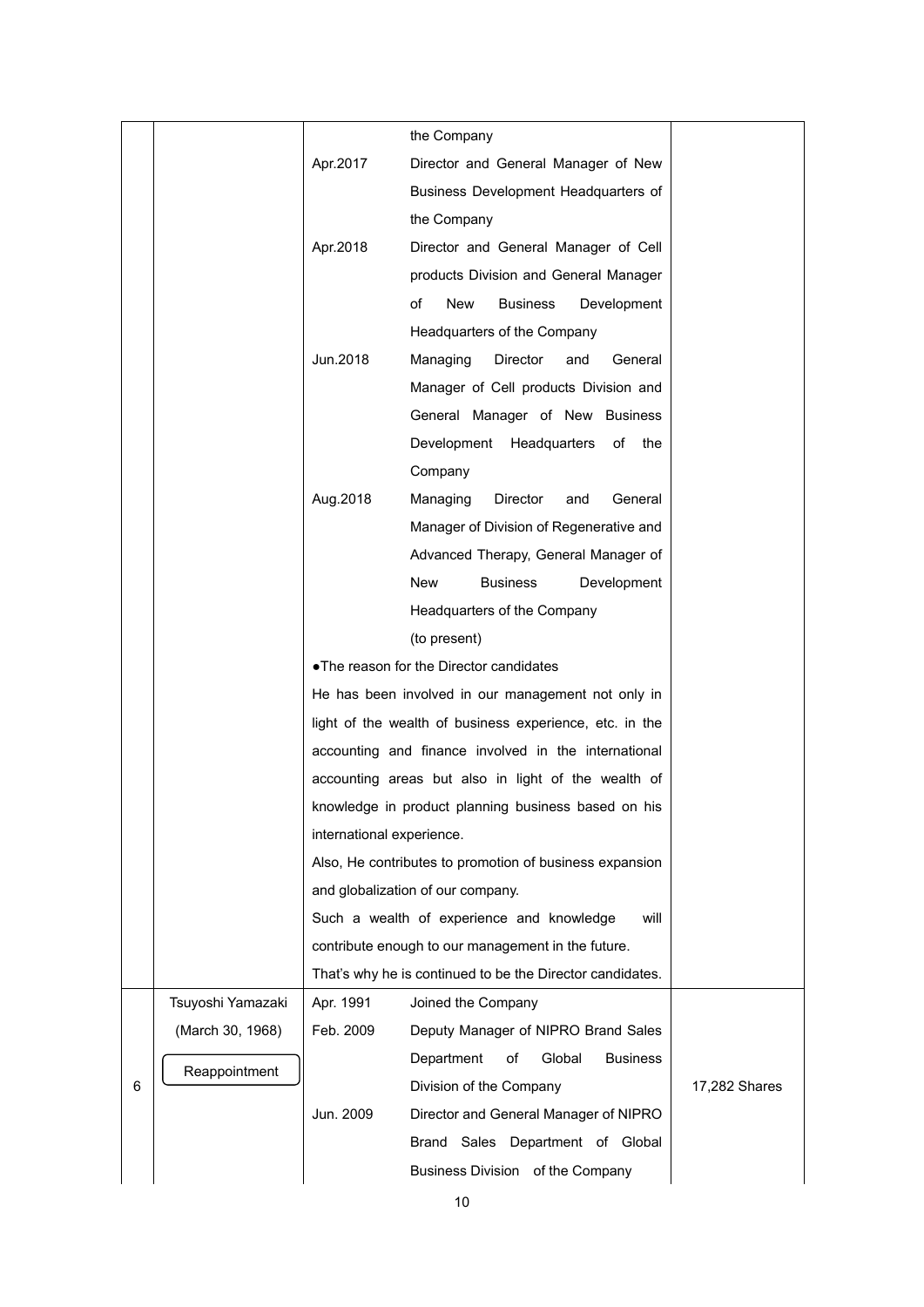|  | Apr. 2012 | Director and General Manager of                           |  |
|--|-----------|-----------------------------------------------------------|--|
|  |           | International Marketing Department of                     |  |
|  |           | <b>Business</b><br>Global<br><b>Division</b><br>of<br>the |  |
|  |           | Company                                                   |  |
|  | Jan.2014  | Director and General Manager of                           |  |
|  |           | Global Strategy Section of Global                         |  |
|  |           | Business Division of the Company                          |  |
|  | Jul.2014  | Director and General Manager of MP                        |  |
|  |           | Glass Division of the Company                             |  |
|  | Jan.2015  | Director and General Manager of MP                        |  |
|  |           | Glass Division and Chief of Global                        |  |
|  |           | Strategy Office of the Company                            |  |
|  | Apr.2016  | Director and General Manager of                           |  |
|  |           | PharmaPackaging Division and Chief of                     |  |
|  |           | Global Strategy Office of the Company                     |  |
|  | Jun.2018  | Managing<br>Director<br>General<br>and                    |  |
|  |           | Manager of PharmaPackaging Division,                      |  |
|  |           | Chief of Global Strategy Office of the                    |  |
|  |           | Company                                                   |  |
|  |           | (to present)                                              |  |
|  |           | (Important concurrent situation)                          |  |
|  | Apr.2018  | President and Representative Director                     |  |
|  |           | of Nipro Europe Group Companies N.V.                      |  |
|  |           | • The reason for the Director candidates                  |  |
|  |           | He has been involved in our management in light of the    |  |
|  |           | wealth of business experience, etc. in the international  |  |
|  |           | sales of medical equipment and container areas.           |  |
|  |           | Also, He contributes to promotion of business expansion   |  |
|  |           | and globalization of our company.                         |  |
|  |           | Such a wealth of experience and knowledge<br>will         |  |
|  |           | contribute enough to our management in the future.        |  |
|  |           | That's why he is continued to be the Director candidates. |  |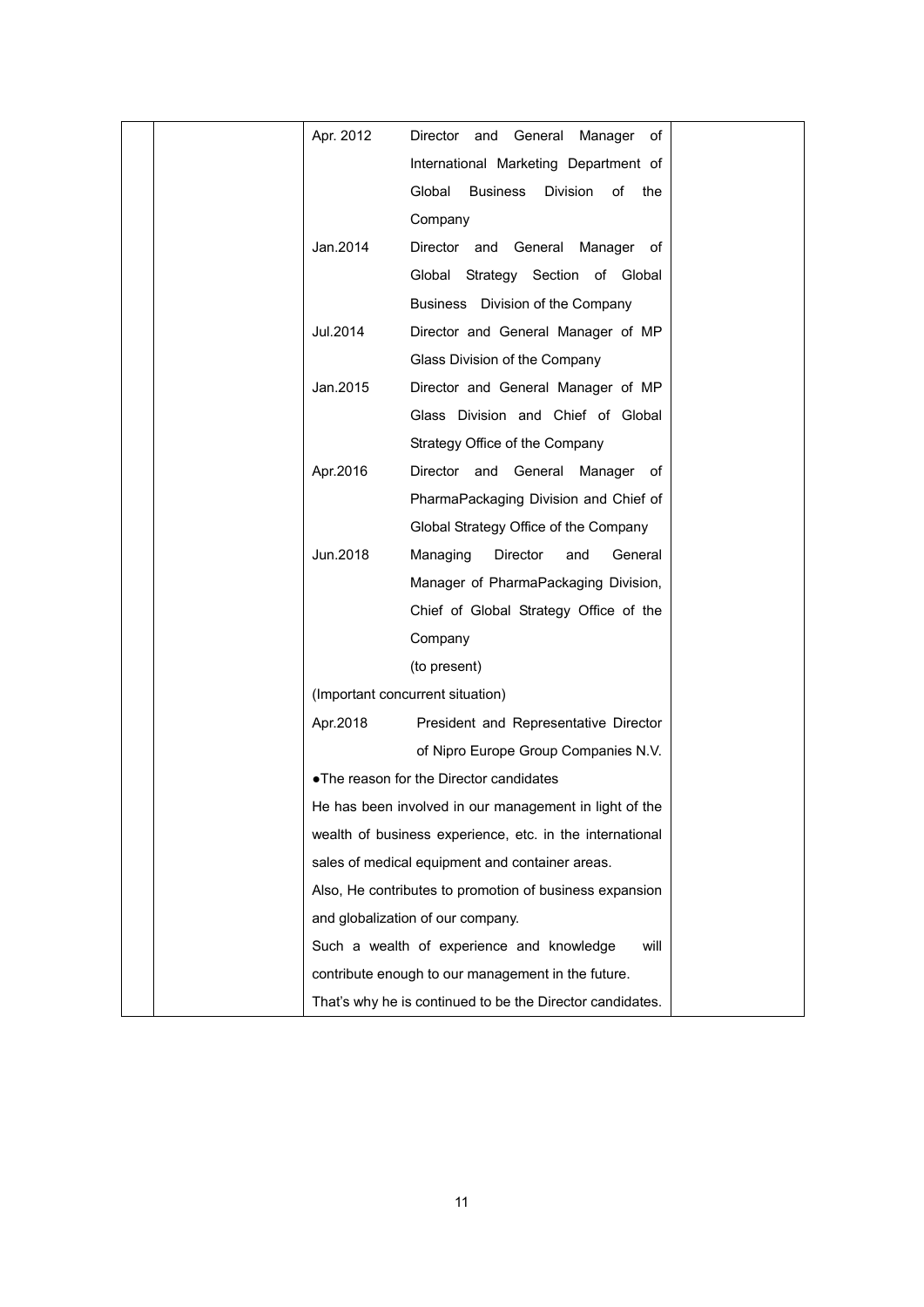|   | Kazuhiko Sano     | Mar. 1974 | Joined the Company                      |               |
|---|-------------------|-----------|-----------------------------------------|---------------|
|   | (January 6. 1952) | Apr. 1998 | Deputy Manager of Department I of       |               |
|   | Reappointment     |           | Research & Development Institute of the |               |
|   |                   |           | Company                                 |               |
|   |                   | Mar.2001  | General Manager of Department I of      |               |
|   |                   |           | Research & Development Institute of the |               |
|   |                   |           | Company                                 |               |
|   |                   | Apr. 2001 | General Manager of Department I of      |               |
|   |                   |           | Research & Development Institute of     |               |
|   |                   |           | Manufacturing Technology/R&D Division   |               |
|   |                   |           | of the Company                          |               |
|   |                   | Jun. 2010 | Director and General<br>Manager<br>of   |               |
|   |                   |           | Department<br>L<br>of<br>Research<br>&  |               |
|   |                   |           | Development Institute of Manufacturing  |               |
|   |                   |           | Technology/R&D<br>Division<br>of<br>the |               |
|   |                   |           | Company                                 |               |
|   |                   | Nov. 2010 | Director and General Manager<br>of      |               |
|   |                   |           | Department I<br>of<br>Research<br>&     |               |
| 7 |                   |           | Development Institute of the Company    | 12,902 Shares |
|   |                   | Apr.2013  | Director<br>and<br>Chief of Production  |               |
|   |                   |           | Technology Center of the Company        |               |
|   |                   | Apr.2014  | Director and Deputy General Manager of  |               |
|   |                   |           | Global Production Division , Chief of   |               |
|   |                   |           | Production Technology Center of the     |               |
|   |                   |           | Company                                 |               |
|   |                   | Feb.2018  | Director and Deputy General Manager of  |               |
|   |                   |           | Construction<br>&Engineering            |               |
|   |                   |           | Headquarters and<br>Deputy General      |               |
|   |                   |           | Manager of Global Production Division   |               |
|   |                   |           | Chief of Production Technology<br>and   |               |
|   |                   |           | Center of the Company                   |               |
|   |                   | Jun.2018  | Managing Director and Deputy General    |               |
|   |                   |           | Manager of Construction & Engineering   |               |
|   |                   |           | Headquarters and<br>Deputy<br>General   |               |
|   |                   |           | Manager of Global Production Division   |               |
|   |                   |           | Chief of Production Technology<br>and   |               |
|   |                   |           | Center of the Company                   |               |
|   |                   | Apr.2019  | Managing<br>Director<br>General<br>and  |               |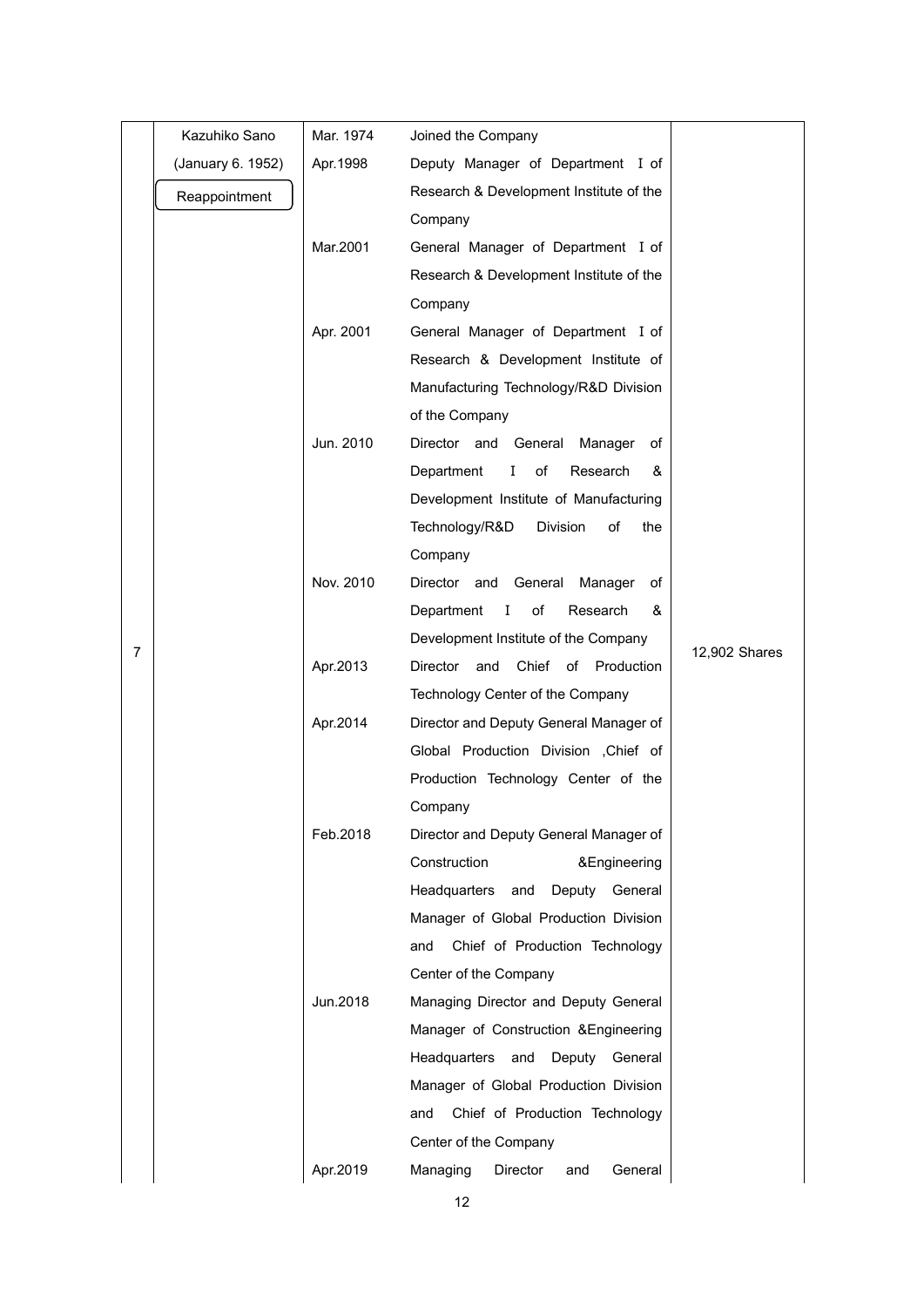|   |                    |           | Manager of Production Technology                          |              |
|---|--------------------|-----------|-----------------------------------------------------------|--------------|
|   |                    |           | Development Division and Chief of                         |              |
|   |                    |           | Production Technology Center and                          |              |
|   |                    |           | Deputy General Manager of Global                          |              |
|   |                    |           | Production Division of the Company                        |              |
|   |                    | Jan.2020  | Managing<br>Director<br>General<br>and                    |              |
|   |                    |           | Manager of Construction & Engineering                     |              |
|   |                    |           | Headquarters and General Manager of                       |              |
|   |                    |           | Production<br>Technology Development                      |              |
|   |                    |           | Division and<br>Chief of Production                       |              |
|   |                    |           | Technology Center and Deputy General                      |              |
|   |                    |           | Manager of Global Production Division of                  |              |
|   |                    |           | the Company                                               |              |
|   |                    |           | (to present)                                              |              |
|   |                    |           | • The reason for the Director candidates                  |              |
|   |                    |           | He has been involved in our management in light of the    |              |
|   |                    |           | wealth of business experience, etc. in the development    |              |
|   |                    |           | of manufacturing machinery medical equipment.             |              |
|   |                    |           | Also, He contributes to promotion of business expansion   |              |
|   |                    |           | and globalization of our company.                         |              |
|   |                    |           | Such a wealth of experience and knowledge<br>will         |              |
|   |                    |           | contribute enough to our management in the future.        |              |
|   |                    |           | That's why he is continued to be the Director candidates. |              |
|   | Kenichi Nishida    | Apr. 1994 | Joined the Company                                        |              |
|   | (January 13. 1970) | Apr. 2007 | Chief Researcher of Research Planning                     |              |
|   |                    |           | Office of Pharmaceutical Research                         |              |
|   | Reappointment      |           | Laboratories<br>of<br>Manufacturing                       |              |
|   |                    |           | Technology/ R&D Division of the                           |              |
|   |                    |           | Company                                                   |              |
|   |                    | Aug. 2007 | Section Chief of Research Planning                        |              |
| 8 |                    |           | Office of Pharmaceutical Research                         | 4,634 Shares |
|   |                    |           | of<br>Laboratories<br>Manufacturing                       |              |
|   |                    |           | Technology/ R&D Division<br>of the                        |              |
|   |                    |           | Company                                                   |              |
|   |                    | Jun. 2010 | Director and General<br>Manager<br>оf                     |              |
|   |                    |           | Research<br>Planning<br>Office<br>of                      |              |
|   |                    |           | Pharmaceutical Research Laboratories                      |              |
|   |                    |           | Manufacturing Technology/ R&D<br>of                       |              |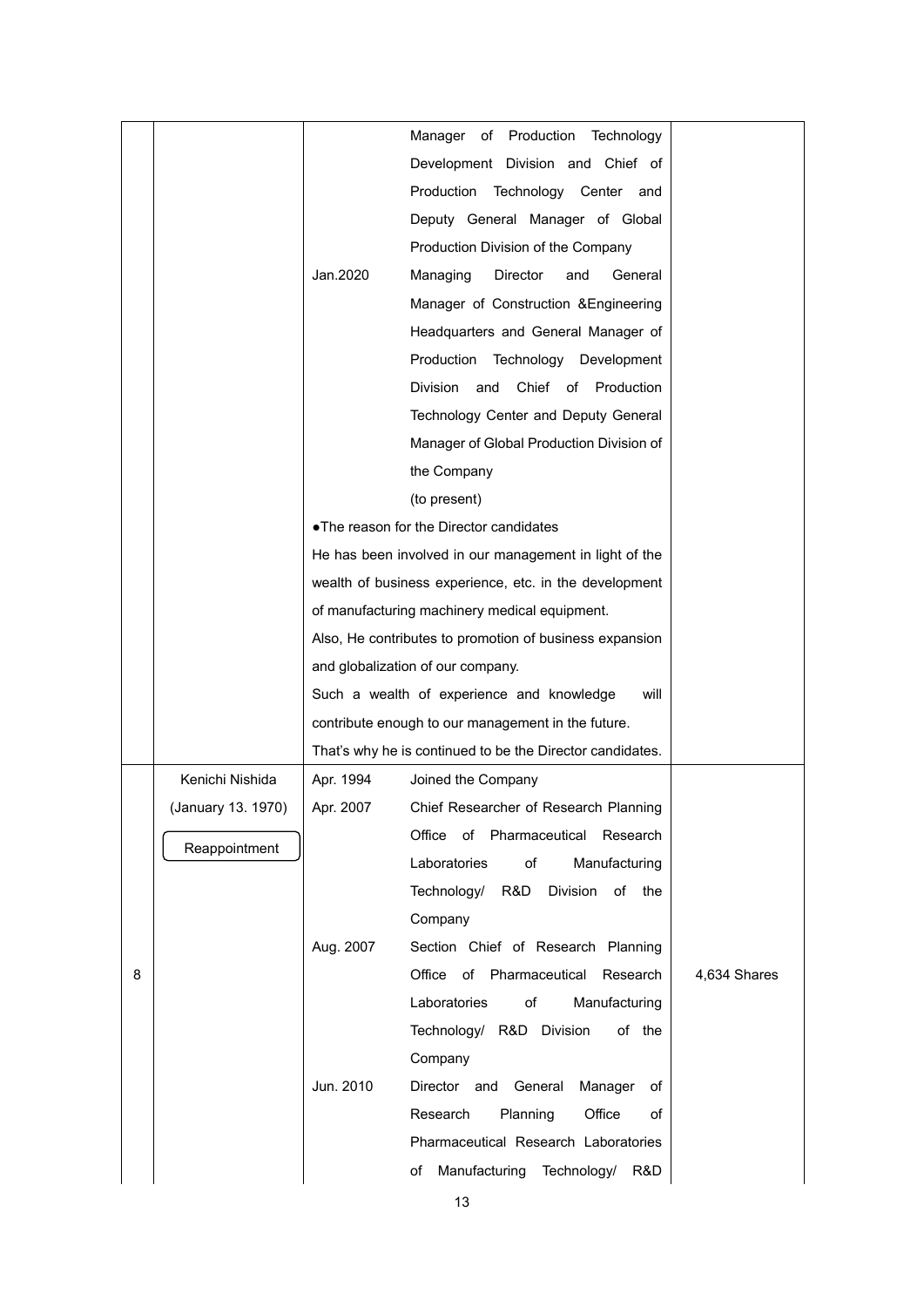|  |                          | Division of the Company                                   |
|--|--------------------------|-----------------------------------------------------------|
|  | Nov. 2010                | Director<br>and<br>Gneral<br>Manager<br>οf                |
|  |                          | Research<br>Planning<br>Office,                           |
|  |                          | Pharmaceutical Research Laboratories                      |
|  |                          | of the Company                                            |
|  | Oct.2012                 | Director and General<br>Manager of                        |
|  |                          | Pharmaceutical Device<br>Development                      |
|  |                          | Department of Pharmaceutical Division                     |
|  |                          | of the Company                                            |
|  | Apr.2018                 | Director and General<br>Manager of                        |
|  |                          | Pharmaceutical Division and General                       |
|  |                          | of<br>Manager<br>Pharmaceutical                           |
|  |                          | Development Promotion Department of                       |
|  |                          | the Company                                               |
|  | Jun.2018                 | Managing<br>Director<br>General<br>and                    |
|  |                          | Manager of Pharmaceutical Division and                    |
|  |                          | General Manager of Pharmaceutical                         |
|  |                          | Development Promotion Department of                       |
|  |                          | the Company                                               |
|  |                          | (to present)                                              |
|  |                          | (Important concurrent situation)                          |
|  | Jun.2017                 | President and Representative Director of                  |
|  |                          | Nipro Pharma Corporation                                  |
|  |                          | • The reason for the Director candidates                  |
|  |                          | He has been involved in our management in light of the    |
|  |                          | wealth of business experience, etc. in the research and   |
|  | the                      | promotion of planning and development of                  |
|  | pharmaceutical products. |                                                           |
|  |                          | Also, He contributes to promotion of business expansion   |
|  |                          | and globalization of our company.                         |
|  |                          | Such a wealth of experience and knowledge<br>will         |
|  |                          | contribute enough to our management in the future.        |
|  |                          | That's why he is continued to be the Director candidates. |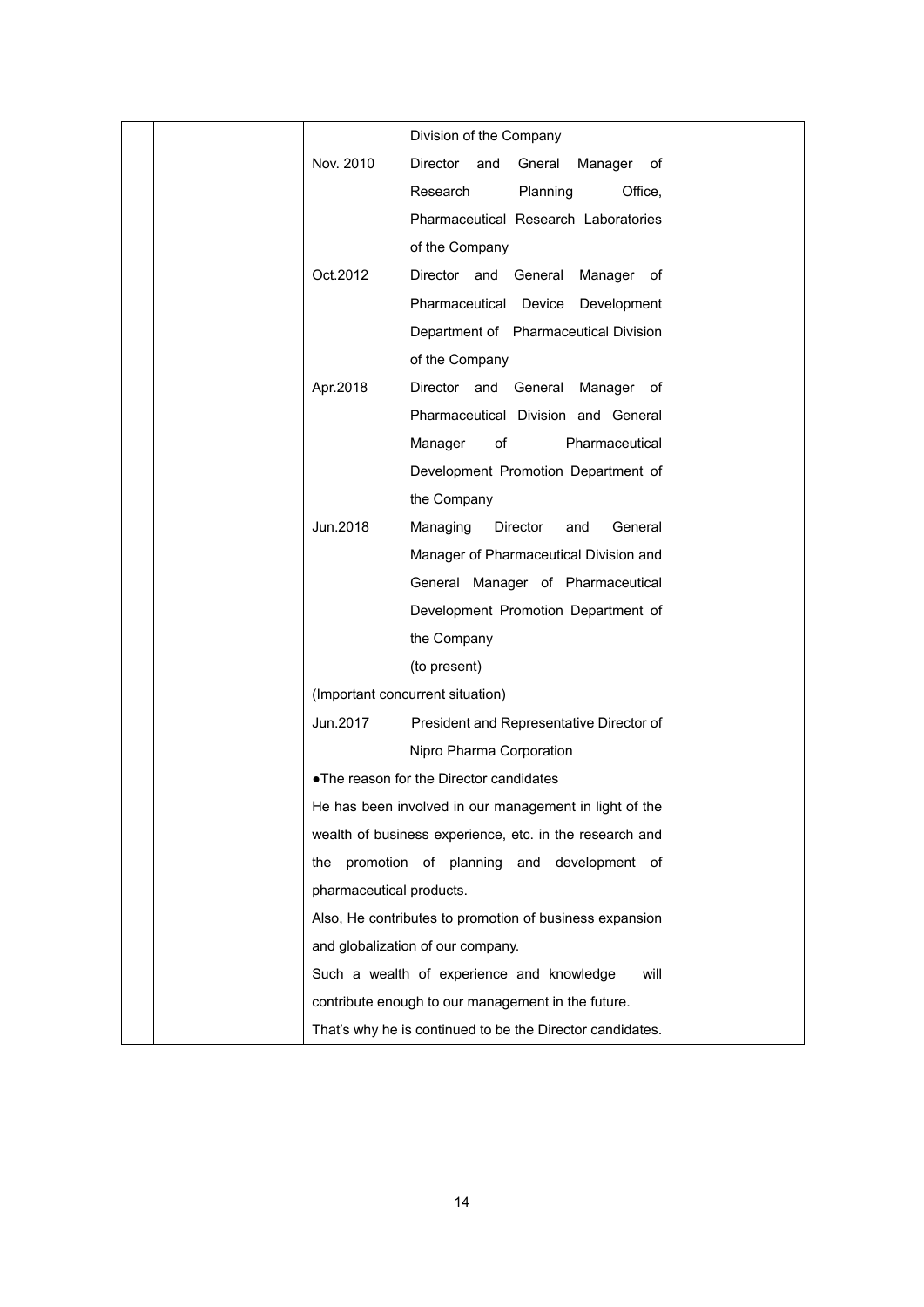|   | Yasushi Ohyama      | Mar.2003 | Joined the Company                                     |               |  |
|---|---------------------|----------|--------------------------------------------------------|---------------|--|
|   | (December 14, 1962) | Apr.2009 | Deputy Manager of Vascular Product                     |               |  |
|   |                     |          | Development and Sales Department of                    |               |  |
|   | Reappointment       |          | Product<br>Development<br>Sales<br>and                 |               |  |
|   |                     |          | Headquarters of Domestic Division of the               |               |  |
|   |                     |          | Company                                                |               |  |
|   |                     | Apr.2011 | General Manager of Vascular Product                    |               |  |
|   |                     |          | Development and Sales Department of                    |               |  |
|   |                     |          | Product<br>Development<br>Sales<br>and                 |               |  |
|   |                     |          | Headquarters of Domestic Division of                   |               |  |
|   |                     |          | the Company                                            |               |  |
|   |                     | Feb.2013 | General Manager of Vascular Business                   |               |  |
|   |                     |          | Unit Department of Domestic Division of                |               |  |
|   |                     |          | the Company                                            |               |  |
|   |                     | Jun.2013 | Director and General<br>Manager of                     |               |  |
|   |                     |          | Vascular Business Unit Department of                   |               |  |
| 9 |                     |          | Domestic Division of the company                       | 14,688 Shares |  |
|   |                     | Oct.2014 | Director and General Manager of                        |               |  |
|   |                     |          | Vascular Business Unit Department of                   |               |  |
|   |                     |          | Medical<br>Technology<br><b>Division</b><br>for        |               |  |
|   |                     |          | Planning, Development & Marketing of                   |               |  |
|   |                     |          | the Company                                            |               |  |
|   |                     | Apr.2015 | Director and General<br>of<br>Manager                  |               |  |
|   |                     |          | Vascular Division of the Company                       |               |  |
|   |                     | Apr.2018 | Director and<br>General<br>of<br>Manager               |               |  |
|   |                     |          | Vascular Division, General Manager of                  |               |  |
|   |                     |          | Vascular Product Sales & Development                   |               |  |
|   |                     |          | Headquarters                                           |               |  |
|   |                     | Jun.2018 | Managing<br>Director<br>General<br>and                 |               |  |
|   |                     |          | Manager of Vascular Division, General                  |               |  |
|   |                     |          | Manager of Vascular Product Sales &                    |               |  |
|   |                     |          | Development Headquarters                               |               |  |
|   |                     |          | (to present)                                           |               |  |
|   |                     |          | (Important concurrent situation)                       |               |  |
|   |                     | Jun.2015 | President and Representative Director of               |               |  |
|   |                     |          | Goodman Co., Ltd                                       |               |  |
|   |                     |          | . The reason for the Director candidates               |               |  |
|   |                     |          | He has been involved in our management in light of the |               |  |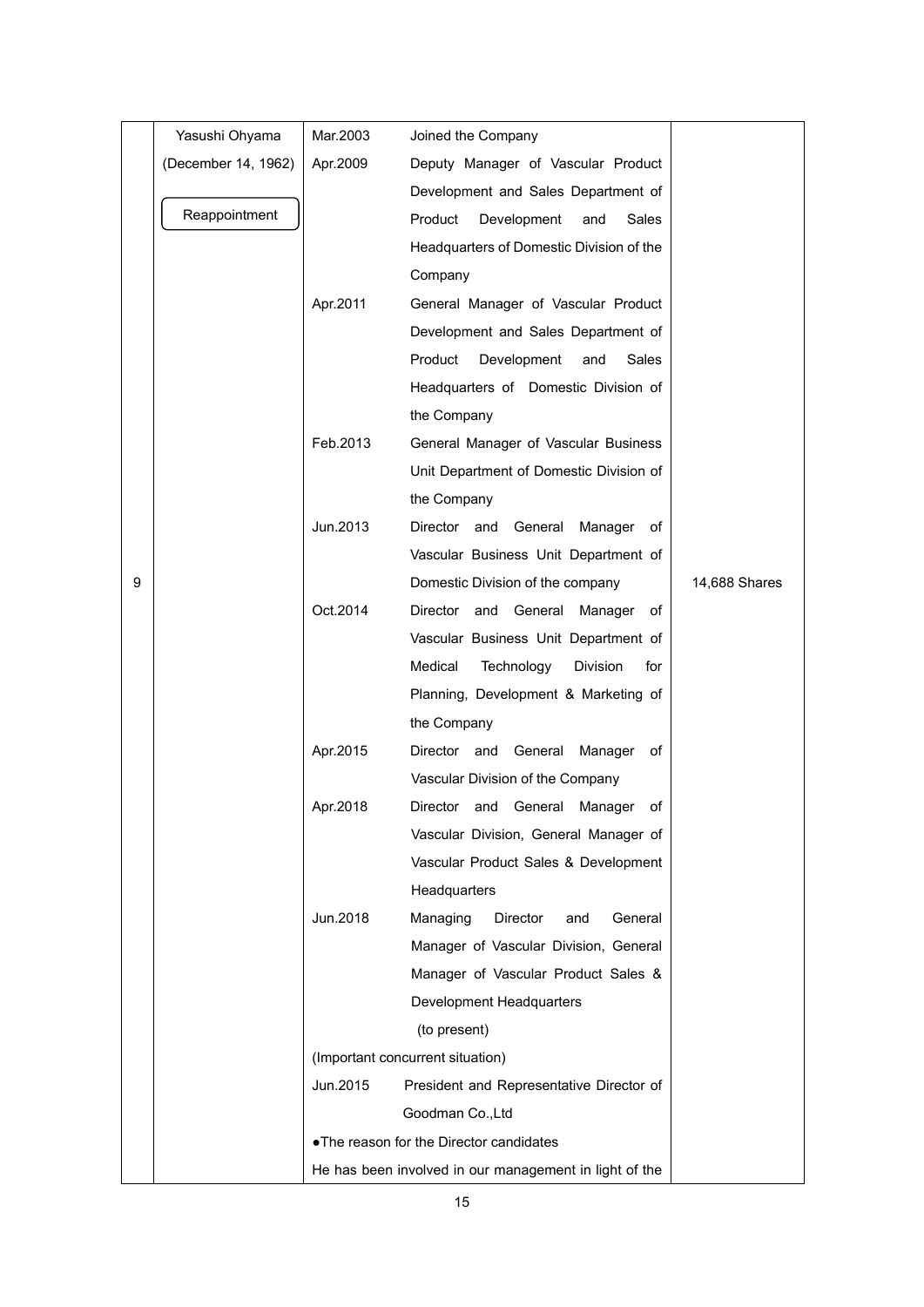|    |                    | wealth of business experience, etc. in the vascular     |                                                           |             |  |
|----|--------------------|---------------------------------------------------------|-----------------------------------------------------------|-------------|--|
|    |                    | business.                                               |                                                           |             |  |
|    |                    | Also, He contributes to promotion of business expansion |                                                           |             |  |
|    |                    |                                                         | and globalization of our company.                         |             |  |
|    |                    |                                                         | Such a wealth of experience and knowledge<br>will         |             |  |
|    |                    |                                                         | contribute enough to our management in the future.        |             |  |
|    |                    |                                                         | That's why he is continued to be the Director candidates. |             |  |
|    | Takehito Yogo      | Oct.1996                                                | Joined Ota-Showa Audit firm(present:                      |             |  |
|    | (October 28, 1968) |                                                         | Ernst & Young ShinNihon LLC)                              |             |  |
|    |                    | Apr.2000                                                | Certified Public Accountants registration                 |             |  |
|    | Reappointment      | Mar.2004                                                | Chief of Internal Audit office of Goodman                 |             |  |
|    |                    |                                                         | Co., Ltd                                                  |             |  |
|    |                    | Nov.2004                                                | Chief of Management Planning office of                    |             |  |
|    |                    |                                                         | the same company                                          |             |  |
|    |                    | Feb.2005                                                | Corporate<br>Officer<br>Chief<br>of<br>and                |             |  |
|    |                    |                                                         | Management Planning office of the same                    |             |  |
|    |                    |                                                         | company                                                   |             |  |
|    |                    | Sep.2006                                                | General<br>Manager<br>Director and<br>оf                  |             |  |
|    |                    |                                                         | Management Division of the same                           |             |  |
|    |                    |                                                         | company                                                   |             |  |
|    |                    | Jan.2009                                                | General<br>Director and<br>Manager<br>оf                  |             |  |
|    |                    |                                                         | Management<br>Headquarters<br>and                         |             |  |
| 10 |                    |                                                         | Production Headquarters of the same                       | 3,707Shares |  |
|    |                    |                                                         | company                                                   |             |  |
|    |                    | Oct.2009                                                | President and Representative Director of                  |             |  |
|    |                    |                                                         | the same company                                          |             |  |
|    |                    | Jun.2015                                                | Director and Deputy General Manager                       |             |  |
|    |                    |                                                         | of Corporate Planning Headquarters and                    |             |  |
|    |                    |                                                         | General Manager of Corporate Planning                     |             |  |
|    |                    |                                                         | Department of the Company                                 |             |  |
|    |                    | Feb.2016                                                | General<br>Director<br>and<br>Manager<br>of               |             |  |
|    |                    |                                                         | Corporate Planning Headquarters and                       |             |  |
|    |                    |                                                         | General Manager of Corporate Planning                     |             |  |
|    |                    |                                                         | Department of the Company                                 |             |  |
|    |                    | Jun.2018                                                | Managing Director, General Manager of                     |             |  |
|    |                    |                                                         | Corporate Planning Headquarters and                       |             |  |
|    |                    |                                                         | General Manager of Corporate Planning                     |             |  |
|    |                    |                                                         | Department of the Company                                 |             |  |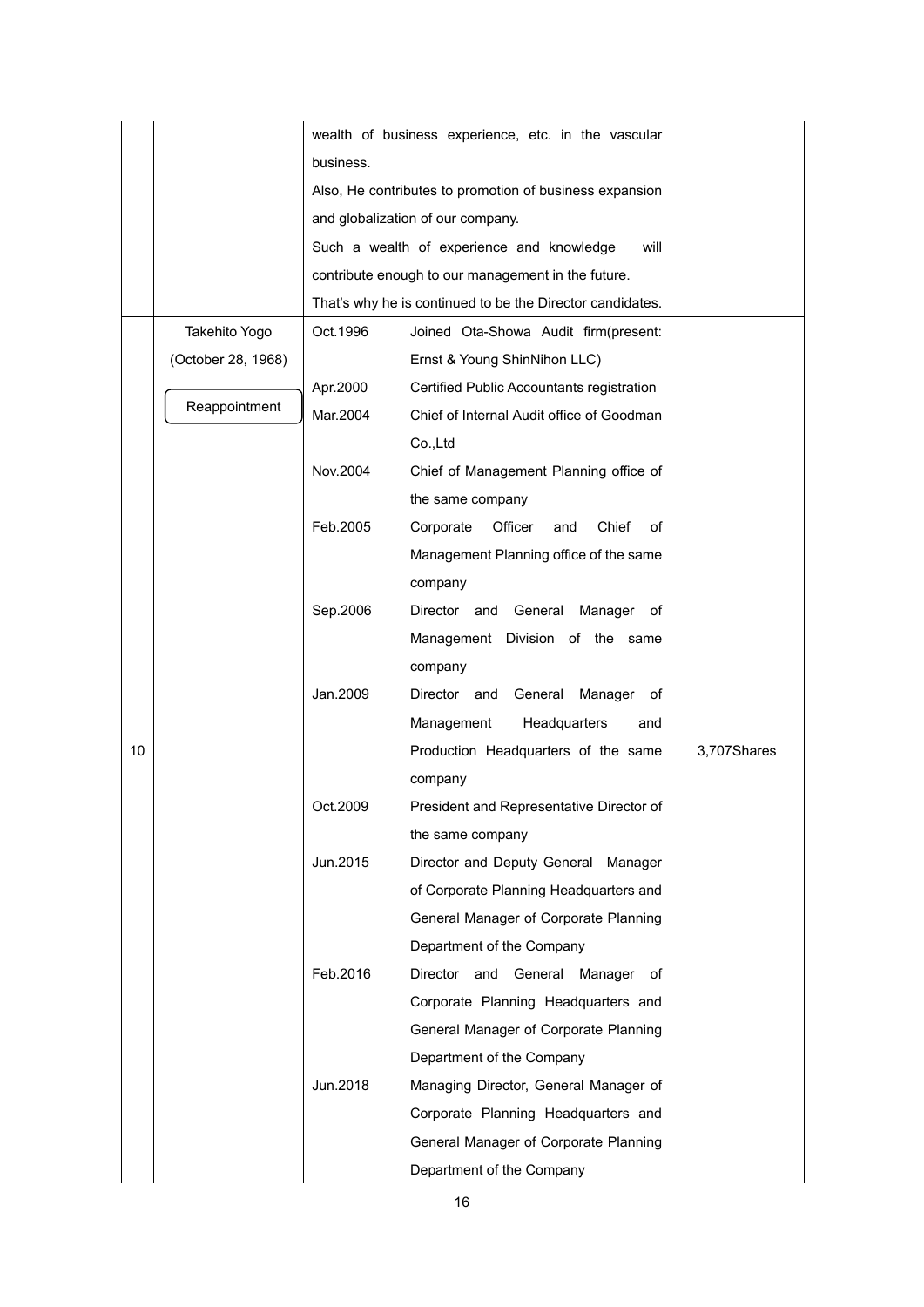|    |                    | Apr.2020  | Managing Director, General Manager of                                                   |              |
|----|--------------------|-----------|-----------------------------------------------------------------------------------------|--------------|
|    |                    |           | Corporate Planning Headquarters of the                                                  |              |
|    |                    |           | Company                                                                                 |              |
|    |                    |           | (to present)                                                                            |              |
|    |                    |           |                                                                                         |              |
|    |                    |           |                                                                                         |              |
|    |                    |           | • The reason for the Director candidates                                                |              |
|    |                    |           | He has been involved in our management in light of the                                  |              |
|    |                    |           | wealth of business experience in the vascular business                                  |              |
|    |                    |           | and of experience as a certified public accountant.                                     |              |
|    |                    |           | Also, He contributes to promotion of business expansion                                 |              |
|    |                    |           | and globalization of our company.                                                       |              |
|    |                    |           | Such a wealth of experience and knowledge<br>will                                       |              |
|    |                    |           | contribute enough to our management in the future.                                      |              |
|    |                    |           | That's why he is continued to be the Director candidates.                               |              |
|    | Mitsutaka Ueda     | Apr. 1976 | Joined Kabushiki Kaisha NIPRO                                                           |              |
|    | (January 26, 1956) | Apr. 2008 | Deputy General Manager of Medical                                                       |              |
|    |                    |           | Instrument Sales Promotion Section of                                                   |              |
|    | Reappointment      |           | Product<br>Development<br>Sales<br>and                                                  |              |
|    |                    |           | Headquarters of Domestic Division of the                                                |              |
|    |                    |           | Company                                                                                 |              |
|    |                    | Jun. 2009 | Director and Deputy General Manager of                                                  |              |
|    |                    |           | Product<br>Development<br>Sales<br>and                                                  |              |
|    |                    |           | Headquarters and General Manager of                                                     |              |
|    |                    |           | Instrument Sales Promotion<br>Medical                                                   |              |
|    |                    |           | Section<br>of Domestic Division of the                                                  |              |
| 11 |                    |           | Company                                                                                 | 21,041Shares |
|    |                    | Jun.2012  | Director and General<br>Manager of                                                      |              |
|    |                    |           | Product<br>Development<br>Sales<br>and                                                  |              |
|    |                    |           | Headquarters and General Manager of                                                     |              |
|    |                    |           | Medical Instrument Sales Promotion                                                      |              |
|    |                    |           | Section of Domestic Division of the                                                     |              |
|    |                    |           | Company                                                                                 |              |
|    |                    | Oct.2014  | Director and Deputy General Manager of                                                  |              |
|    |                    |           | Medical<br>Technology<br><b>Division</b><br>for<br>Planning, Development & Marketing of |              |
|    |                    |           | the Company                                                                             |              |
|    |                    |           | (to present)                                                                            |              |
|    |                    |           | 17                                                                                      |              |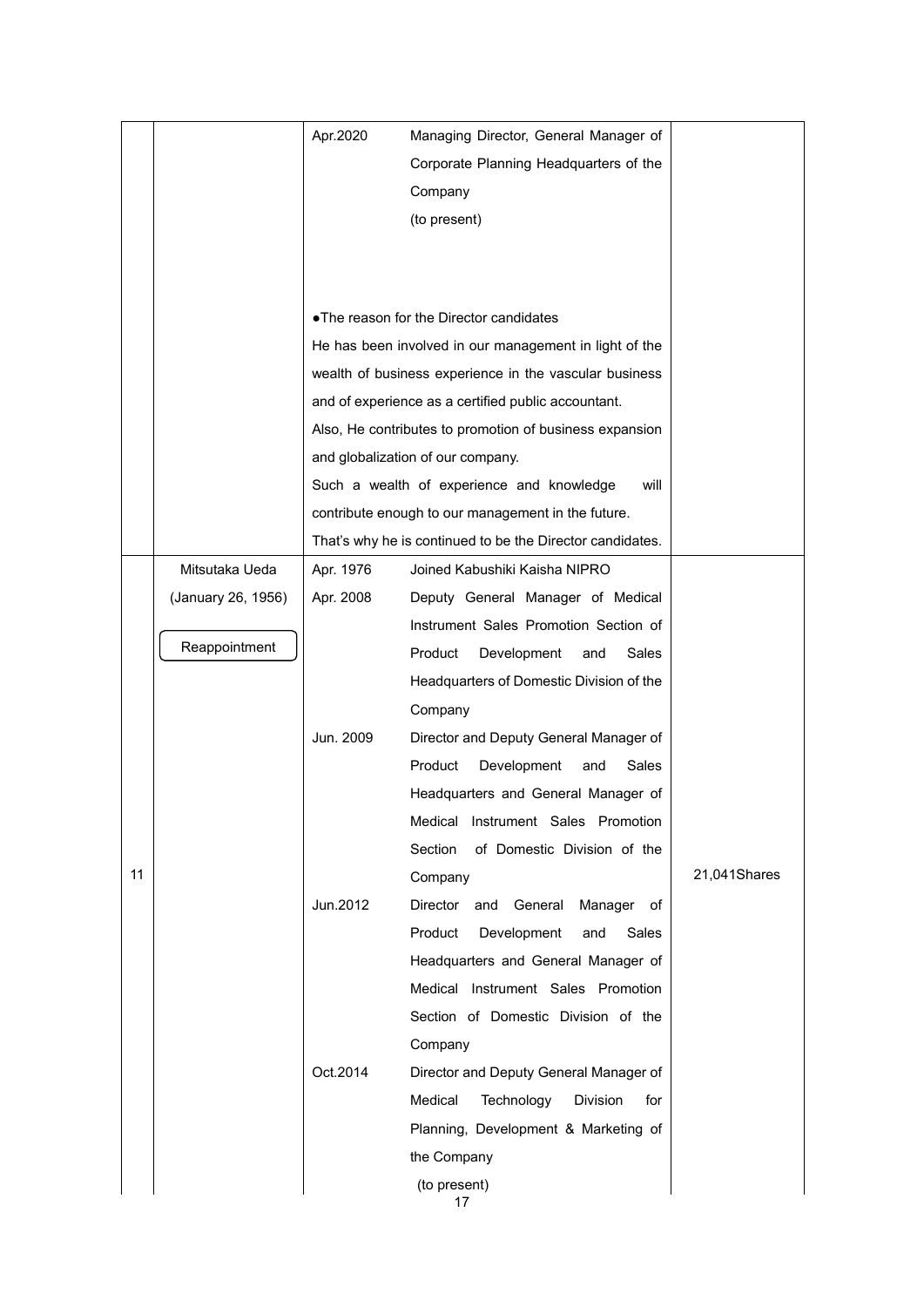|    |                  |                                                        | • The reason for the Director candidates                  |              |  |  |
|----|------------------|--------------------------------------------------------|-----------------------------------------------------------|--------------|--|--|
|    |                  | He has been involved in our management in light of the |                                                           |              |  |  |
|    |                  |                                                        | wealth of business experience, etc. in the medical device |              |  |  |
|    |                  |                                                        | development areas.                                        |              |  |  |
|    |                  |                                                        | Also, He contributes to promotion of business expansion   |              |  |  |
|    |                  |                                                        | and globalization of our company.                         |              |  |  |
|    |                  |                                                        | Such a wealth of experience and knowledge<br>will         |              |  |  |
|    |                  |                                                        | contribute enough to our management in the future.        |              |  |  |
|    |                  |                                                        | That's why he is continued to be the Director candidates. |              |  |  |
|    | Yozo Sawada      | Oct. 2002                                              | Joined the Company                                        |              |  |  |
|    | (August 4, 1947) | Aug. 2004                                              | General Manager of Intellectual Property                  |              |  |  |
|    |                  |                                                        | Department of the Company                                 |              |  |  |
|    | Reappointment    | Apr. 2008                                              | General Manager of Intellectual Property                  |              |  |  |
|    |                  |                                                        | Department of the Company                                 |              |  |  |
|    |                  | Jun. 2009                                              | Director and General Manager of                           |              |  |  |
|    |                  |                                                        | Intellectual Property Department of the                   |              |  |  |
|    |                  |                                                        | Company                                                   |              |  |  |
|    |                  |                                                        | (to present)                                              | 7,390shares  |  |  |
| 12 |                  |                                                        | • The reason for the Director candidates                  |              |  |  |
|    |                  |                                                        | He has been involved in our management in light of the    |              |  |  |
|    |                  |                                                        | wealth of business experience, etc. in the intellectual   |              |  |  |
|    |                  | property areas.                                        |                                                           |              |  |  |
|    |                  |                                                        | Also, He contributes to promotion of business expansion   |              |  |  |
|    |                  |                                                        | and globalization of our company.                         |              |  |  |
|    |                  |                                                        | Such a wealth of experience and knowledge<br>will         |              |  |  |
|    |                  |                                                        | contribute enough to our management in the future.        |              |  |  |
|    |                  |                                                        | That's why he is continued to be the Director candidates. |              |  |  |
|    | Hideto Nakamura  | Apr. 1980                                              | Joined the Company                                        |              |  |  |
|    | (April 1, 1958)  | Apr. 2008                                              | Deputy Manager of Human Resources/                        |              |  |  |
|    |                  |                                                        | General Affairs Division of the Company                   |              |  |  |
|    | Reappointment    | Jun. 2009                                              | Director and General Manager of Human                     |              |  |  |
|    |                  |                                                        | Resources/ General Affairs Division of                    |              |  |  |
| 13 |                  |                                                        | the Company                                               | 20,934shares |  |  |
|    |                  | Jul.2014                                               | Director<br>and<br>General<br>Manager<br>of               |              |  |  |
|    |                  |                                                        | Affairs/Human<br>General<br>Resources                     |              |  |  |
|    |                  |                                                        | Headquarters and General Manager of                       |              |  |  |
|    |                  |                                                        | Human Resources Department of the                         |              |  |  |
|    |                  |                                                        | Company                                                   |              |  |  |

18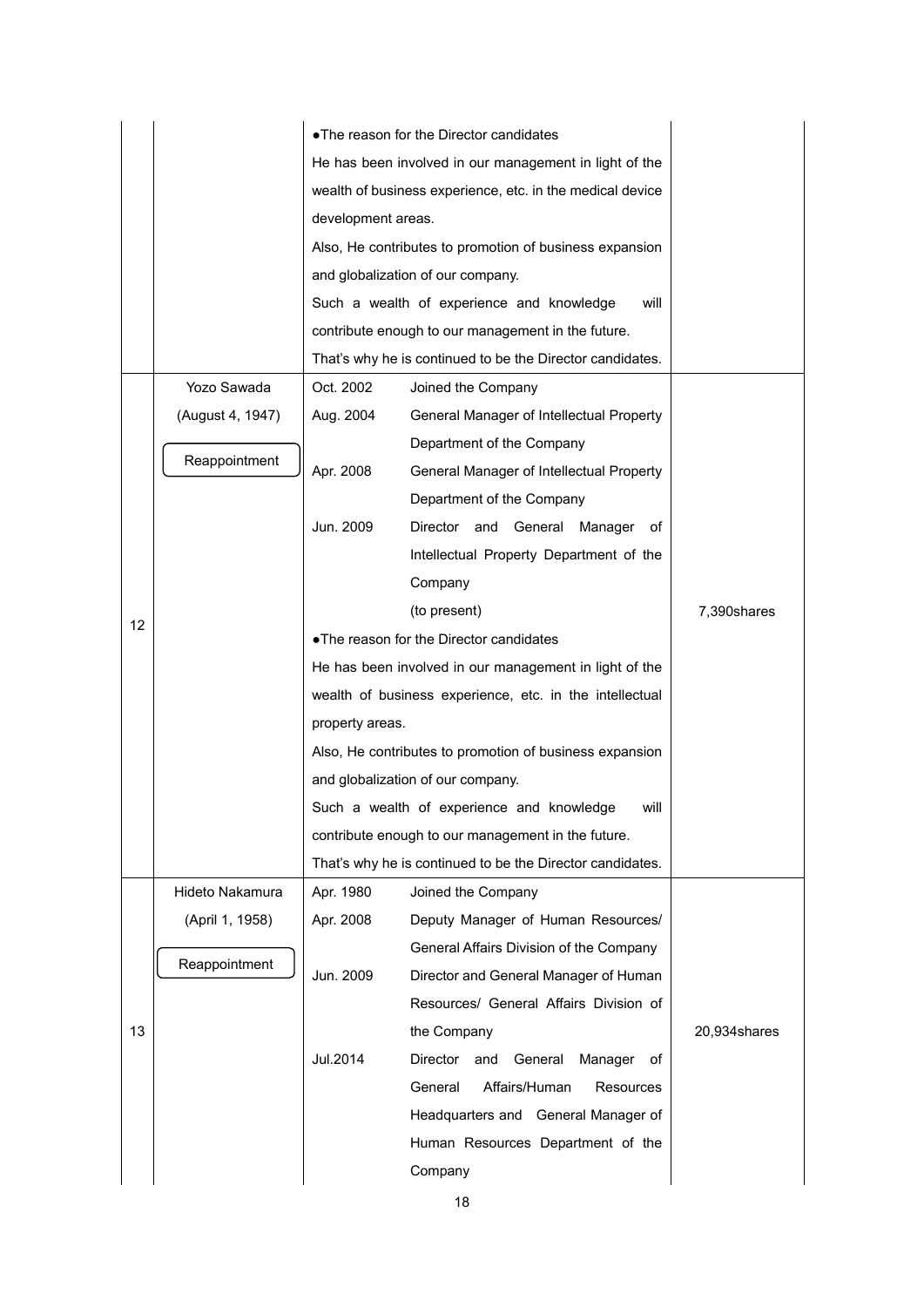|    |                   | Apr.2020  | Director<br>General<br>and<br>Manager<br>оf<br>Affairs/Human<br>General<br>Resources<br>Headquarters of the Company<br>(to present)                                                                                                                                                                |              |
|----|-------------------|-----------|----------------------------------------------------------------------------------------------------------------------------------------------------------------------------------------------------------------------------------------------------------------------------------------------------|--------------|
|    |                   |           | • The reason for the Director candidates<br>He has been involved in our management in light of the<br>wealth of business experience, etc. in the personnel and<br>labor and general affairs areas.<br>Also, He contributes to promotion of business expansion<br>and globalization of our company. |              |
|    |                   |           | Such a wealth of experience and knowledge<br>will<br>contribute enough to our management in the future.<br>That's why he is continued to be the Director candidates.                                                                                                                               |              |
|    | Yasushi Kutsukawa | Apr. 1980 | Joined Kabushiki Kaisha NIPRO                                                                                                                                                                                                                                                                      |              |
|    | (June 13. 1957)   | Apr. 1999 | Manager of 1st Kanto Branch Office of                                                                                                                                                                                                                                                              |              |
|    |                   |           | the same company                                                                                                                                                                                                                                                                                   |              |
|    | Reappointment     | Apr. 2001 | Manager of 1st Tokyo Branch of                                                                                                                                                                                                                                                                     |              |
|    |                   |           | Shutoken Sales Department, Domestic                                                                                                                                                                                                                                                                |              |
|    |                   |           | Division of the Company                                                                                                                                                                                                                                                                            |              |
|    |                   | Apr. 2008 | Manager of Chubu<br>Deputy<br>Sales                                                                                                                                                                                                                                                                |              |
|    |                   |           | Department, Domestic Division of the                                                                                                                                                                                                                                                               |              |
|    |                   |           | Company                                                                                                                                                                                                                                                                                            |              |
|    |                   | May. 2010 | General Manager of Chubu<br>Sales                                                                                                                                                                                                                                                                  |              |
| 14 |                   |           | Department,<br>Domestic Division of the                                                                                                                                                                                                                                                            | 12,252shares |
|    |                   | Jun. 2010 | Company<br>Director and<br>Deputy General Manager                                                                                                                                                                                                                                                  |              |
|    |                   |           | of Marketing Department of Domestic                                                                                                                                                                                                                                                                |              |
|    |                   |           | Division and General Manager Chubu                                                                                                                                                                                                                                                                 |              |
|    |                   |           | Sales Department of the Company                                                                                                                                                                                                                                                                    |              |
|    |                   | Oct. 2010 | Director and Deputy General Manager of                                                                                                                                                                                                                                                             |              |
|    |                   |           | Marketing<br>Department of<br>Domestic                                                                                                                                                                                                                                                             |              |
|    |                   |           | Division of the Company                                                                                                                                                                                                                                                                            |              |
|    |                   | Jun.2012  | Director and General Manager of Sales                                                                                                                                                                                                                                                              |              |
|    |                   |           | Headquarters of Domestic Division of the                                                                                                                                                                                                                                                           |              |
|    |                   |           | Company                                                                                                                                                                                                                                                                                            |              |
|    |                   | Feb.2013  | Director and<br>General<br>Manager<br>оf<br>19                                                                                                                                                                                                                                                     |              |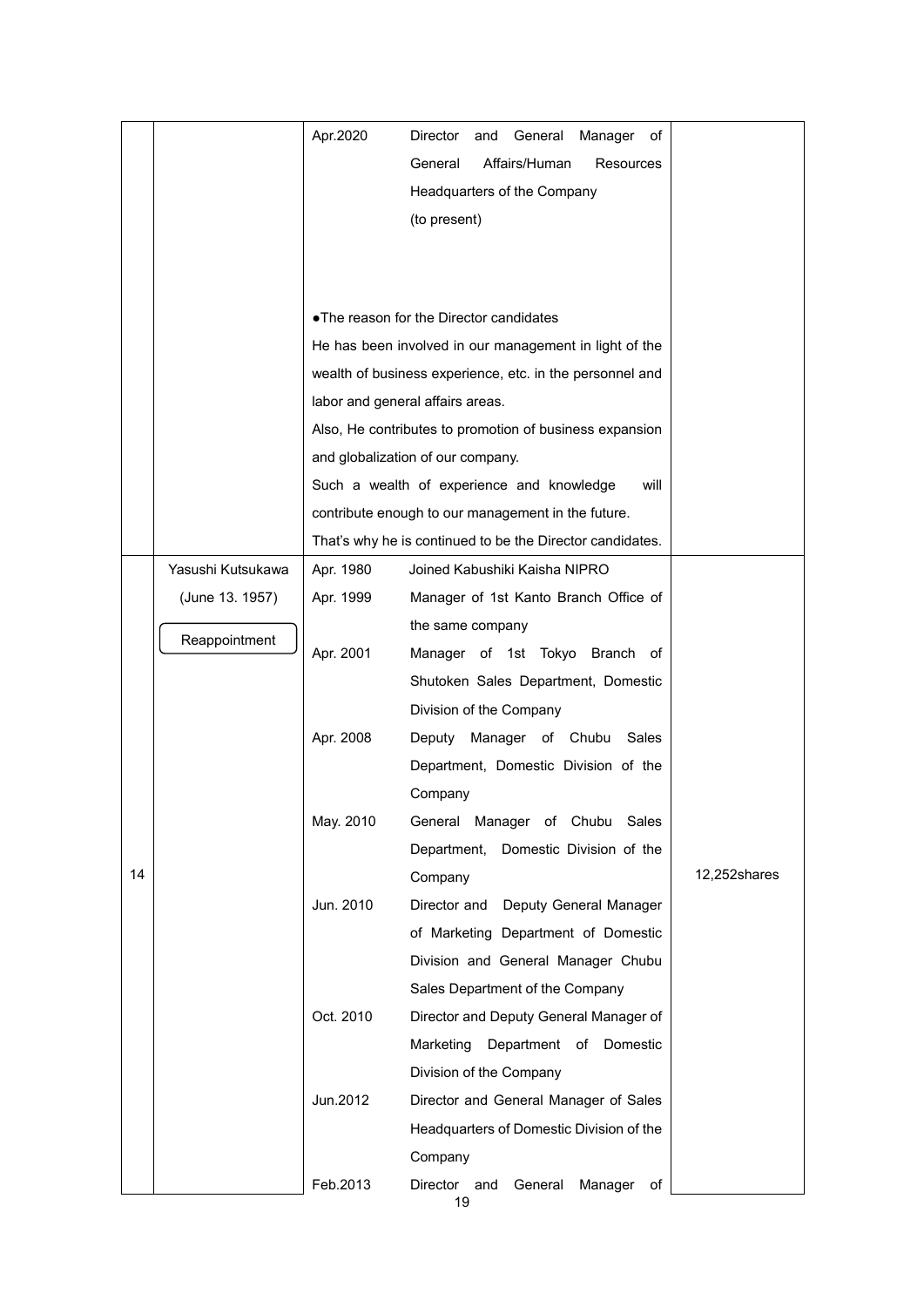|    |                     |           | Medical<br>Sales<br>&<br>Marketing                        |              |
|----|---------------------|-----------|-----------------------------------------------------------|--------------|
|    |                     |           | Headquarters of Domestic Division of the                  |              |
|    |                     |           | Company                                                   |              |
|    |                     | Apr.2017  | Director and General<br>Manager of                        |              |
|    |                     |           | Medical<br>Sales<br>&<br>Marketing                        |              |
|    |                     |           | Chief of<br>Headquarters<br>Vice<br>and                   |              |
|    |                     |           | Business Strategy Office of Domestic                      |              |
|    |                     |           |                                                           |              |
|    |                     |           | Division of the Company                                   |              |
|    |                     |           | (to present)                                              |              |
|    |                     |           | . The reason for the Director candidates                  |              |
|    |                     |           | He has been involved in our management in light of the    |              |
|    |                     |           | wealth of business experience, etc. in marketing and      |              |
|    |                     |           | sales of medical equipment area. Also, He contributes to  |              |
|    |                     |           | promotion of business expansion and globalization of our  |              |
|    |                     | company.  |                                                           |              |
|    |                     |           | Such a wealth of experience and knowledge<br>will         |              |
|    |                     |           | contribute enough to our management in the future.        |              |
|    |                     |           | That's why he is continued to be the Director candidates. |              |
|    | Masayuki Ito        | Apr. 1980 | Joined the Company                                        |              |
|    | (December 10. 1957) | Apr. 2008 | Products<br>Deputy<br>Manager<br>оf                       |              |
|    | Reappointment       |           | Development and Sales Department I                        |              |
|    |                     |           | of Product Development and Sales                          |              |
|    |                     |           | Headquarters, Domestic Division of the                    |              |
|    |                     |           | Company                                                   |              |
|    |                     | May. 2010 | General<br>Manager<br>of<br>Products                      |              |
|    |                     |           | Development and Sales Department I,                       |              |
|    |                     |           | of Product Development and Sales                          |              |
| 15 |                     |           | Headquarters of Domestic Division of                      | 11,904shares |
|    |                     |           | the Company                                               |              |
|    |                     | Jun. 2010 | Director<br>and<br>General<br>Manager of                  |              |
|    |                     |           | Products<br>Development<br>Sales<br>and                   |              |
|    |                     |           | Department I, of Product Development                      |              |
|    |                     |           | and Sales Headquarters of Domestic                        |              |
|    |                     |           | Division of the Company                                   |              |
|    |                     | Oct.2014  | Director<br>and General<br>Manager of                     |              |
|    |                     |           | Domestic Product Development & Sales                      |              |
|    |                     |           | Headquarters and General Manager of                       |              |
|    |                     |           | Products<br>Development and Sales                         |              |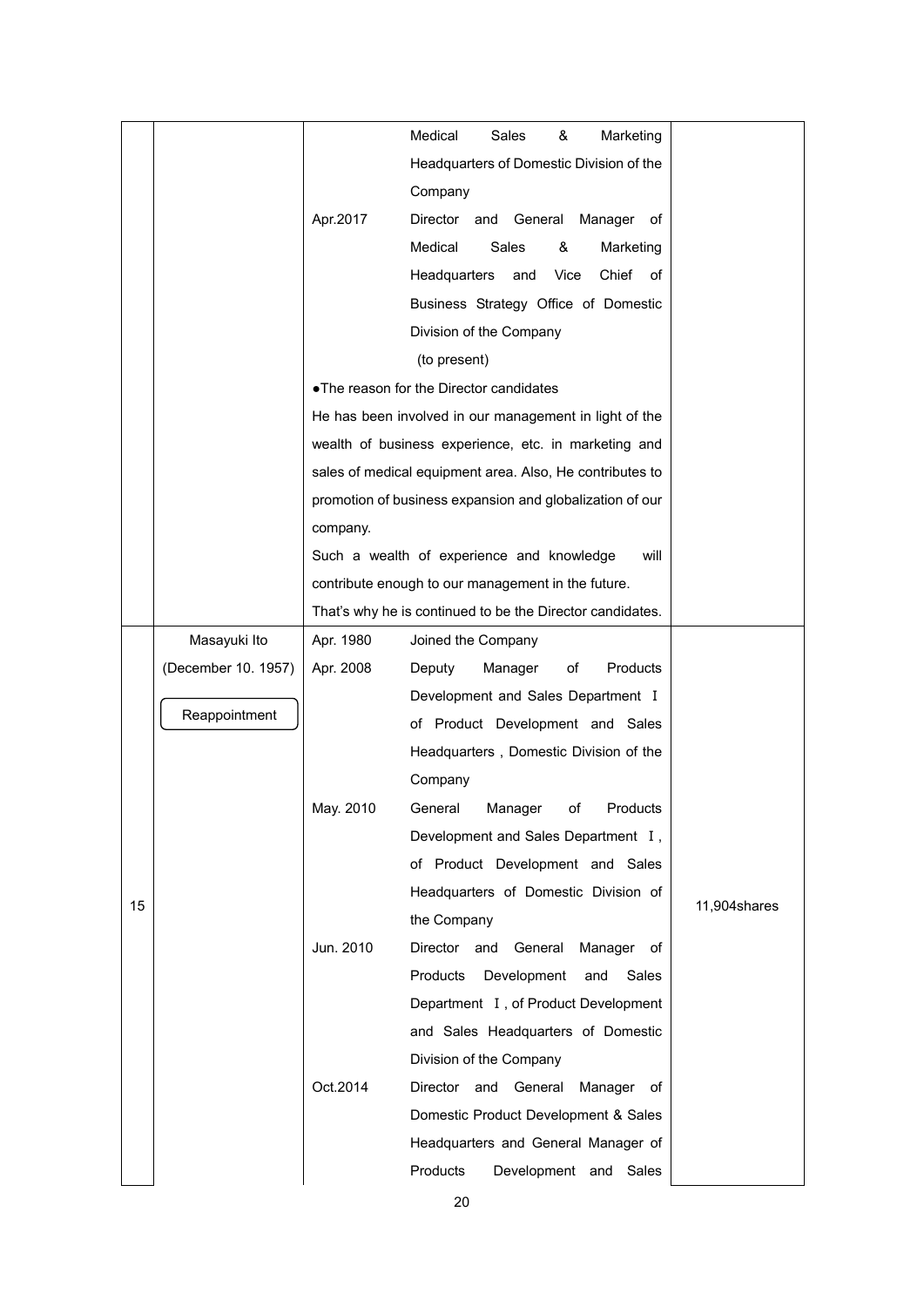|  |           | Department I, Medical Technology                          |  |
|--|-----------|-----------------------------------------------------------|--|
|  |           | Division for Planning, Development &                      |  |
|  |           | Marketing of the Company                                  |  |
|  |           | Director and General Manager of                           |  |
|  | Apr.2015  | Surgical Devices Division(SD Division)                    |  |
|  |           | and General Manager of Domestic                           |  |
|  |           | Product<br>Development<br>&<br><b>Sales</b>               |  |
|  |           | Headquarters and General Manager of                       |  |
|  |           | Products<br>Development and<br>Sales                      |  |
|  |           | Department I, Medical Technology                          |  |
|  |           | Division for Planning, Development &                      |  |
|  |           | Marketing of the Company                                  |  |
|  |           | Director and General Manager of                           |  |
|  | Apr.2017  | Surgical Devices Division(SD Division)                    |  |
|  |           | and General Manager of Domestic                           |  |
|  |           | Product<br>Development<br>&<br>Sales                      |  |
|  |           | Headquarters of Medical Technology                        |  |
|  |           | Division for Planning, Development &                      |  |
|  |           | Marketing of the Company                                  |  |
|  | Apr.2018  | Director, General Manager of Surgical                     |  |
|  |           | Devices Division, General Manager of                      |  |
|  |           | Domestic<br>Product Development &                         |  |
|  |           | Technical Sales Headquarters of Medical                   |  |
|  |           | Technology Division<br>for<br>Planning,                   |  |
|  |           | Development &<br>Marketing<br>of the                      |  |
|  |           | Company                                                   |  |
|  |           | (to present)                                              |  |
|  |           | • The reason for the Director candidates                  |  |
|  |           | He has been involved in our management in light of the    |  |
|  |           | wealth of business experience, etc. in the planning,      |  |
|  |           | development and sales promotion of medical equipment      |  |
|  | products. |                                                           |  |
|  |           | Also, He contributes to promotion of business expansion   |  |
|  |           | and globalization of our company.                         |  |
|  |           | Such a wealth of experience and knowledge<br>will         |  |
|  |           | contribute enough to our management in the future.        |  |
|  |           | That's why he is continued to be the Director candidates. |  |
|  |           |                                                           |  |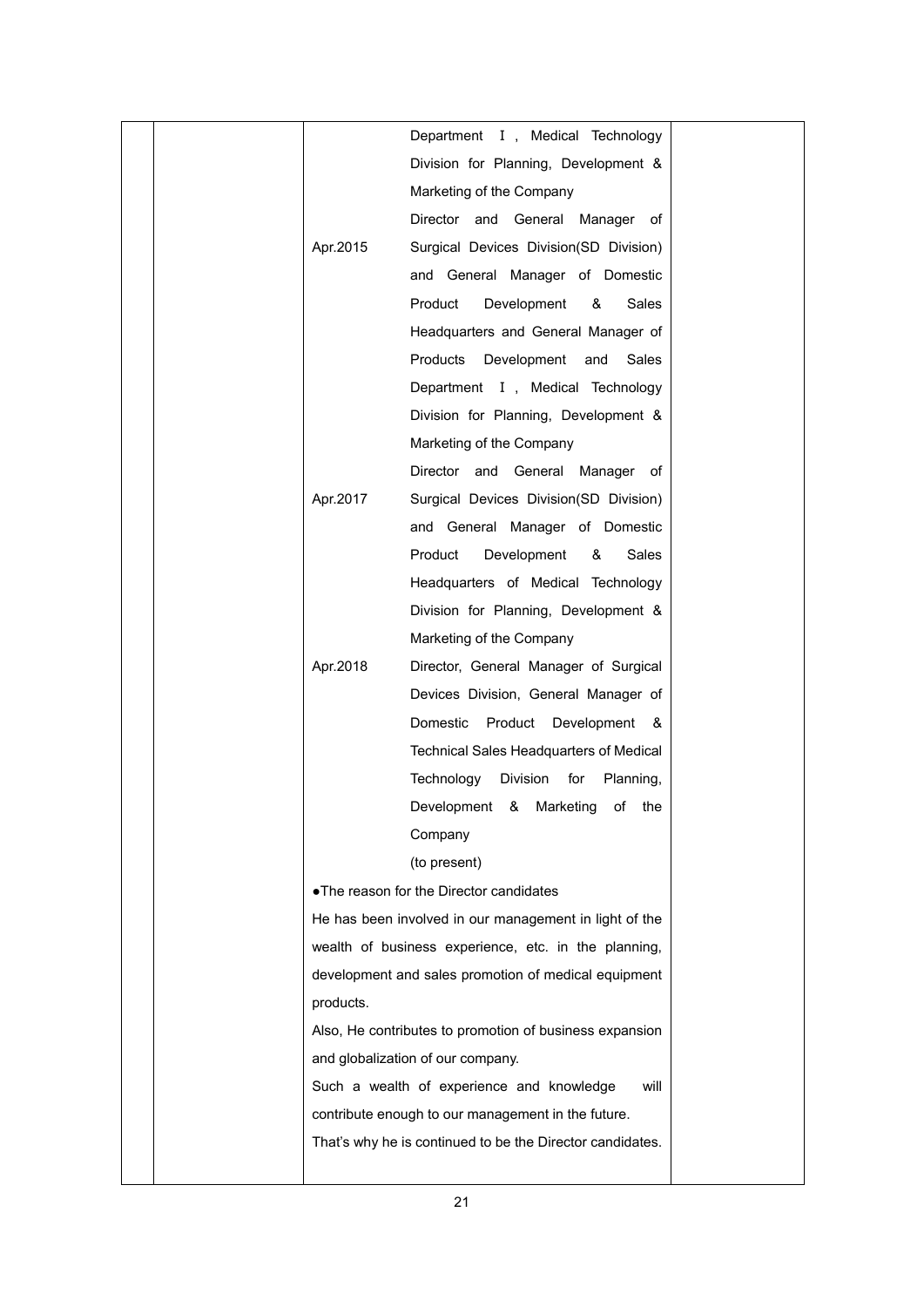|    | Masanobu Iwasa  | Apr. 1982 | Joined the Company                           |              |
|----|-----------------|-----------|----------------------------------------------|--------------|
|    | (July 21, 1958) | Apr.2006  | Deputy manager of Medical Business           |              |
|    |                 |           | Promotion Department of Glass &              |              |
|    | Reappointment   |           | Material Development Division of the         |              |
|    |                 |           | Company                                      |              |
|    |                 | Apr. 2008 | General Manager of Medical Business          |              |
|    |                 |           | Promotion Department of Glass &              |              |
|    |                 |           | Material Development Division of the         |              |
|    |                 |           | Company                                      |              |
|    |                 | Jun. 2009 | Director and General Manager of              |              |
|    |                 |           | <b>Medical Business Promotion Department</b> |              |
|    |                 |           | of Glass & Material<br>Development           |              |
|    |                 |           | Division of the Company                      |              |
|    |                 | Apr. 2011 | Director and General Manager of              |              |
|    |                 |           | <b>Medical Business Promotion Department</b> |              |
|    |                 |           | of Material Division of the Company          |              |
|    |                 | Oct.2012  | Director and<br>General<br>Manager of        |              |
|    |                 |           | Pharmaceutical Device<br>Development         |              |
| 16 |                 |           | Department<br>Administration<br>and          | 13,680Shares |
|    |                 |           | Department of Pharmaceutical Division        |              |
|    |                 |           | of the Company                               |              |
|    |                 | Apr.2014  | Director and General<br>Manager of           |              |
|    |                 |           | Medical<br>System<br>Development             |              |
|    |                 |           | Department<br>Administration<br>and          |              |
|    |                 |           | Department of Pharmaceutical Division        |              |
|    |                 |           | of the Company                               |              |
|    |                 | Apr.2018  | Director and General<br>Manager<br>of        |              |
|    |                 |           | Pharma<br>System<br>Development              |              |
|    |                 |           | PharmaPackaging<br>Department<br>of          |              |
|    |                 |           | Division of the Company                      |              |
|    |                 | Jul.2018  | Director and General Manager of              |              |
|    |                 |           | Busuness Development Department of           |              |
|    |                 |           | PharmaPackaging<br>Division<br>of<br>the     |              |
|    |                 |           | Company                                      |              |
|    |                 | Apr.2020  | Director and General Deputy General          |              |
|    |                 |           | Manager of PharmaPackaging Division          |              |
|    |                 |           | Manager of Busuness Development              |              |
|    |                 |           | Department of the Company                    |              |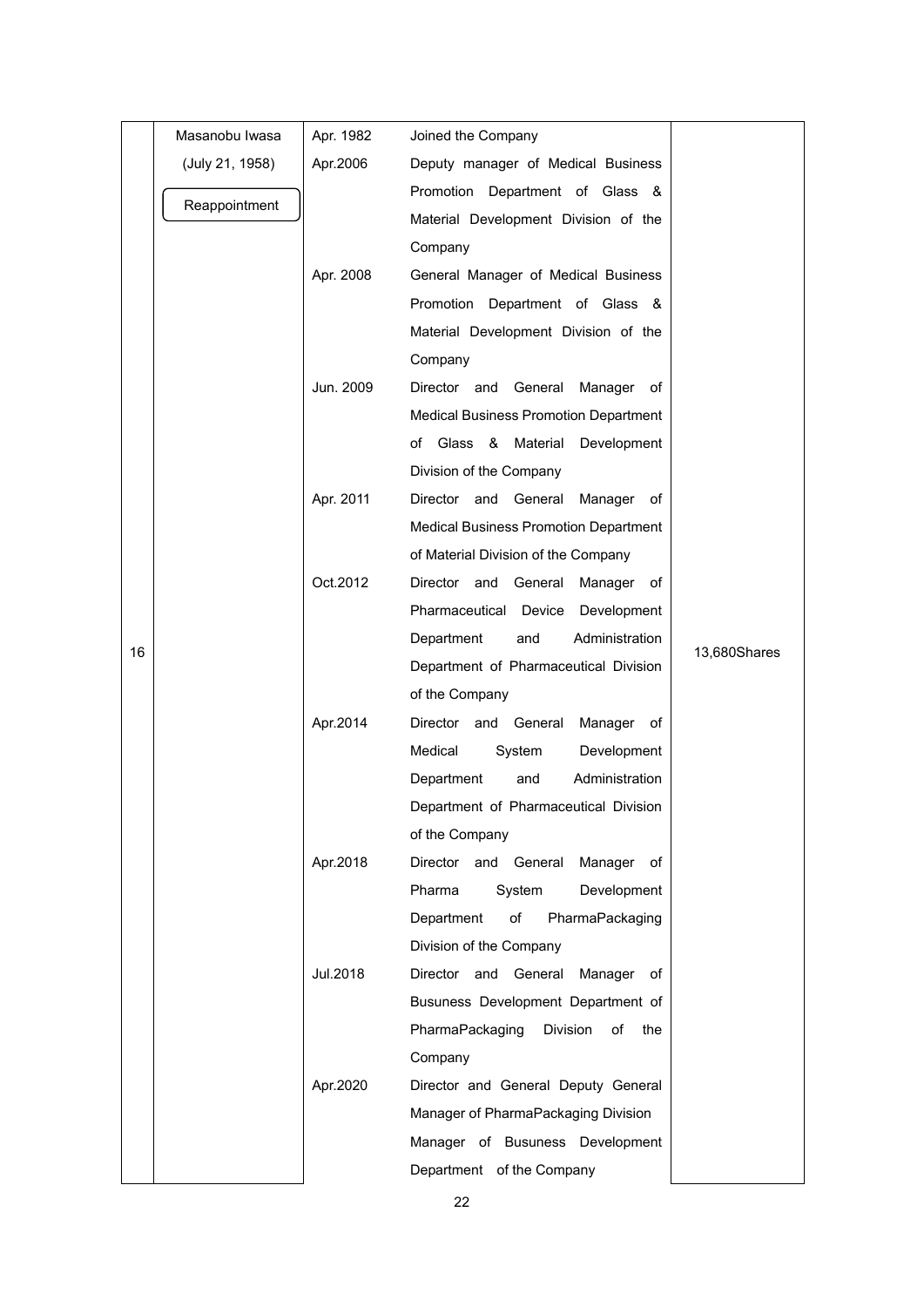|    |                    |                                          | (to present)                                              |              |  |  |  |
|----|--------------------|------------------------------------------|-----------------------------------------------------------|--------------|--|--|--|
|    |                    | . The reason for the Director candidates |                                                           |              |  |  |  |
|    |                    |                                          | He has been involved in our management in light of the    |              |  |  |  |
|    |                    |                                          | wealth of business experience, etc. in the product        |              |  |  |  |
|    |                    |                                          | strategy to provide the kit of pharmaceutical products    |              |  |  |  |
|    |                    |                                          | and to provide the system for pharmaceutical company      |              |  |  |  |
|    |                    |                                          | as well as development and sales of pharmaceutical        |              |  |  |  |
|    |                    | products container areas.                |                                                           |              |  |  |  |
|    |                    |                                          | Also, He contributes to promotion of business expansion   |              |  |  |  |
|    |                    |                                          | and globalization of our company.                         |              |  |  |  |
|    |                    |                                          | Such a wealth of experience and knowledge<br>will         |              |  |  |  |
|    |                    |                                          | contribute enough to our management in the future.        |              |  |  |  |
|    |                    |                                          | That's why he is continued to be the Director candidates. |              |  |  |  |
|    | Itsuo Akasaki      | Jan. 1973                                | Joined the Company                                        |              |  |  |  |
|    | (October 15. 1953) | Apr. 2005                                | Manager of Tokyo Sales<br>Deputy                          |              |  |  |  |
|    |                    |                                          | Material<br>Glass<br>&<br>Department,                     |              |  |  |  |
|    | Reappointment      |                                          | Department of the Company                                 |              |  |  |  |
|    |                    | Apr. 2008                                | General Manager of Tokyo<br>Sales                         |              |  |  |  |
|    |                    |                                          | &<br>pf<br>Glass<br>Material<br>Department                |              |  |  |  |
|    |                    |                                          | Development Division of the Company                       |              |  |  |  |
|    |                    | Jun. 2010                                | General Director and Manager of Tokyo                     |              |  |  |  |
|    |                    |                                          | Sales Department of Glass & Material                      |              |  |  |  |
|    |                    |                                          | Development Division of the Company                       |              |  |  |  |
|    |                    | Apr. 2011                                | Director and General Manager of Tokyo                     |              |  |  |  |
|    |                    |                                          | Sales Department of Material Division                     |              |  |  |  |
| 17 |                    |                                          | of the Company                                            | 15,230shares |  |  |  |
|    |                    | Oct.2012                                 | Director and General<br>Manager of                        |              |  |  |  |
|    |                    |                                          | Packaging & Material Department of                        |              |  |  |  |
|    |                    |                                          | Pharmaceutical Division of the Company                    |              |  |  |  |
|    |                    | Apr.2014                                 | Director<br>and General<br>Manager of                     |              |  |  |  |
|    |                    |                                          | Medical System Sales Department of                        |              |  |  |  |
|    |                    |                                          | Pharmaceutical Division of the Company                    |              |  |  |  |
|    |                    | Apr.2018                                 | Director and General<br>Manager of                        |              |  |  |  |
|    |                    |                                          | Technical<br>Sales<br>Department<br>оf                    |              |  |  |  |
|    |                    |                                          | PharmaPackaging<br>Division<br>of<br>the                  |              |  |  |  |
|    |                    |                                          | Company                                                   |              |  |  |  |
|    |                    | Apr.2020                                 | Director and General Manager of Sales                     |              |  |  |  |
|    |                    |                                          | Headquarters of<br>PharmaPackaging                        |              |  |  |  |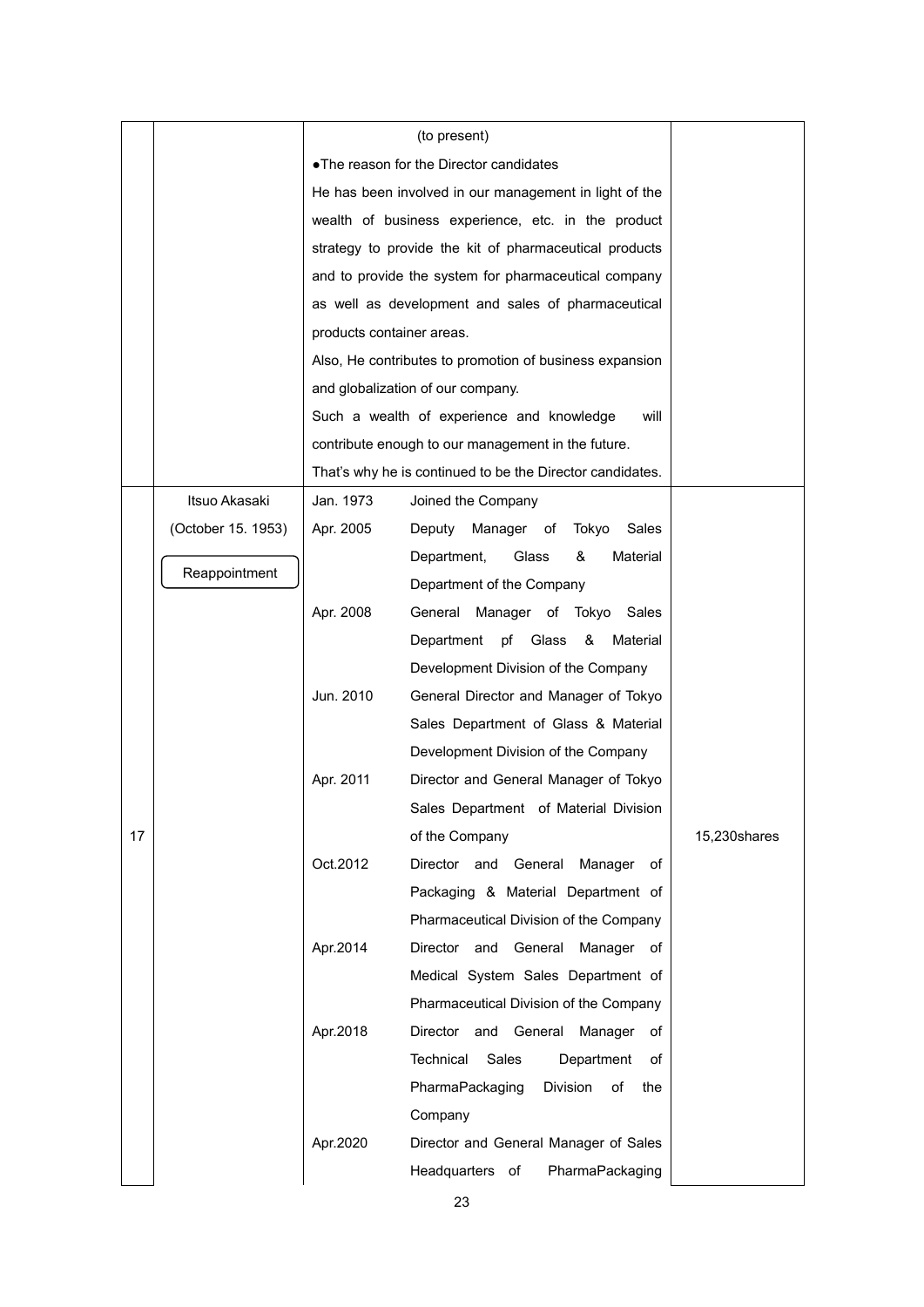|    |                  |            | • The reason for the Director candidates                  |              |  |  |
|----|------------------|------------|-----------------------------------------------------------|--------------|--|--|
|    |                  |            | He has been involved in our management in light of the    |              |  |  |
|    |                  |            | wealth of business experience, etc. in the drug           |              |  |  |
|    |                  |            | containers and medical devices for pharmaceutical         |              |  |  |
|    |                  | companies. |                                                           |              |  |  |
|    |                  |            | Also, He contributes to promotion of business expansion   |              |  |  |
|    |                  |            | and globalization of our company.                         |              |  |  |
|    |                  |            | Such a wealth of experience and knowledge<br>will         |              |  |  |
|    |                  |            | contribute enough to our management in the future.        |              |  |  |
|    |                  |            | That's why he is continued to be the Director candidates. |              |  |  |
|    | Toyoshi Yoshida  | Apr. 1988  | Joined the Company                                        |              |  |  |
|    | (March 15. 1963) | Apr. 2005  | Deputy Manager of Regulatory Affairs                      |              |  |  |
|    |                  |            | Division of the Company                                   |              |  |  |
|    | Reappointment    | Apr. 2008  | General Manager of Regulatory Affairs                     |              |  |  |
|    |                  |            | Division of the Company                                   |              |  |  |
|    |                  | Jun. 2010  | Director and General<br>Manager of                        |              |  |  |
|    |                  |            | Regulatory Affairs Division of the                        |              |  |  |
|    |                  |            | Company                                                   |              |  |  |
|    |                  | Apr. 2011  | Director and General Manager of Quality                   |              |  |  |
|    |                  |            | Assurance & Regulatory Compliance                         |              |  |  |
|    |                  |            | Division of the Company                                   |              |  |  |
|    |                  | Apr. 2019  | Director and General Manager of Quality                   |              |  |  |
| 18 |                  |            | Assurance & Regulatory Compliance                         | 14,070shares |  |  |
|    |                  |            | Division of the Company                                   |              |  |  |
|    |                  |            | (to present)                                              |              |  |  |
|    |                  |            | . The reason for the Director candidates                  |              |  |  |
|    |                  |            | He has been involved in our management in light of the    |              |  |  |
|    |                  |            | wealth of business experience, etc. in the quality        |              |  |  |
|    |                  |            | assurance, management of pharmaceutical affairs,          |              |  |  |
|    |                  |            | post-marketing safety management.                         |              |  |  |
|    |                  |            | Also, He contributes to promotion of business expansion   |              |  |  |
|    |                  |            | and globalization of our company.                         |              |  |  |
|    |                  |            | Such a wealth of experience and knowledge<br>will         |              |  |  |
|    |                  |            | contribute enough to our management in the future.        |              |  |  |
|    |                  |            | That's why he is continued to be the Director candidates. |              |  |  |
|    |                  |            |                                                           |              |  |  |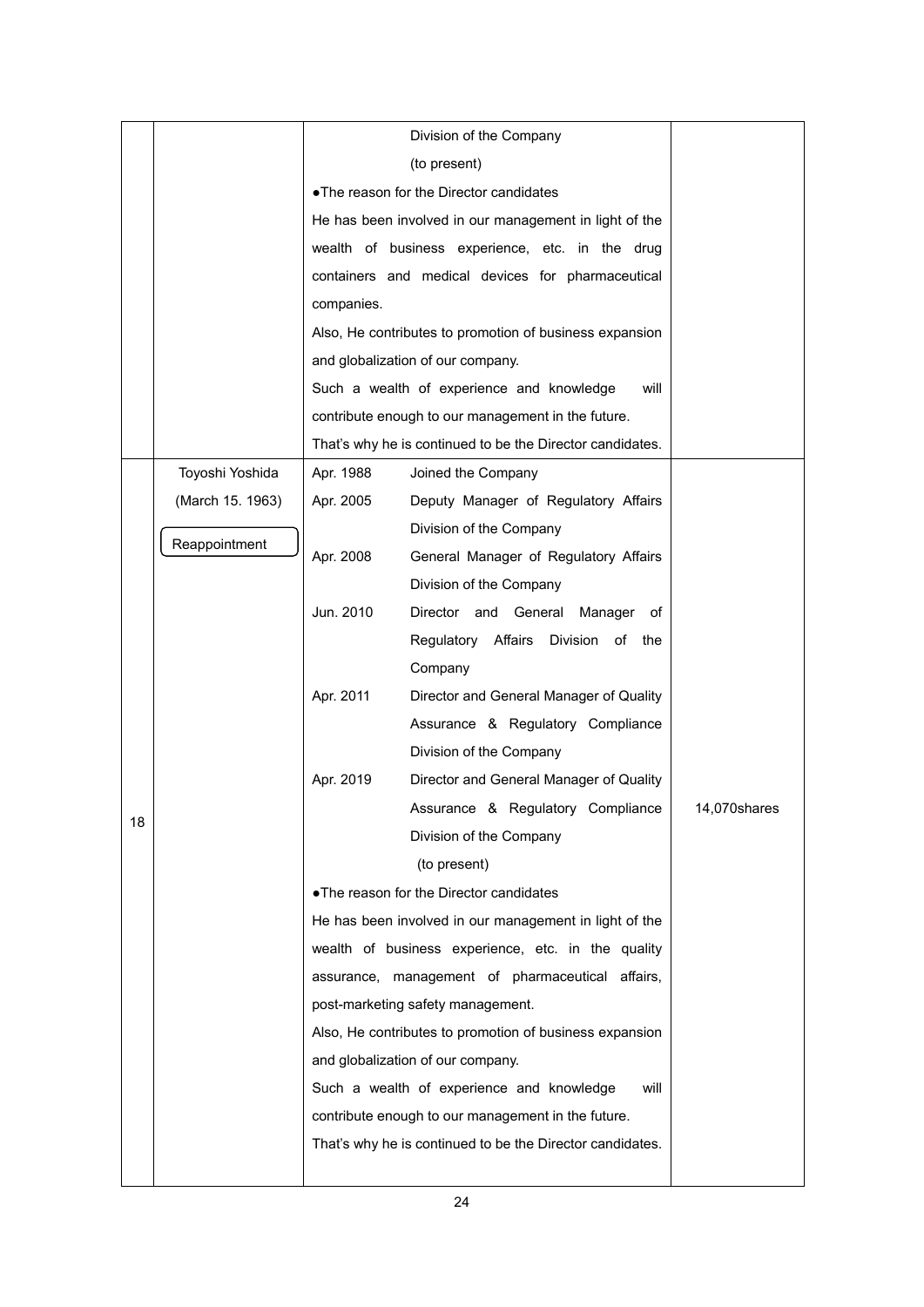|    | Kenju Fujita        | Mar.1978 | Joined Hishiyama Pharmaceutical Co.,                    |             |
|----|---------------------|----------|---------------------------------------------------------|-------------|
|    | (December 19, 1955) |          | Ltd<br>(presently,<br>Nipro<br>Pharma                   |             |
|    |                     |          | Corporation)                                            |             |
|    | Reappointment       | Apr.2009 | Manager of 2nd Osaka Branch Office of                   |             |
|    |                     |          | the same company                                        |             |
|    |                     | Jun.2010 | Director and Manager of 2nd Osaka                       |             |
|    |                     |          | Branch Office of the same company                       |             |
|    |                     | Apr.2011 | Director and General Manager of                         |             |
|    |                     |          | Operating generalization Department of                  |             |
|    |                     |          | the same company                                        |             |
|    |                     | Apr.2012 | Director and Deputy General Manager of                  |             |
|    |                     |          | Sales<br>Headquarters of the<br>same                    |             |
|    |                     |          | company                                                 |             |
|    |                     | Jun.2012 | Managing<br>Director<br>General<br>and                  |             |
|    |                     |          | Manager of Sales Headquarters of the                    | 4,304shares |
|    |                     |          | same company                                            |             |
|    |                     | Apr.2013 | General Manager of Pharmaceutical                       |             |
|    |                     |          | Sales & Marketing Headquarters of                       |             |
|    |                     |          | Domestic Division of the Company                        |             |
| 19 |                     | Jun.2013 | Director and General Manager of                         |             |
|    |                     |          | Pharmaceutical<br>Sales<br>&<br>Marketing               |             |
|    |                     |          | Headquarters of Domestic Division of                    |             |
|    |                     |          | the Company                                             |             |
|    |                     | Apr.2017 | Director and General Manager of                         |             |
|    |                     |          | Pharmaceutical Sales & Marketing                        |             |
|    |                     |          | Headquarters and Vice Chief of                          |             |
|    |                     |          | Business Strategy Office of Domestic                    |             |
|    |                     |          | Division of the Company                                 |             |
|    |                     |          | (to present)                                            |             |
|    |                     |          | • The reason for the Director candidates                |             |
|    |                     |          | He has been involved in our management in light of the  |             |
|    |                     |          | wealth of business experience, etc. in the domestic     |             |
|    |                     |          | marketing and sales areas such as pharmaceutical        |             |
|    |                     |          | products and diagnostics products.                      |             |
|    |                     |          | Also, He contributes to promotion of business expansion |             |
|    |                     |          | and globalization of our company.                       |             |
|    |                     |          | Such a wealth of experience and knowledge<br>will       |             |
|    |                     |          | contribute enough to our management in the future.      |             |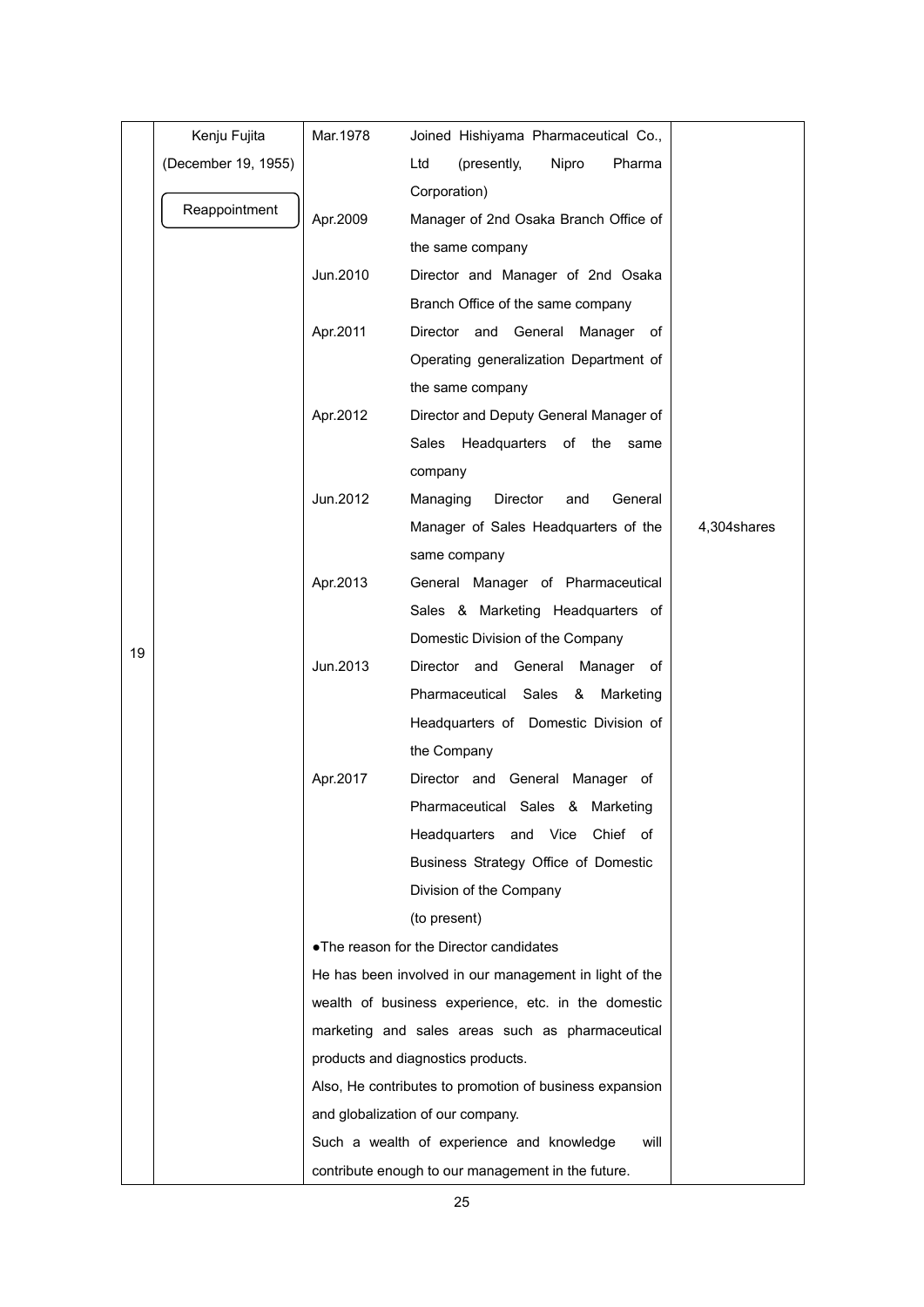|    |                    | That's why he is continued to be the Director candidates. |                                                         |              |
|----|--------------------|-----------------------------------------------------------|---------------------------------------------------------|--------------|
|    | Hiroshi Sudo       | Apr. 1985                                                 | Joined the Company                                      |              |
|    | (January 21. 1961) | Apr. 2005                                                 | Deputy<br>Manager<br>of<br>Management                   |              |
|    | Reappointment      |                                                           | Department of Research & Development                    |              |
|    |                    |                                                           | Laboratory, Manufacturing Technology/                   |              |
|    |                    |                                                           | R&D Division of the Company                             |              |
|    |                    | Apr. 2009                                                 | General Manager of Department II of                     |              |
|    |                    |                                                           | Research & Development Institute of                     |              |
|    |                    |                                                           | Manufacturing<br>Technology/<br>R&D.                    |              |
|    |                    |                                                           | Division of the Company                                 |              |
|    |                    | Jun. 2010                                                 | Director and General Manager<br>of                      |              |
|    |                    |                                                           | Department<br>П<br>of<br>Research<br>&                  |              |
|    |                    |                                                           | Development Institute of Manufacturing                  |              |
|    |                    |                                                           | Technology/<br>R&D<br>Division of the                   |              |
|    |                    |                                                           | Company                                                 |              |
|    |                    | Nov. 2010                                                 | Director and General<br>Manager<br>of                   |              |
| 20 |                    |                                                           | Department<br>п<br>of<br>Research<br>&                  | 14,247shares |
|    |                    |                                                           | Development Institute of the Company                    |              |
|    |                    | Jul.2014                                                  | Director and Deputy General Manager of                  |              |
|    |                    |                                                           | Product Planning Headquarters of the                    |              |
|    |                    |                                                           | Company                                                 |              |
|    |                    | Oct.2014                                                  | Director and Deputy General Manager of                  |              |
|    |                    |                                                           | Product<br>Planning<br>Headquarters<br>of               |              |
|    |                    |                                                           | Medical<br>Technology<br>Division<br>for                |              |
|    |                    |                                                           | Planning, Development & Marketing of                    |              |
|    |                    |                                                           | the Company                                             |              |
|    |                    | Apr.2017                                                  | Director<br>General<br>and<br>Manager<br>οf             |              |
|    |                    |                                                           | Product<br>Planning<br>Headquarters<br>οf               |              |
|    |                    |                                                           | Medical<br>Technology<br><b>Division</b><br>for         |              |
|    |                    |                                                           | Planning, Development & Marketing of                    |              |
|    |                    |                                                           | the Company                                             |              |
|    |                    |                                                           | (to present)                                            |              |
|    |                    |                                                           | . The reason for the Director candidates                |              |
|    |                    |                                                           | He has been involved in our management in light of the  |              |
|    |                    | wealth of business experience, etc. in the research and   |                                                         |              |
|    |                    |                                                           | development of our medical equipment, etc. and the      |              |
|    |                    |                                                           | promotion of strategic planning and development.        |              |
|    |                    |                                                           | Also, He contributes to promotion of business expansion |              |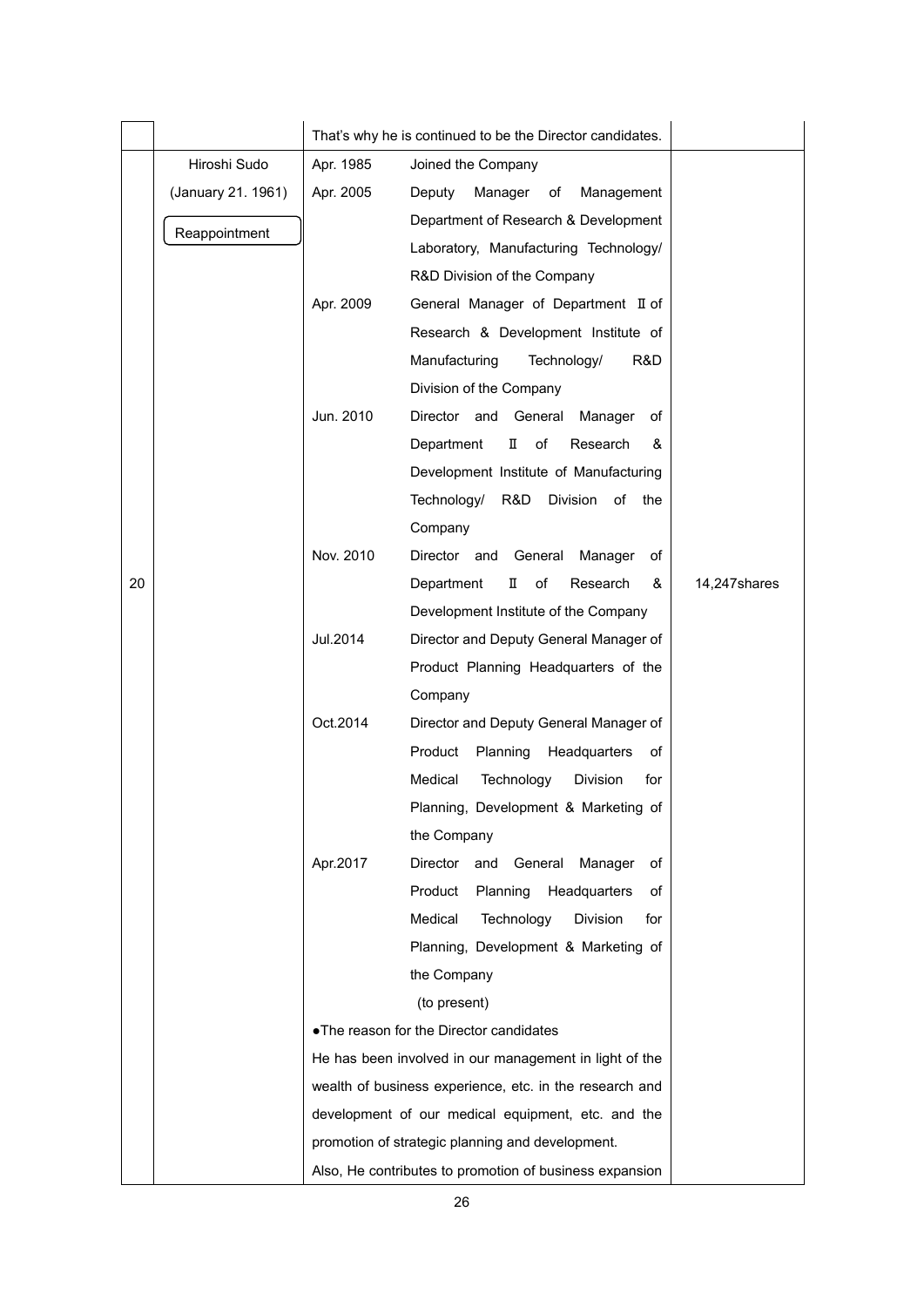|    |                    | and globalization of our company.                  |                                                           |              |  |  |  |
|----|--------------------|----------------------------------------------------|-----------------------------------------------------------|--------------|--|--|--|
|    |                    | Such a wealth of experience and knowledge          |                                                           |              |  |  |  |
|    |                    | contribute enough to our management in the future. |                                                           |              |  |  |  |
|    |                    |                                                    | That's why he is continued to be the Director candidates. |              |  |  |  |
|    | Hiroshi Yoshida    | Apr. 1984                                          | Joined the Company                                        |              |  |  |  |
|    | (January 21. 1962) | Apr. 2005                                          | General Manager of Department III of                      |              |  |  |  |
|    | Reappointment      |                                                    | Research & Development Institute of                       |              |  |  |  |
|    |                    |                                                    | Manufacturing<br>Technology/<br>R&D                       |              |  |  |  |
|    |                    |                                                    | Division of the Company                                   |              |  |  |  |
|    |                    | Jun. 2010                                          | Director and General Manager<br>of                        |              |  |  |  |
|    |                    |                                                    | Department<br>Ш<br>of<br>Research<br>&                    |              |  |  |  |
|    |                    |                                                    | Development Institute of Manufacturing                    |              |  |  |  |
|    |                    |                                                    | Technology/ R&D<br>Division of the                        |              |  |  |  |
|    |                    |                                                    | Company                                                   |              |  |  |  |
|    |                    | Nov. 2010                                          | Director and General Manager<br>of                        |              |  |  |  |
|    |                    |                                                    | &<br>Department<br>Ш<br>Research<br>$\sim$                |              |  |  |  |
|    |                    |                                                    | Development Institute of the Company                      |              |  |  |  |
|    |                    | Oct.2014                                           | Director and<br>General Manager of                        |              |  |  |  |
|    |                    |                                                    | Department<br>ш<br>of<br>Research<br>&                    |              |  |  |  |
|    |                    |                                                    | Development<br>Institute<br>of<br>Medical                 |              |  |  |  |
| 21 |                    |                                                    | Technology<br>Division for<br>Planning,                   | 13,466shares |  |  |  |
|    |                    |                                                    | Development & Marketing<br>of the                         |              |  |  |  |
|    |                    |                                                    | Company                                                   |              |  |  |  |
|    |                    | Jul.2016                                           | Director and Chief of Enzymes Center                      |              |  |  |  |
|    |                    |                                                    | and General Manager of Department III                     |              |  |  |  |
|    |                    |                                                    | of Research & Development Institute of                    |              |  |  |  |
|    |                    |                                                    | Medical<br>Technology<br><b>Division</b><br>for           |              |  |  |  |
|    |                    |                                                    | Planning, Development & Marketing of                      |              |  |  |  |
|    |                    |                                                    | the Company                                               |              |  |  |  |
|    |                    | Sep.2019                                           | Director and Chief of Enzymes Center                      |              |  |  |  |
|    |                    |                                                    | and General Manager of Department III                     |              |  |  |  |
|    |                    |                                                    | of Research & Development Institute of                    |              |  |  |  |
|    |                    |                                                    | Medical<br>Technology<br><b>Division</b><br>for           |              |  |  |  |
|    |                    |                                                    | Planning, Development & Marketing and                     |              |  |  |  |
|    |                    |                                                    | Chief of LFR Business room of the                         |              |  |  |  |
|    |                    |                                                    | Company                                                   |              |  |  |  |
|    |                    |                                                    | (to present)                                              |              |  |  |  |
|    |                    |                                                    | . The reason for the Director candidates                  |              |  |  |  |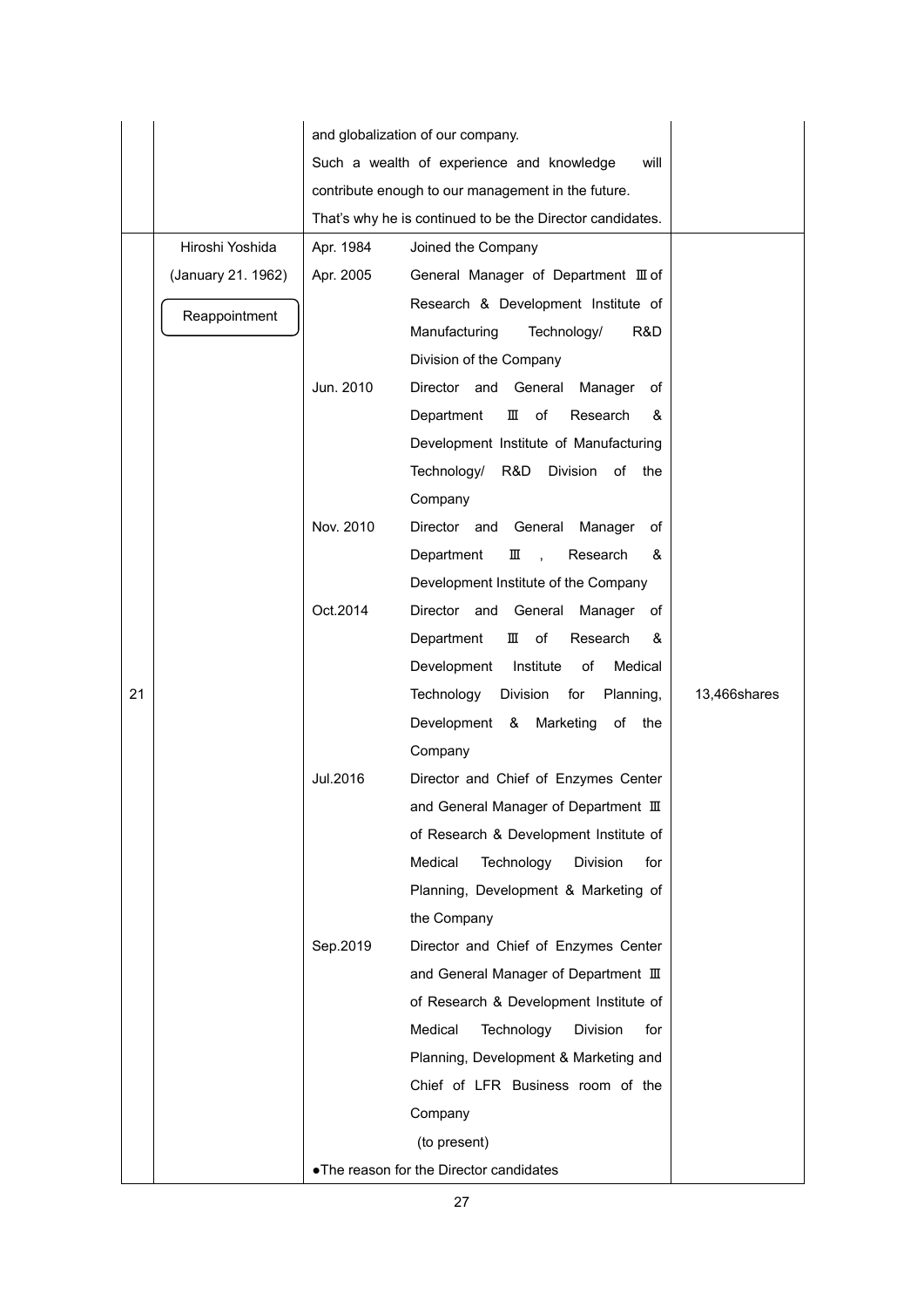|    |                     | He has been involved in our management in light of the  |                                                           |               |  |  |  |
|----|---------------------|---------------------------------------------------------|-----------------------------------------------------------|---------------|--|--|--|
|    |                     | wealth of business experience, etc. in the research and |                                                           |               |  |  |  |
|    |                     | development of our diagnostics and testing drugs.       |                                                           |               |  |  |  |
|    |                     |                                                         | Also, He contributes to promotion of business expansion   |               |  |  |  |
|    |                     |                                                         | and globalization of our company.                         |               |  |  |  |
|    |                     |                                                         | Such a wealth of experience and knowledge<br>will         |               |  |  |  |
|    |                     |                                                         | contribute enough to our management in the future.        |               |  |  |  |
|    |                     |                                                         | That's why he is continued to be the Director candidates. |               |  |  |  |
|    | Akio Shirasu        | Apr. 1985                                               | Joined the Company                                        |               |  |  |  |
|    | (November 25. 1960) | Apr. 2007                                               | General Manager of Department VI of                       |               |  |  |  |
|    |                     |                                                         | Research & Development Institute of,                      |               |  |  |  |
|    | Reappointment       |                                                         | Manufacturing Technology/R&D Division                     |               |  |  |  |
|    |                     |                                                         | of the Company                                            |               |  |  |  |
|    |                     | Apr. 2009                                               | General Manager of Artificial Organs                      |               |  |  |  |
|    |                     |                                                         | Development Center of Research &                          |               |  |  |  |
|    |                     |                                                         | Development Institute of Manufacturing                    |               |  |  |  |
|    |                     |                                                         | Technology/ R&D<br>Division<br>of<br>the                  |               |  |  |  |
|    |                     |                                                         | Company                                                   |               |  |  |  |
|    |                     | Jun. 2010                                               | Director and<br>General<br>Manager<br>of                  |               |  |  |  |
|    |                     |                                                         | Artificial Organs Development Center of                   |               |  |  |  |
|    |                     |                                                         | Research & Development Institute of                       |               |  |  |  |
|    |                     |                                                         | Manufacturing<br>Technology/<br>R&D                       |               |  |  |  |
|    |                     |                                                         | Division of the Company                                   |               |  |  |  |
| 22 |                     | Nov. 2010                                               | Director and<br>General<br>Manager<br>of                  | 12,414 shares |  |  |  |
|    |                     |                                                         | Artificial Organs Development Center                      |               |  |  |  |
|    |                     |                                                         | of Research & Development institute of                    |               |  |  |  |
|    |                     |                                                         | the Company                                               |               |  |  |  |
|    |                     | Jun.2012                                                | Director and<br>General<br>Manager of                     |               |  |  |  |
|    |                     |                                                         | Products<br>Development<br>and<br>Sales                   |               |  |  |  |
|    |                     |                                                         | Department of Global Business Division                    |               |  |  |  |
|    |                     |                                                         | of the Company                                            |               |  |  |  |
|    |                     | Oct.2014                                                | Director and General Manager of Global                    |               |  |  |  |
|    |                     |                                                         | Product<br>Development<br>Sales<br>and                    |               |  |  |  |
|    |                     |                                                         | Department of Medical Technology                          |               |  |  |  |
|    |                     |                                                         | Division for Planning, Development &                      |               |  |  |  |
|    |                     |                                                         | Marketing of the Company                                  |               |  |  |  |
|    |                     | Apr.2018                                                | Director and Chief of Artificial Organs                   |               |  |  |  |
|    |                     |                                                         | Development Center of Research &                          |               |  |  |  |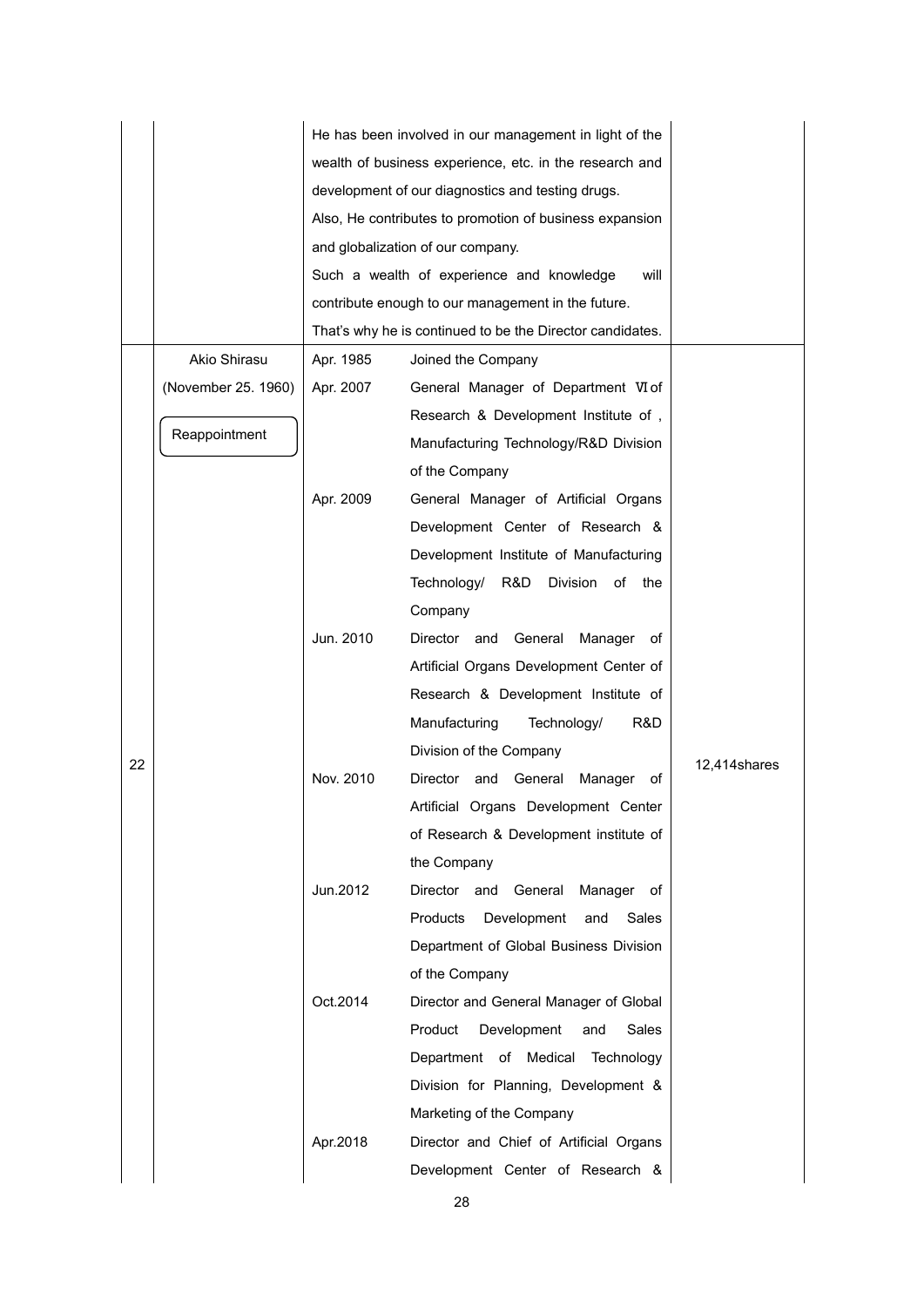|    |                     |           | Medical<br>Development<br>Institute<br>of                 |             |
|----|---------------------|-----------|-----------------------------------------------------------|-------------|
|    |                     |           | Technology<br>Division<br>for<br>Planning,                |             |
|    |                     |           | Development &<br>Marketing<br>of the                      |             |
|    |                     |           | Company                                                   |             |
|    |                     | May.2019  | Director and General<br>Manager<br>οf                     |             |
|    |                     |           | Research Supervisor and Chief of                          |             |
|    |                     |           | Artificial Organs Development Center of                   |             |
|    |                     |           | Research & Development Institute of                       |             |
|    |                     |           | Medical<br>Technology<br><b>Division</b><br>for           |             |
|    |                     |           | Planning, Development & Marketing of                      |             |
|    |                     |           | the Company                                               |             |
|    |                     |           | (to present)                                              |             |
|    |                     |           | . The reason for the Director candidates                  |             |
|    |                     |           | He has been involved in our management in light of the    |             |
|    |                     |           | wealth of business experience, etc. in the development    |             |
|    |                     |           | and sales support of artificial organs.                   |             |
|    |                     |           | Also, He contributes to promotion of business expansion   |             |
|    |                     |           | and globalization of our company.                         |             |
|    |                     |           | Such a wealth of experience and knowledge<br>will         |             |
|    |                     |           | contribute enough to our management in the future.        |             |
|    |                     |           | That's why he is continued to be the Director candidates. |             |
|    | Koki Hatakeyama     | Apr. 1981 | Joined Nihon Medical Industries Ltd.                      |             |
|    | (February 15. 1959) | May. 1997 | Deputy Manager of Quality Controls                        |             |
|    |                     |           | Department, Ohdate Factory of the                         |             |
|    | Reappointment       |           | Company                                                   |             |
|    |                     | Apr. 1998 | General Manager of Quality Assurance                      |             |
|    |                     |           | Department of Ohdate Factory of the                       |             |
|    |                     |           | Company                                                   |             |
|    |                     | Aug. 2001 | General Manager of Manufacturing                          |             |
| 23 |                     |           | Management Department of Ohdate                           | 4,453shares |
|    |                     |           | Factory of Manufacturing Technology/                      |             |
|    |                     |           | R&D Division of the Company                               |             |
|    |                     | Apr. 2004 | General Manager of Quality Assurance                      |             |
|    |                     |           | Department I of Regulatory Affairs                        |             |
|    |                     |           | Division of the Company                                   |             |
|    |                     |           |                                                           |             |
|    |                     | Feb. 2005 | General Manager of Quality Assurance                      |             |
|    |                     |           | Department<br>Regulatory<br>Affairs<br>of                 |             |
|    |                     |           |                                                           |             |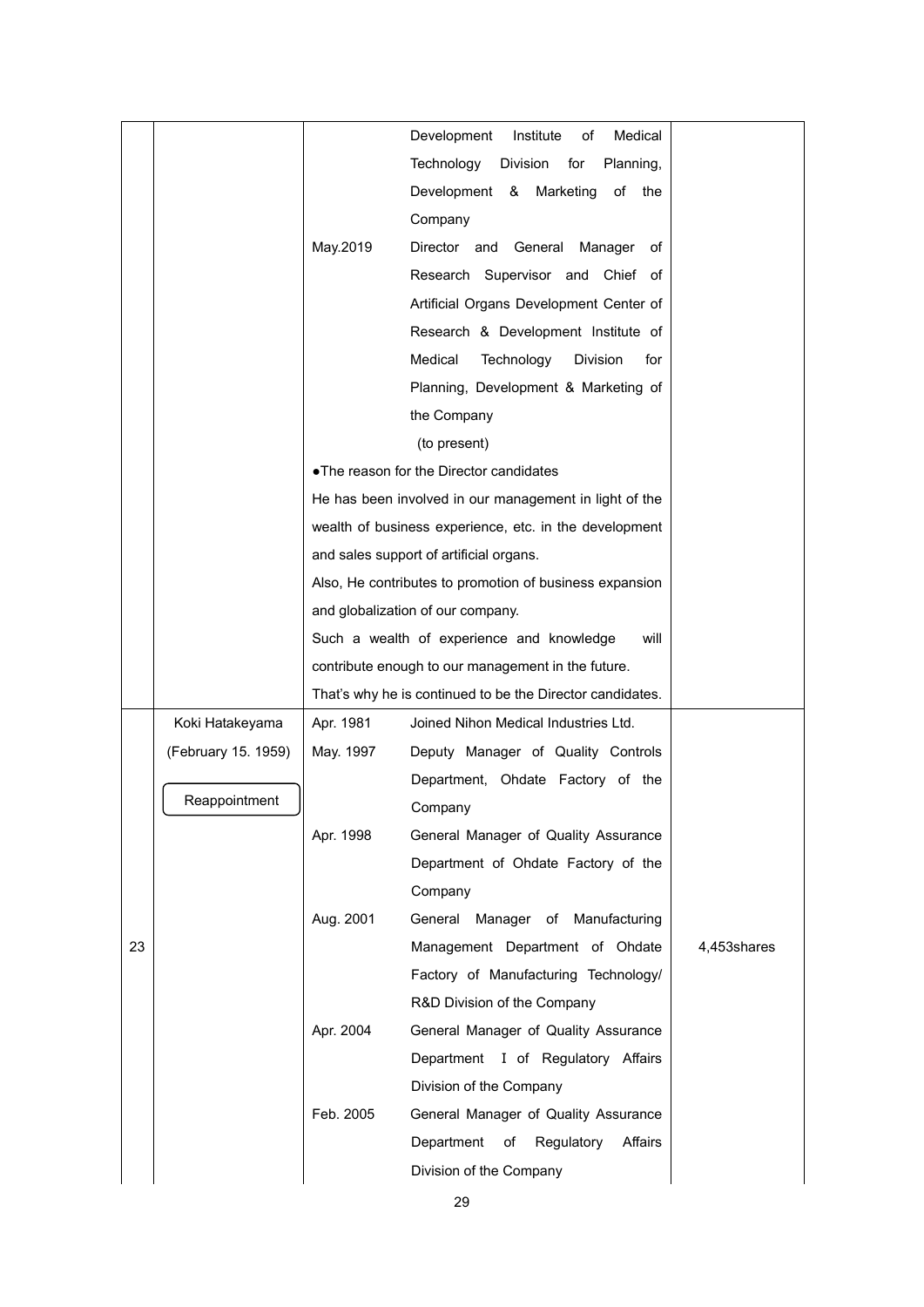|    |                   | Oct. 2007                   | President and Representative Director of                  |             |
|----|-------------------|-----------------------------|-----------------------------------------------------------|-------------|
|    |                   |                             | Nipro Thailand Corporation                                |             |
|    |                   | Oct. 2011                   | General Manager of Global Supply of                       |             |
|    |                   |                             | Global<br>Business<br>Division<br>of<br>the               |             |
|    |                   | Apr. 2012                   | Company                                                   |             |
|    |                   |                             | General<br>Manager<br>of<br>International                 |             |
|    |                   |                             | Manufacturing Department of Global                        |             |
|    |                   | Jun.2012                    | <b>Business Division of the Company</b>                   |             |
|    |                   |                             | Director and General Manager of                           |             |
|    |                   |                             | International Manufacturing Department                    |             |
|    |                   |                             | of Gobal Business Division of the                         |             |
|    |                   | Apr.2015                    | Company                                                   |             |
|    |                   |                             | Director and General Manager of                           |             |
|    |                   |                             | Production and Operating Department of                    |             |
|    |                   |                             | Global Production Division of the                         |             |
|    |                   | Apr.2016                    | Company                                                   |             |
|    |                   |                             | Director and General Manager of Quality                   |             |
|    |                   |                             | Assurance<br>Department of<br>Global                      |             |
|    |                   |                             | Production Division of the Company                        |             |
|    |                   |                             | (to present)                                              |             |
|    |                   |                             | • The reason for the Director candidates                  |             |
|    |                   |                             | He has been involved in our management in light of the    |             |
|    |                   |                             | wealth of business experience, etc. in the manufacturing  |             |
|    |                   | of medical equipment areas. |                                                           |             |
|    |                   |                             | Also, He contributes to promotion of business expansion   |             |
|    |                   |                             | and globalization of our company.                         |             |
|    |                   |                             | Such a wealth of experience and knowledge<br>will         |             |
|    |                   |                             | contribute enough to our management in the future.        |             |
|    |                   |                             | That's why he is continued to be the Director candidates. |             |
|    | Toshiya Kai       | Aug. 1997                   | Joined the Company                                        |             |
|    | (October 12,1959) | Apr.2002                    | Formulation<br>Chief<br>of<br>research                    |             |
|    |                   |                             | department of Pharmaceutical Research                     |             |
|    | Reappointment     |                             | Laboratories<br>of<br>Manufacturing                       |             |
| 24 |                   |                             | Technology/<br>R&D<br>Division<br>of<br>the               | 4,812shares |
|    |                   |                             | Company                                                   |             |
|    |                   | Aug.2007                    | Formulation<br>General<br>Manager<br>of                   |             |
|    |                   |                             | research department of Pharmaceutical                     |             |
|    |                   |                             | Research Laboratories of Manufacturing                    |             |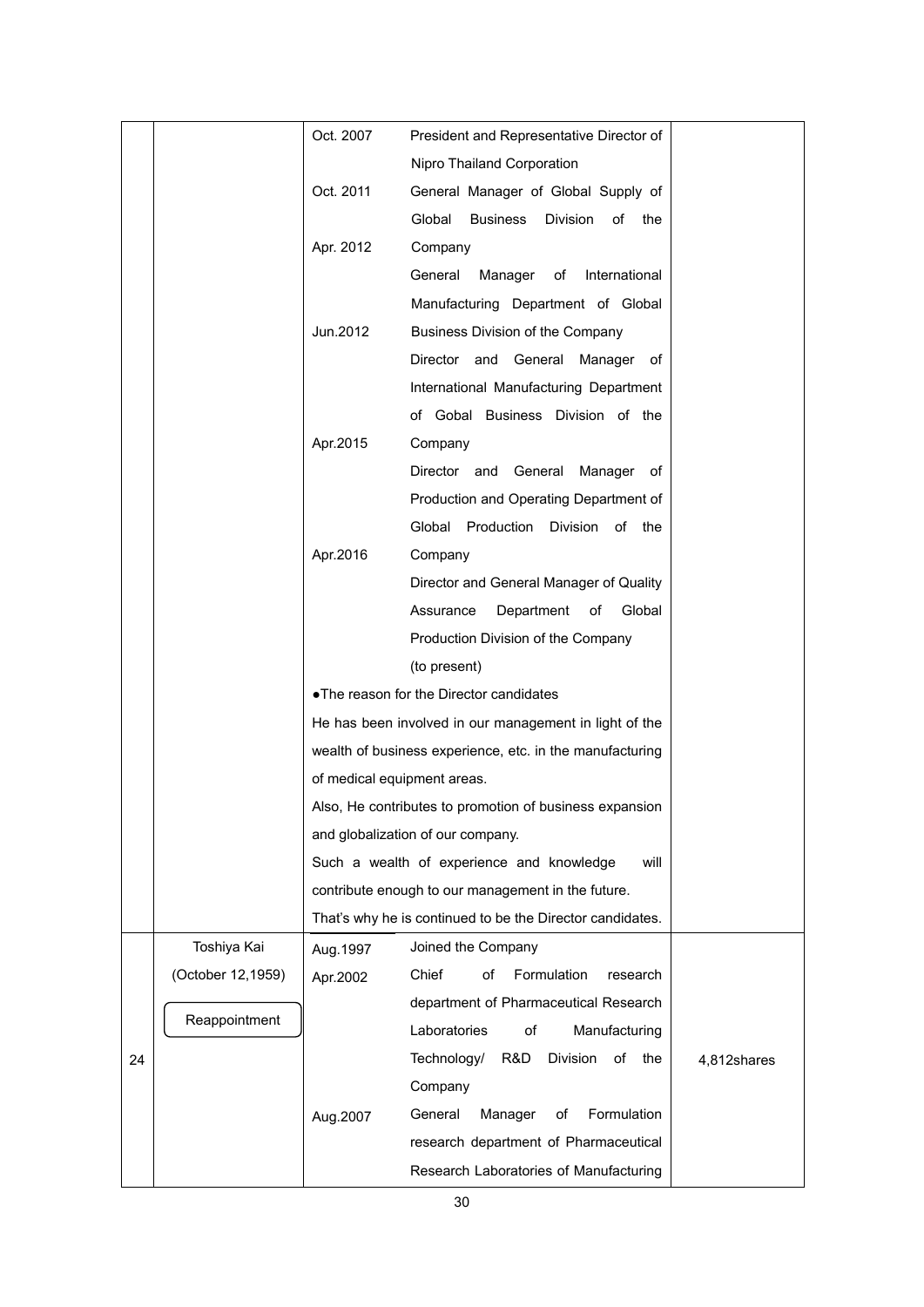|          | Technology/ R&D<br>of the<br>Division     |
|----------|-------------------------------------------|
|          | Company                                   |
| Jun.2008 | Chief of Pharmaceutical Research          |
|          | Laboratories of Manufacturing             |
|          | Technology/ R&D Division of the           |
|          | Company                                   |
| Jun.2009 | Director and Chief of Pharmaceutical      |
|          | Research Laboratories of Manufacturing    |
|          | Technology/ R&D Division of the           |
|          | Company                                   |
| Jan.2010 | Director and Chief of Pharmaceutical      |
|          | Research Laboratories of Manufacturing    |
|          | Technology/ R&D Division of the           |
|          | Company and President and                 |
|          | Representative Director of Tohoku Nipro   |
|          | <b>Pharmaceutical Corporation</b>         |
| Jun.2010 | Retire as Director of the Company         |
| Jun.2013 | President and Representative Director of  |
|          | NIPRO PATCH CO., LTD. and President       |
|          | and Representative Director of Tohoku     |
|          | Nipro Pharmaceutical Corporation          |
| Apr.2017 | Deputy General Manager of Quality         |
|          | Assurance & Regulatory Compliance         |
|          | Division of Nipro Pharma Corporation      |
| Jun.2017 | Director and Deputy General Manager of    |
|          | <b>Quality Assurance &amp; Regulatory</b> |
|          | Compliance Division of the same           |
|          | Company                                   |
| Dec.2017 | Chief of Pharmaceutical Research          |
|          | Laboratories of Pharmaceutical Division   |
|          | of the Company and Director and Deputy    |
|          | General Manager of Quality Assurance      |
|          | & Regulatory Compliance Division of       |
|          | Nipro Pharma Corporation of the           |
|          | Company                                   |
| Jun.2018 | Director, Chief of Pharmaceutical         |
|          | Research Laboratories of                  |
|          | Pharmaceutical Division of the Company    |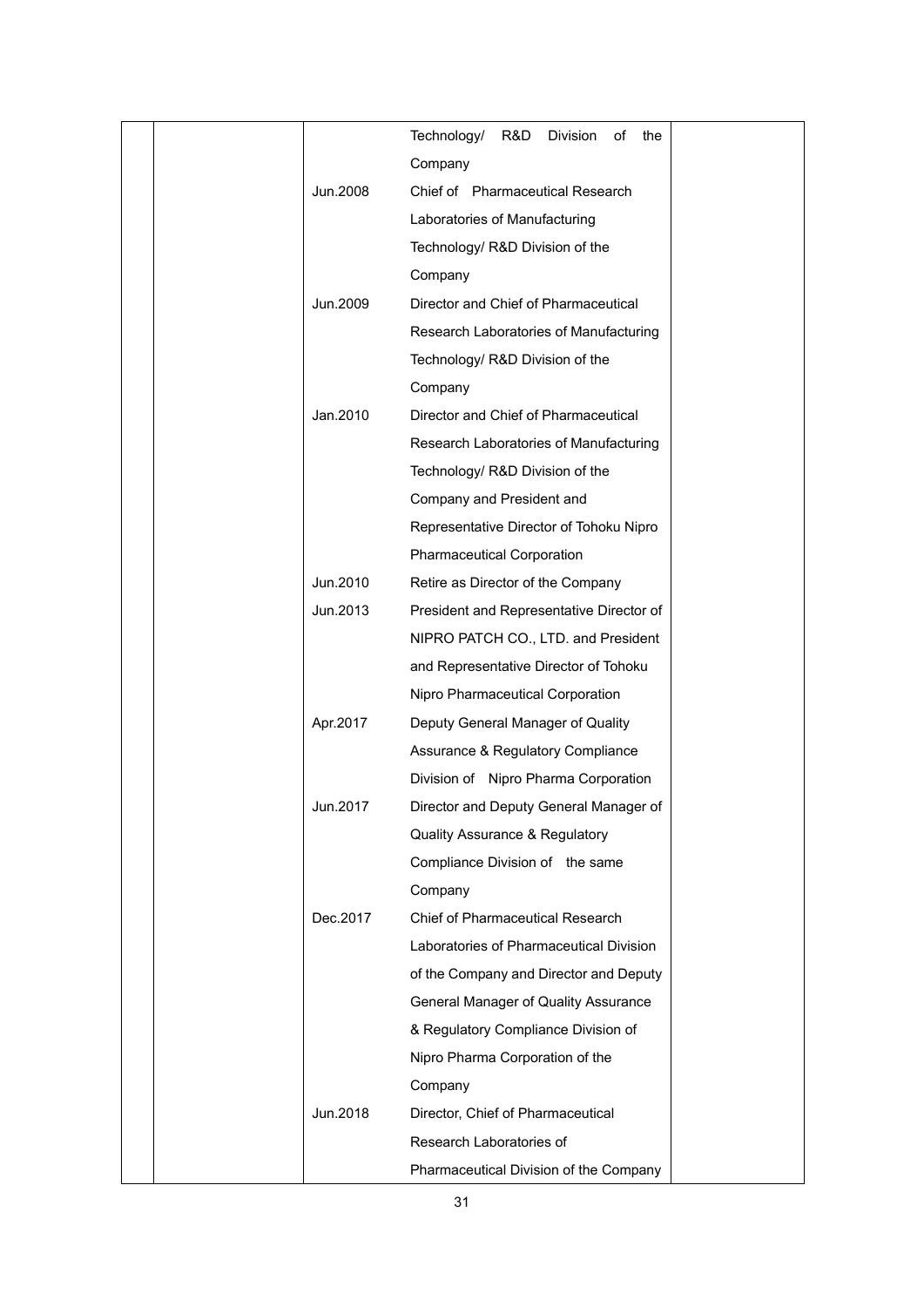|    |                     |                                         | (to present)                                               |               |  |  |  |  |  |
|----|---------------------|-----------------------------------------|------------------------------------------------------------|---------------|--|--|--|--|--|
|    |                     | .The reason for the Director candidates |                                                            |               |  |  |  |  |  |
|    |                     |                                         | Based on his extensive experience in the field of          |               |  |  |  |  |  |
|    |                     |                                         | research business and pharmaceutical Contract service      |               |  |  |  |  |  |
|    |                     |                                         | at the pharmaceutical subsidiaries, he contributes to      |               |  |  |  |  |  |
|    |                     |                                         | promotion of business expansion and globalization of our   |               |  |  |  |  |  |
|    |                     | company.                                |                                                            |               |  |  |  |  |  |
|    |                     |                                         | Such a wealth of experience and knowledge will             |               |  |  |  |  |  |
|    |                     |                                         | contribute enough to our management in the future.         |               |  |  |  |  |  |
|    |                     |                                         | That's why he is the Director candidates.                  |               |  |  |  |  |  |
|    | Goichi<br>Miyazumi  | Apr. 1992                               | Joined the Company                                         |               |  |  |  |  |  |
|    | (February 17, 1969) | Apr.2011                                | Deputy Manager of NIPRO Brand Sales                        |               |  |  |  |  |  |
|    | Reappointment       |                                         | Department, Global Business<br><b>Division</b>             |               |  |  |  |  |  |
|    |                     |                                         | of the Company                                             |               |  |  |  |  |  |
|    |                     | Apr.2018                                | General Manager of<br>Global Strategy                      |               |  |  |  |  |  |
|    |                     |                                         | Department of Global Business<br>Division                  |               |  |  |  |  |  |
|    |                     |                                         | of the Company                                             |               |  |  |  |  |  |
|    |                     | Jun.2018                                | Director and Deputy General Manager of                     |               |  |  |  |  |  |
|    |                     |                                         | Global Business Division of the Company                    |               |  |  |  |  |  |
|    |                     |                                         | (to present)                                               |               |  |  |  |  |  |
| 25 |                     |                                         | (Important concurrent situation)                           | 14,415 shares |  |  |  |  |  |
|    |                     | Apr.2011                                | President and Representative Director of                   |               |  |  |  |  |  |
|    |                     |                                         | Nipro Medical Corporation                                  |               |  |  |  |  |  |
|    |                     |                                         | . The reason for the Director candidates                   |               |  |  |  |  |  |
|    |                     |                                         | Based on his extensive experience in the field of sales of |               |  |  |  |  |  |
|    |                     |                                         | our medical-related business in the United States,         |               |  |  |  |  |  |
|    |                     |                                         | he contributes to promotion of business expansion and      |               |  |  |  |  |  |
|    |                     |                                         | globalization of our company.                              |               |  |  |  |  |  |
|    |                     |                                         | Such a wealth of experience and knowledge<br>will          |               |  |  |  |  |  |
|    |                     |                                         | contribute enough to our management in the future.         |               |  |  |  |  |  |
|    |                     |                                         | That's why he is the Director candidates.                  |               |  |  |  |  |  |
|    | Kaname<br>Sadahiro  | Apr. 1988                               | Joined the Company                                         |               |  |  |  |  |  |
|    | (February 14,1965)  | Apr.2012                                | Products<br>Deputy<br>Manager<br>of                        |               |  |  |  |  |  |
|    | Reappointment       |                                         | Development and Sales Department II of                     |               |  |  |  |  |  |
| 26 |                     |                                         | Product<br>Development<br>Sales<br>and                     | 3,829 shares  |  |  |  |  |  |
|    |                     |                                         | Headquarters, Domestic Division of the                     |               |  |  |  |  |  |
|    |                     |                                         | Company                                                    |               |  |  |  |  |  |
|    |                     | Apr.2016                                | Products<br>General<br>Manager<br>of                       |               |  |  |  |  |  |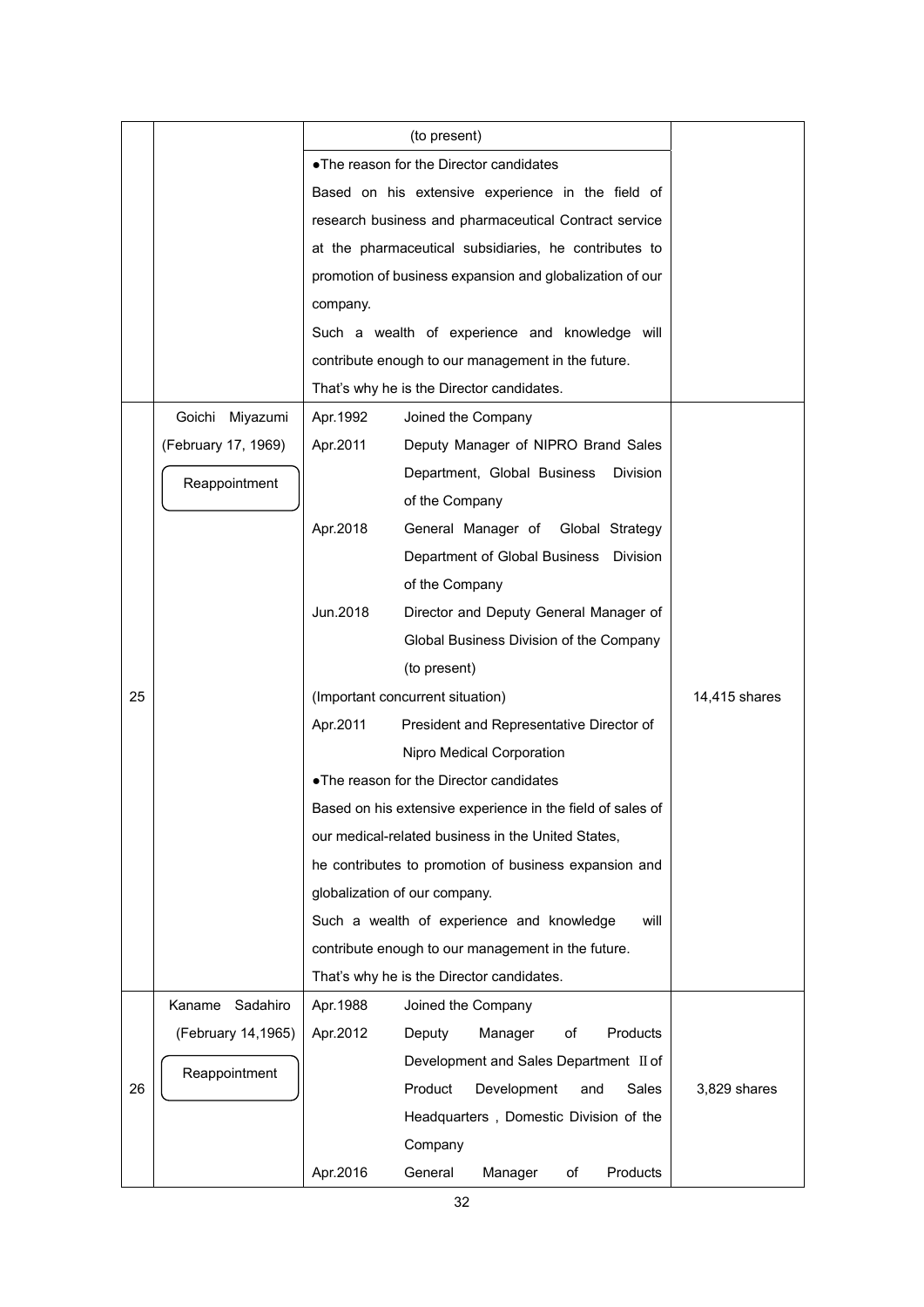|  |          | Development and Sales Department II                               |  |
|--|----------|-------------------------------------------------------------------|--|
|  |          | of Domestic Product Development and                               |  |
|  |          | Sales<br>Headquarters<br>of<br>Medical                            |  |
|  |          | Technology<br>Division<br>for<br>Planning,                        |  |
|  |          | Development &<br>Marketing<br>of<br>the                           |  |
|  |          | Company                                                           |  |
|  | Apr.2017 | General Manager of Dialysis & Blood                               |  |
|  |          | <b>Purification Product Development &amp;Sales</b>                |  |
|  |          | Department<br>of<br>Domestic<br>Product                           |  |
|  |          | Development and Sales Headquarters of                             |  |
|  |          | Medical Technology Division for Planning,                         |  |
|  |          | Development &<br>Marketing<br>of<br>the                           |  |
|  |          | Company                                                           |  |
|  | Apr.2018 | General Manager of Global Product                                 |  |
|  |          | Development & Sales Headquarters and                              |  |
|  |          | Dialysis & Blood Purificatoin Product                             |  |
|  |          | Development & Sales Department of                                 |  |
|  |          | Medical Technology Division for Planning,                         |  |
|  |          | Development & Marketing of<br>the                                 |  |
|  |          | Company                                                           |  |
|  | Jun.2018 | Director and General Manager of Global                            |  |
|  |          | Product<br>Development<br>Sales<br>&                              |  |
|  |          | Headquarters and Dialysis & Blood                                 |  |
|  |          | <b>Purification Product Development &amp; Sales</b>               |  |
|  |          |                                                                   |  |
|  |          | Department of Medical<br>Technology                               |  |
|  |          | Division for Planning , Development &<br>Marketing of the Company |  |
|  |          |                                                                   |  |
|  |          | (to present)                                                      |  |
|  |          | . The reason for the Director candidates                          |  |
|  |          | Based on his extensive experience in the field of                 |  |
|  |          | planning, development and sales of dialysis therapy               |  |
|  |          | products, he contributes to promotion of business                 |  |
|  |          | expansion and globalization of our company.                       |  |
|  |          | Such a wealth of experience and knowledge<br>will                 |  |
|  |          | contribute enough to our management in the future.                |  |
|  |          | That's why he is the Director candidates.                         |  |
|  |          |                                                                   |  |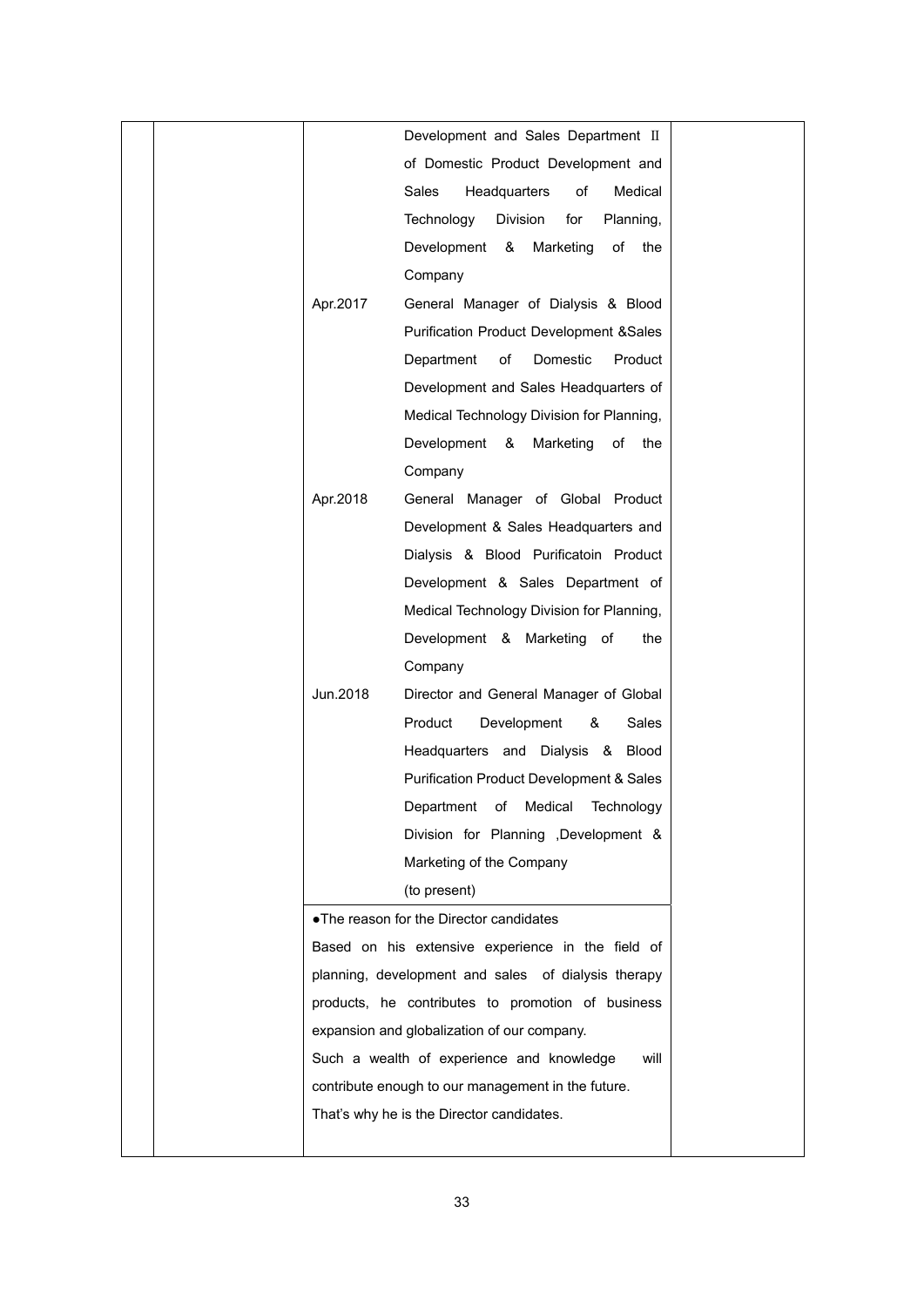|    |                          | Apr.2002                                               | A | Part-time                               | Teacher | of | Kobe |             |
|----|--------------------------|--------------------------------------------------------|---|-----------------------------------------|---------|----|------|-------------|
|    | Yoshiko Tanaka           |                                                        |   | <b>Pharmaceutical University</b>        |         |    |      |             |
|    | (March 28, 1949)         | Jun.2002                                               |   |                                         |         |    |      |             |
|    |                          | <b>Medihope Corporation</b>                            |   |                                         |         |    |      |             |
|    | Reappointment            |                                                        |   | (to present)                            |         |    |      |             |
|    |                          | Jun.2014                                               |   | Director of the Company                 |         |    |      |             |
|    | <b>Outside Directors</b> |                                                        |   | (to present)                            |         |    |      |             |
| 27 |                          | . The reason for the Outside Director candidates       |   |                                         |         |    |      | 2,142shares |
|    | Independence             | She has an excellent insight and wealth of experience  |   |                                         |         |    |      |             |
|    |                          | gained in the former job.                              |   |                                         |         |    |      |             |
|    |                          | Also, we can expect proper guidance and management     |   |                                         |         |    |      |             |
|    |                          | for the business administration based on the knowledge |   |                                         |         |    |      |             |
|    |                          | and experience as a manager to her.                    |   |                                         |         |    |      |             |
|    |                          | That's why she is the Outside Director candidates.     |   |                                         |         |    |      |             |
|    | Minako Omizu             | Apr.2008                                               |   | Deputy Director of The Jikei University |         |    |      |             |
|    | (Jul 27, 1949)           |                                                        |   | Hospital, and Manager of Nursing        |         |    |      |             |
|    | Reappointment            |                                                        |   | Division of the hospital                |         |    |      |             |
|    |                          | Apr.2010                                               |   | General Manager of Human Resource       |         |    |      |             |
|    | <b>Outside Directors</b> |                                                        |   | Management and Training Division of     |         |    |      |             |
|    |                          |                                                        |   | Medical Corporation Association Waco    |         |    |      |             |
|    | Independence             |                                                        |   | Association                             |         |    |      |             |
|    |                          | Jun.2015                                               |   | Director of the Company                 |         |    |      |             |
| 28 |                          |                                                        |   | (to present)                            |         |    |      | 2,156shares |
|    |                          | . The reason for the Outside Director candidates       |   |                                         |         |    |      |             |
|    |                          | She has an excellent insight and wealth of experience  |   |                                         |         |    |      |             |
|    |                          | gained in the former job.                              |   |                                         |         |    |      |             |
|    |                          | Also, we can expect proper guidance and management     |   |                                         |         |    |      |             |
|    |                          | for the business administration from an objective      |   |                                         |         |    |      |             |
|    |                          | standpoint to her.                                     |   |                                         |         |    |      |             |
|    |                          | That's why she is the Outside Director candidates.     |   |                                         |         |    |      |             |

Notes:

1. There is no special relation between any nominee and the Company.

- 2.The number of the above stocks includes shares held by Stock Ownership Plan of NIPRO as of April 30, 2020.
- 3.Ms Yoshiko Tanaka and Ms Minako Omizu are nominee as Outside Directors.
- 4.We have already signed a contract which limits the liability for damages as specified in article 423 paragraph 1 of the Companies Act based on article 427 paragraph 1 of the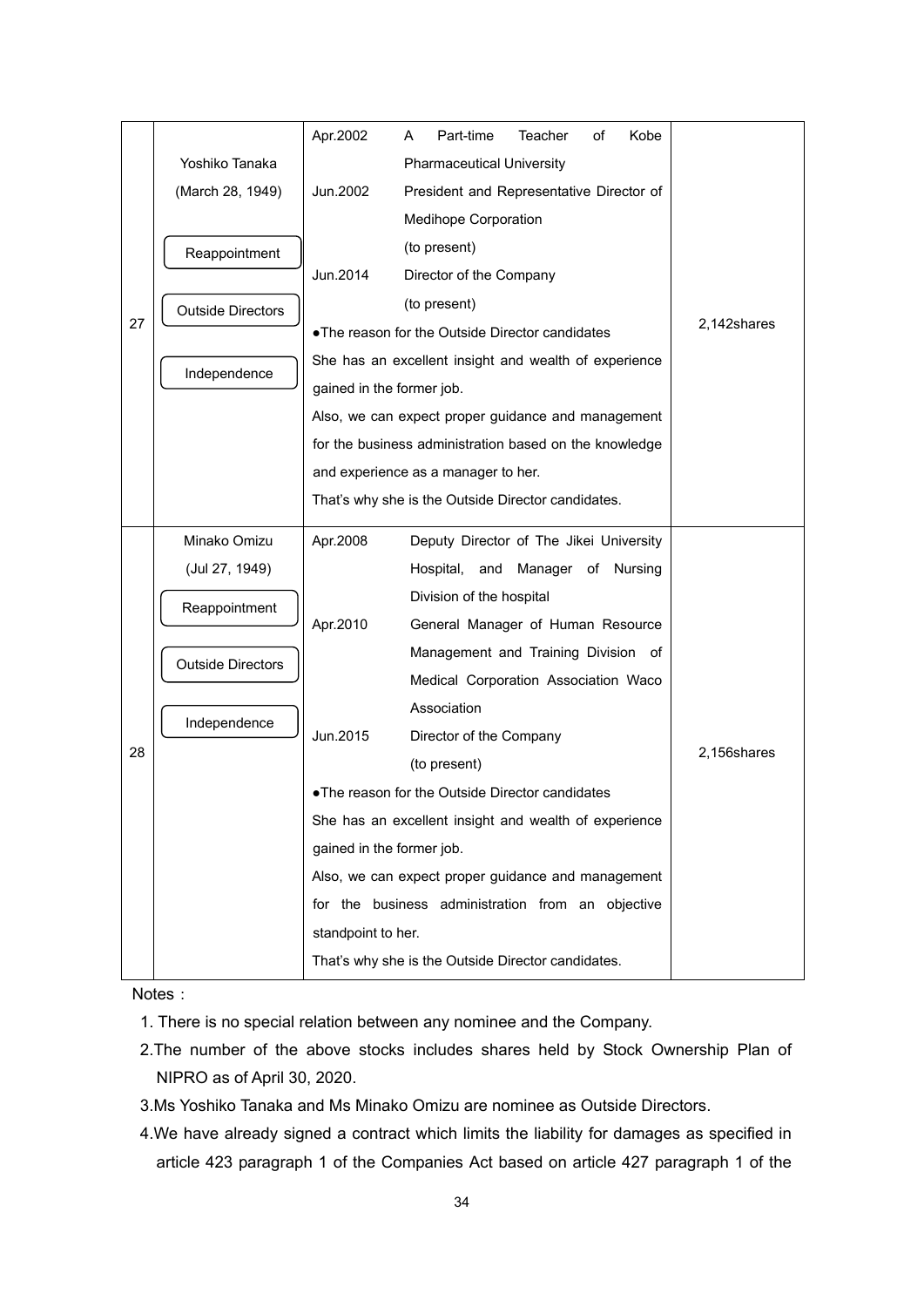same regulations with Ms.Yoshiko Tanaka and Ms.Minako Omizu.

And, the maximum amount of liability for damages based on this contract is the minimum liability amount determined by lows and regulations.

If they are elected again as Outside Directors, we will continue to the contract with them. 5.Ms. Yoshiko Tanaka's tenure as an Outside Director is for 6 years, Ms. Minako Omizu's tenure is for 5 years with this General Meeting of Shareholders.

6. Ms.Yoshiko Tanaka and Ms.Minako Omizu satisfy the "Independence Criteria for Outside Directors Members" of the Company. We have already reported Ms.Yoshiko Tanaka and Ms.Minako Omizu as Independent Directors on the Tokyo Stock Exchange based on its provisions.

If they are erected again as Outside Directors, they will continue to be Independent Directors.

### **Proposal No.2 Election of One (1) Reserve Statutory Auditor**

We should be prepare for a vacancy that may result in non-compliance with the Statutory Auditor number, one(1) reserve Statutory Auditor should be elected.

Presentation of this matter at the general meeting of shareholders has been approved by the Council of Statutory Auditors.

The profile of the reserve Statutory Auditor nominee is as follows.

| Name             |                           | Brief history of career and the important career in |              |  |  |
|------------------|---------------------------|-----------------------------------------------------|--------------|--|--|
| Date of birth    |                           | other companies                                     | shares owned |  |  |
|                  | Apr.2003                  | Manager of Special equipment                        |              |  |  |
| Shigeru Yanagase |                           | Division of Nippon Sheet Glass                      | - shares     |  |  |
| (May 2, 1947)    | Jul.2007                  | Company, Ltd Resigned the same                      |              |  |  |
|                  |                           | company (to present)                                |              |  |  |
| External         |                           | The reason for the Substitute                       |              |  |  |
|                  | <b>Auditor candidates</b> |                                                     |              |  |  |
|                  |                           | He has an excellent and extensive                   |              |  |  |
|                  |                           | knowledg<br>and<br>experience,                      |              |  |  |
|                  |                           | cultivated in<br>his former<br>career.              |              |  |  |
|                  |                           | Believing that he is capable of                     |              |  |  |
|                  |                           | providing<br>guidance<br>proper<br>and              |              |  |  |
|                  |                           | supervision in the auditing<br>and                  |              |  |  |
|                  |                           | business<br>management<br>of<br>the                 |              |  |  |
|                  |                           | from<br>objective<br>Company<br>an                  |              |  |  |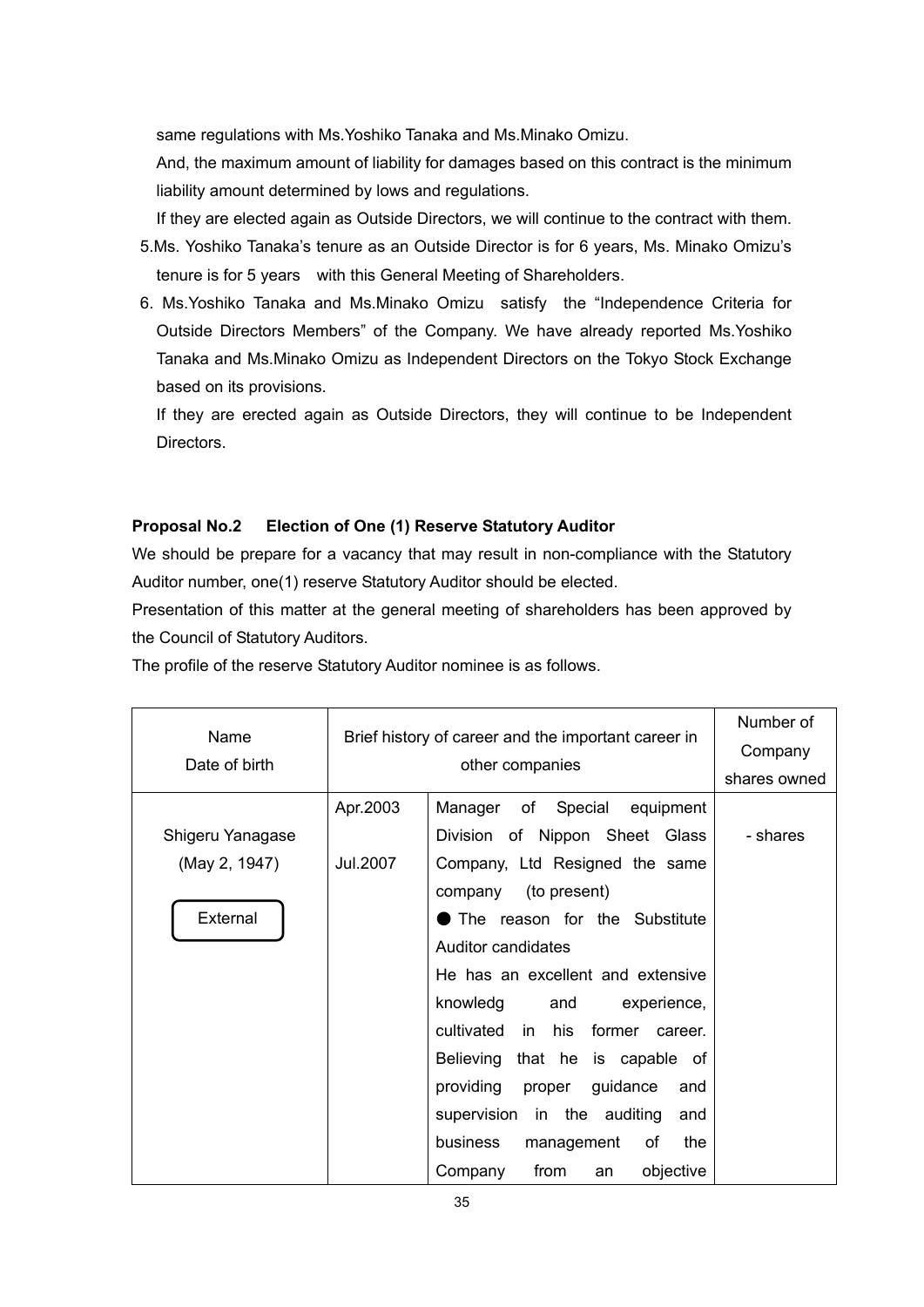| standpoint, the Company proposes   |  |
|------------------------------------|--|
| that shareholders elect him as the |  |
| Substitute Auditor candidates.     |  |

Notes:

- 1. There is no special relation between the nominee and the Company.
- 2. Mr. Shigeru Yanagase is a nominee as reserve Outside Statutory Auditor.
- 3. If Mr. Shigeru Yanagase is elected as an Auditor, we would sign a contract which limits the liability for damages as specified in article 423 paragraph 1of the Companies Act based on article 427 paragraph 1of the same regulations with him.

And, the maximum amount of liability for damages based on this contract is the minimum liability amount determined by lows and regulations.

4. Upon inauguration of Mr. Sigeru Yanagase ,the Company will designate him as an independent executive in the regulations of the Tokyo Stock Exchange.

## **Proposal No. 3 Introduction of a Performance-linked Stock Compensation Plan for Directors**

1. Reason for proposition

 The Company requests approval for the introduction of a new performance-linked stock compensation plan called Board Benefit Trust (BBT) (hereinafter, "the Plan") for the Company's Directors (excluding Outside Directors; hereinafter, the same shall apply to this proposal unless otherwise specified).

The proposal is intended to further clarify the linkage between the Directors' compensations and the Company's business performance as well as the share value, while raising the Directors' awareness of contributing to the improvement of medium- to long-term business performance and the growth of corporate value by sharing not only the benefit of a higher stock price but also the risk of a declining stock price with our shareholders. In light of such objective, the Company considers that this proposal is appropriate.

As this proposal means that a new stock compensation plan will be offered to the Company's Directors separately from the amount of the Directors' compensation (an annual amount of 8 million yen or less, excluding the salary for the employee's position) which was approved at the 57th Annual General Meeting of Shareholders held on June 25, 2010, the Company requests an approval for the amount of compensations and other items. Determination of the details of the Plan is delegated to the Board of Directors within the framework of Section 2 below.

As of today, while the number of Directors who are eligible for the Plan is 28, the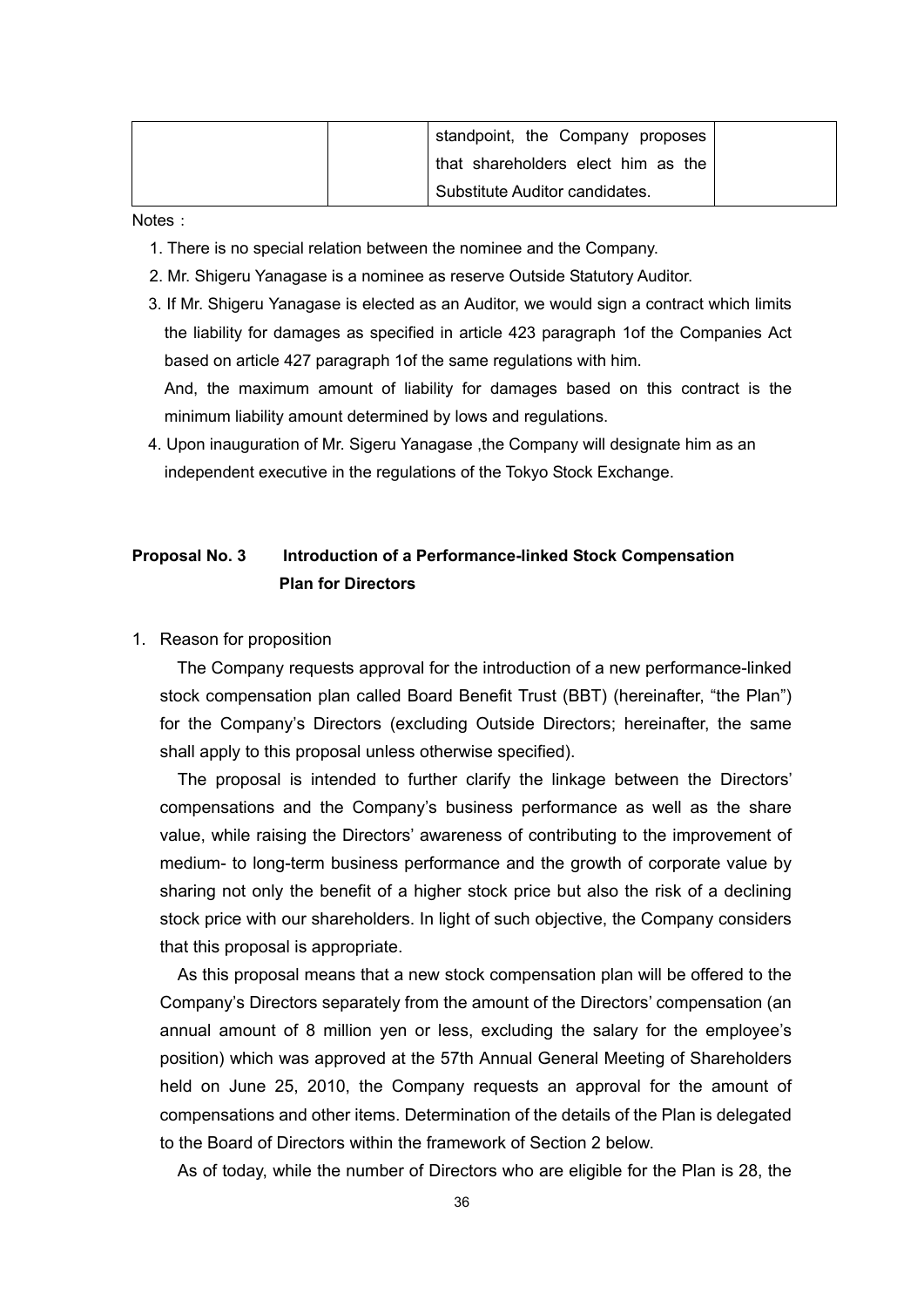number would be 26 if the Proposal No. 1 is approved and passed as originally proposed.

- 2. Amount of compensation under the Plan, and reference information
	- (1) Overview of the Plan

 Under the Plan, which is a performance-linked stock compensation plan, the Company contributes funds to a trust (hereinafter, the trust to be established based on the Plan is referred to as "the Trust") through which the Company's shares will be acquired. In accordance with the Regulations for Providing Performance-linked Stock Compensation to Directors that will be established by the Company, the Company's shares or cash equivalent to the amount converted from the market value of the Company's shares (hereinafter, "the Company's Shares, etc.") will be provided to the Directors through the Trust. The Directors will receive the Company's Shares, etc. upon retirement from the Directors' position, in principle.

(2) Persons eligible for the Plan

The Company's Directors (Outside Directors are excluded from the Plan.)

(3) Trust period

 The trust period shall be from August 2020 (tentative) to the end of the Trust. (The end of the trust period will not be fixed, and the Trust will continue as long as the Plan lasts. The Plan will be terminated when the Company's stock is delisted, the Regulations for Providing Performance-linked Stock Compensation to Directors is abolished, or in other cases.)

(4) Amount of trust money (Amount of compensations, etc.)

 The Company will introduce the Plan, on the condition that this proposal will be approved, for the three-business-year period which begins in the business year ending March 31, 2021 and ends in the business year ending March 31, 2023 (hereinafter, the relevant three-business-year period is referred to as "the Initial Subject Period," and each three-year-business period which begins after the lapse of the Initial Subject Period is referred to as "the Subject Period," respectively) and for each subsequent Subject Period. Then, the Company will contribute the below-mentioned fund to the Trust as the source of funds for the acquisition of the Company's shares by the Trust and for the provision of the Company's Shares, etc. to the Directors.

 First of all, the Company will contribute to the Trust a fund of not more than 11 million yen, as the money required for the Initial Subject Period upon establishing the Trust (tentatively in August 2020).

The Company will, after the termination of the Initial Subject Period, continue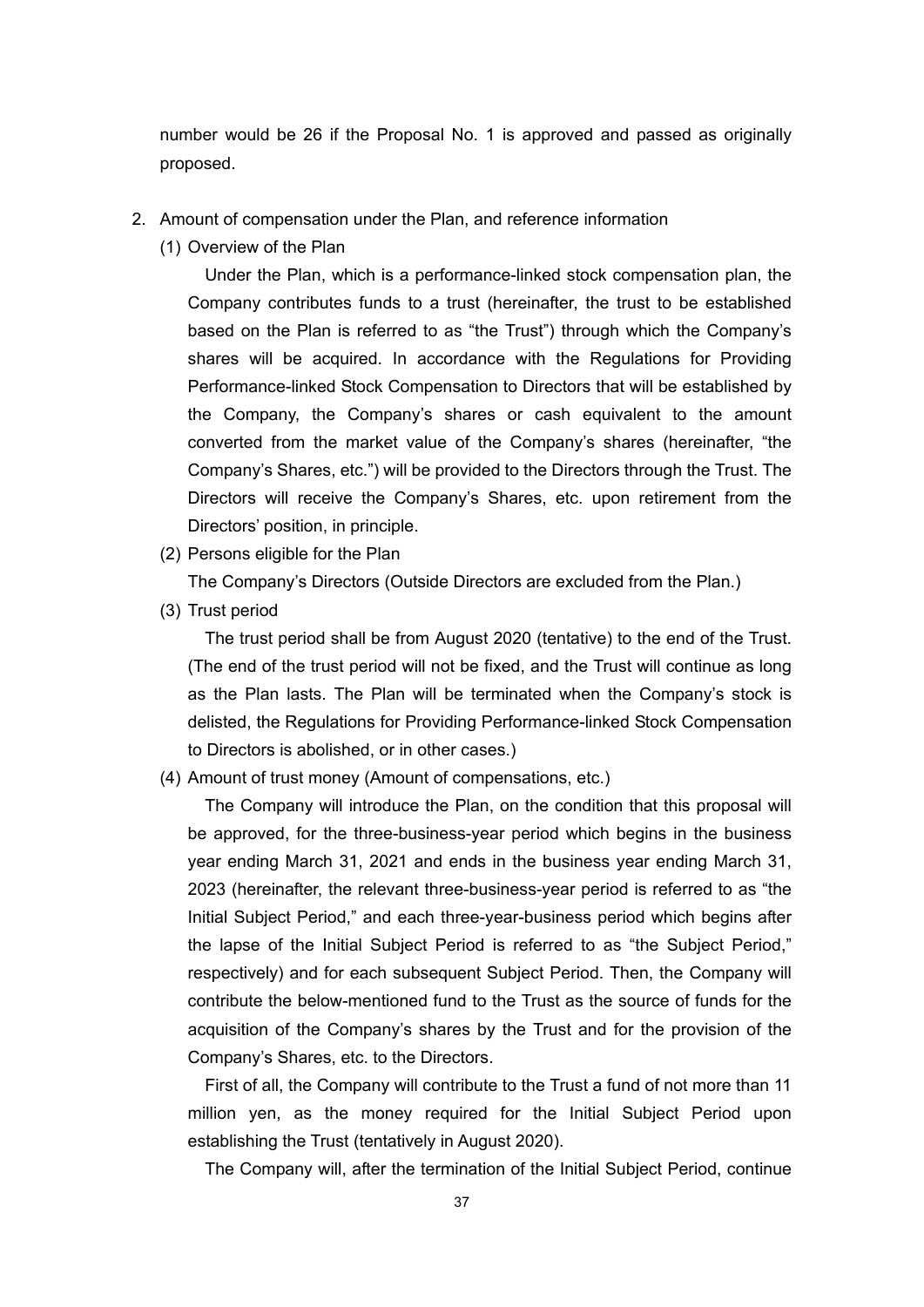to contribute to the Trust an additional fund of not more than 11 million yen, in principle, for each Subject Period until the Plan is terminated; provided, however, that if additional contributions are to be made, should some Company's shares (except for the Company's shares equivalent to the accumulated number of points awarded to Directors for each Subject Period immediately prior and those that are yet to be delivered to Directors) and/or some cash (hereinafter, "Residual Shares, etc.") remain in the Trust, the total amount of the Residual Shares, etc. (the market value as of the end of the Subject Period immediately before the contribution shall apply to the Company's shares) and the additionally contributed money shall not exceed 11 million yen.

 It should be noted that the Company is entitled to contribute funds to the Trust in several installments until the accumulated amount of contribution in the relevant Subject Period reaches the upper limit mentioned above during the applicable period including the Initial Subject Period . The Company will make a disclosure appropriately on a timely basis when the Company decides to make an additional contribution.

(5) Method of acquiring the Company's shares and the number of shares to be acquired

 The Company's shares to be acquired by the Trust shall be purchased on the stock market using the fund source contributed by the method stated in paragraph (4) above, or obtained from the Company through the disposal of treasury shares.

 For reference purposes, if the closing price of the Company's share on May 21, 2020 is applied, the number of shares to be acquired using the maximum amount of 11 million yen contributed as the fund for the acquisition of shares to be delivered by the Company to the Directors for the Initial Subject Period would be 881,400 at the maximum. The Company will disclose the details of the acquisition of the Company's shares by the Trust in an appropriate and timely manner.

(6) Method of calculating the number of the Company's Shares etc. to be delivered to the Directors

 A certain number of points will be awarded to the Directors, taking into consideration their position and their performance, etc. in each business period, in accordance with the Regulations for Providing Performance-linked Stock Compensation to Directors.

 With respect to the points to be awarded to the Directors, one point is equivalent to one share of common stock of the Company when the Company's Shares, etc. are to be delivered as stated in paragraph (7) below. (In the case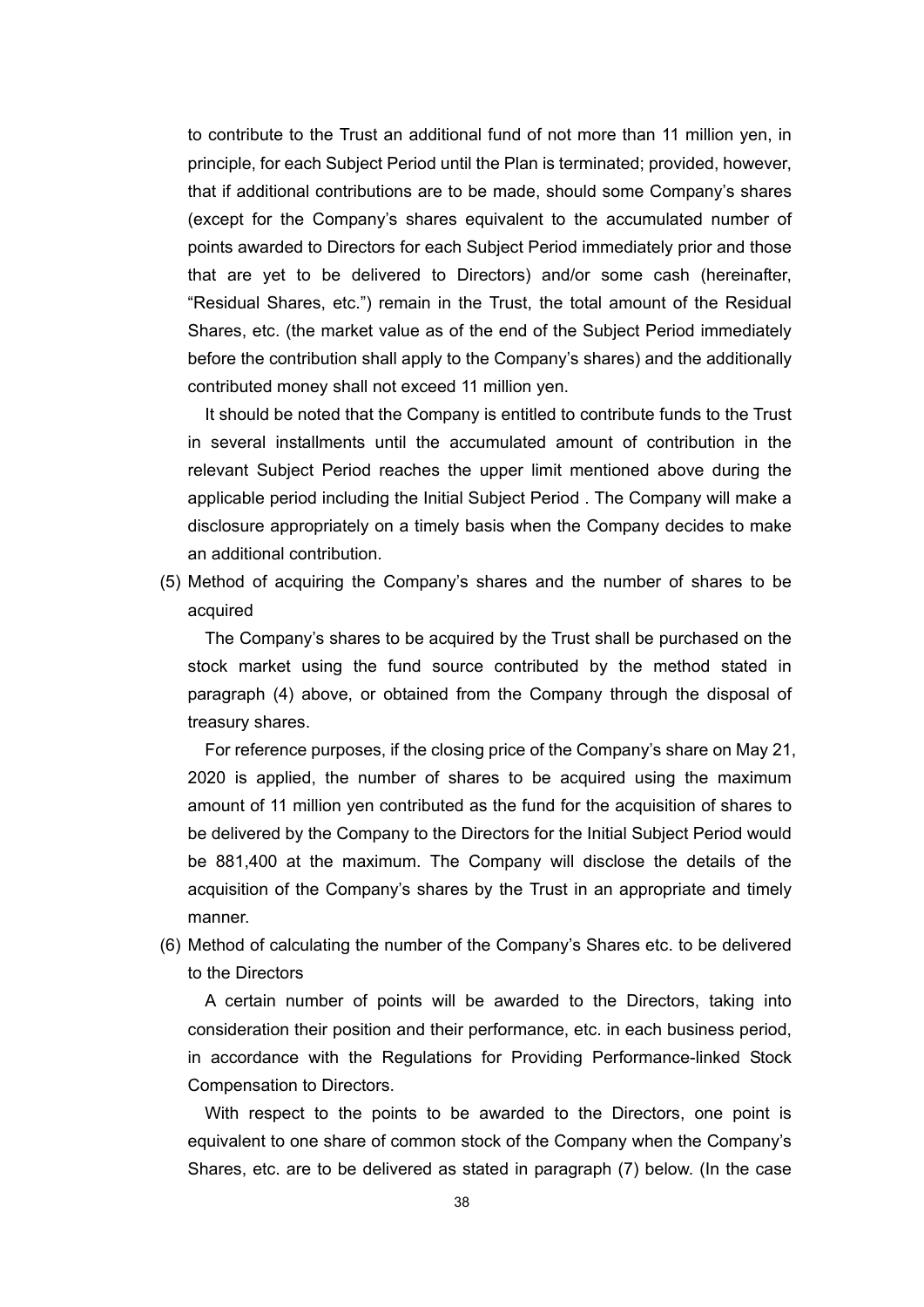where stock splits, allotment of shares without contribution or consolidation of shares, etc. are implemented after the approval of this proposal, the number of points awarded or the conversion rate will be reasonably adjusted on a pro rata basis.)

The number of points to be used as the basis for delivery of the Company's Shares, etc. to the Directors as stated in paragraph (7) below shall be the number of points accumulated for the delivery to the relevant Director by the time of resignation, in principle (hereinafter, the number of points as calculated in this manner is referred to as "the Confirmed Number of Points").

(7) Delivery of the Company's Shares, etc.

 In the case where the Director has resigned and his/her eligibility as stipulated in the Regulations for Providing Performance-liked Stock Compensation to Directors is fulfilled, the relevant Director will receive after resignation from the Trust the number of the Company's shares corresponding to "the Confirmed Number of Points" as provided for in paragraph (6) above, in principle, taking the predetermined procedures for identifying eligibility; provided, however, that if the Director satisfies the requirements as stipulated in the Regulations for Providing Performance-linked Stock Compensation to Directors, the relevant Director will receive cash equivalent to the market value of a certain portion of the Company's shares in exchange for the delivery of the Company's shares. It should be noted that the Trust may sell the Company's shares in order to deliver cash.

(8) Exercise of voting rights

 None of the voting rights of the Company's shares held in the trust account shall be exercised based on the instruction of a trust administrator. By applying this, we intend to ensure the neutrality of the exercise of voting rights of the Company's shares held in the trust account for the Company's management.

(9) Handling of dividends of surplus

 The dividends of surplus regarding the Company's shares held in the trust account will be received by the Trust and applied to the acquisition of the Company's shares and the payment of trust fees to the trustee. In the case where the Trust is terminated, the dividends of surplus, etc. remaining in the Trust shall be delivered to the Directors in office at that time on a pro rata basis according to the number of points held by each Director in accordance with the provisions of the Regulations for Providing Performance-linked Stock Compensation to Directors.

(10) Handling of residual assets at the termination of the Trust

The Trust will be terminated at the occurrence of such events as the delisting